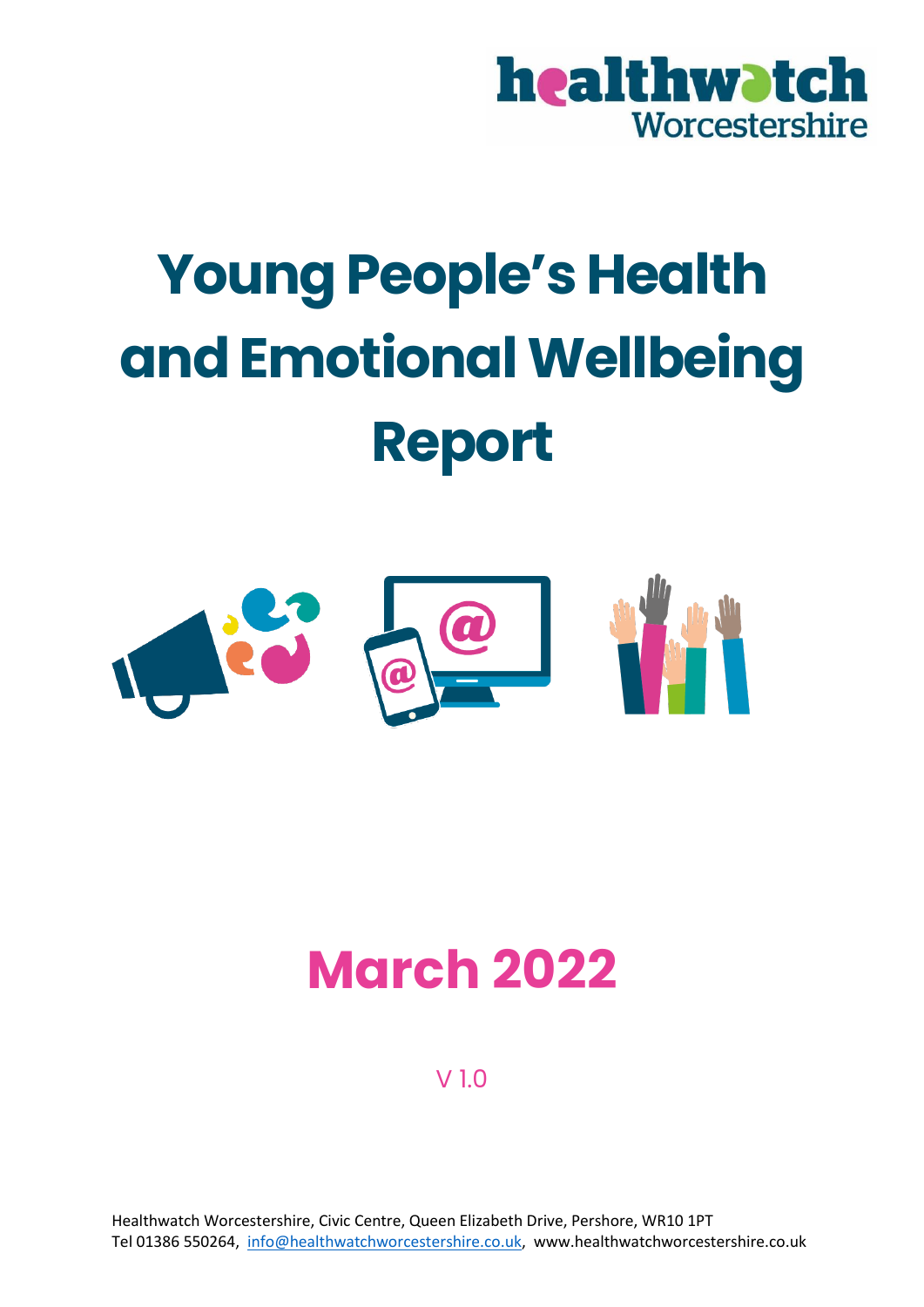## **Contents**

#### **Section A Introduction**

| I. About Healthwatch Worcestershire |    |
|-------------------------------------|----|
| II. Why this issue?                 |    |
| III. Our work                       | 6. |

#### **Section B Survey Feedback**

| 1. Who completed the survey? |  |
|------------------------------|--|
| 2. Survey Feedback           |  |
| 3. Summary of Key Findings   |  |

#### **Section C Conclusions and Recommendations**

| 1. Covid-19 and vaccination                                           | 39  |
|-----------------------------------------------------------------------|-----|
| 2. Impact of Covid-19 pandemic                                        | 40. |
| 3. Information about health and emotional wellbeing                   | 41  |
| 4. Talking about health and emotional wellbeing and accessing support | 44  |

#### **Appendices**

 *Appendices, including survey and responses to recommendations will be available on our website* 

## **References** NHS Long Term Plan - <https://www.longtermplan.nhs.uk/> [Briefing on Children's Mental Health](https://www.childrenscommissioner.gov.uk/report/briefing-on-childrens-mental-health-services-2020-2021/) Services – Children's Commissioner for England – [February 2022](https://www.childrenscommissioner.gov.uk/report/briefing-on-childrens-mental-health-services-2020-2021/) [Mental Health of Children and Young People in England](https://digital.nhs.uk/data-and-information/publications/statistical/mental-health-of-children-and-young-people-in-england/2021-follow-up-to-the-2017-survey) - September 2021 - NHS **[Digital](https://digital.nhs.uk/data-and-information/publications/statistical/mental-health-of-children-and-young-people-in-england/2021-follow-up-to-the-2017-survey)**

#### **Healthwatch Worcestershire Reports –**

Covid-[19 Young People's Emotional Wellbeing Report](https://www.healthwatchworcestershire.co.uk/wp-content/uploads/2021/03/HWW-Covid-19-Young-Peoples-Emotional-Wellbeing-Report-March-2021.pdf) – March 2021 HWW – [Our Reports](https://www.healthwatchworcestershire.co.uk/our-work/our-reports-responses-and-feedback/)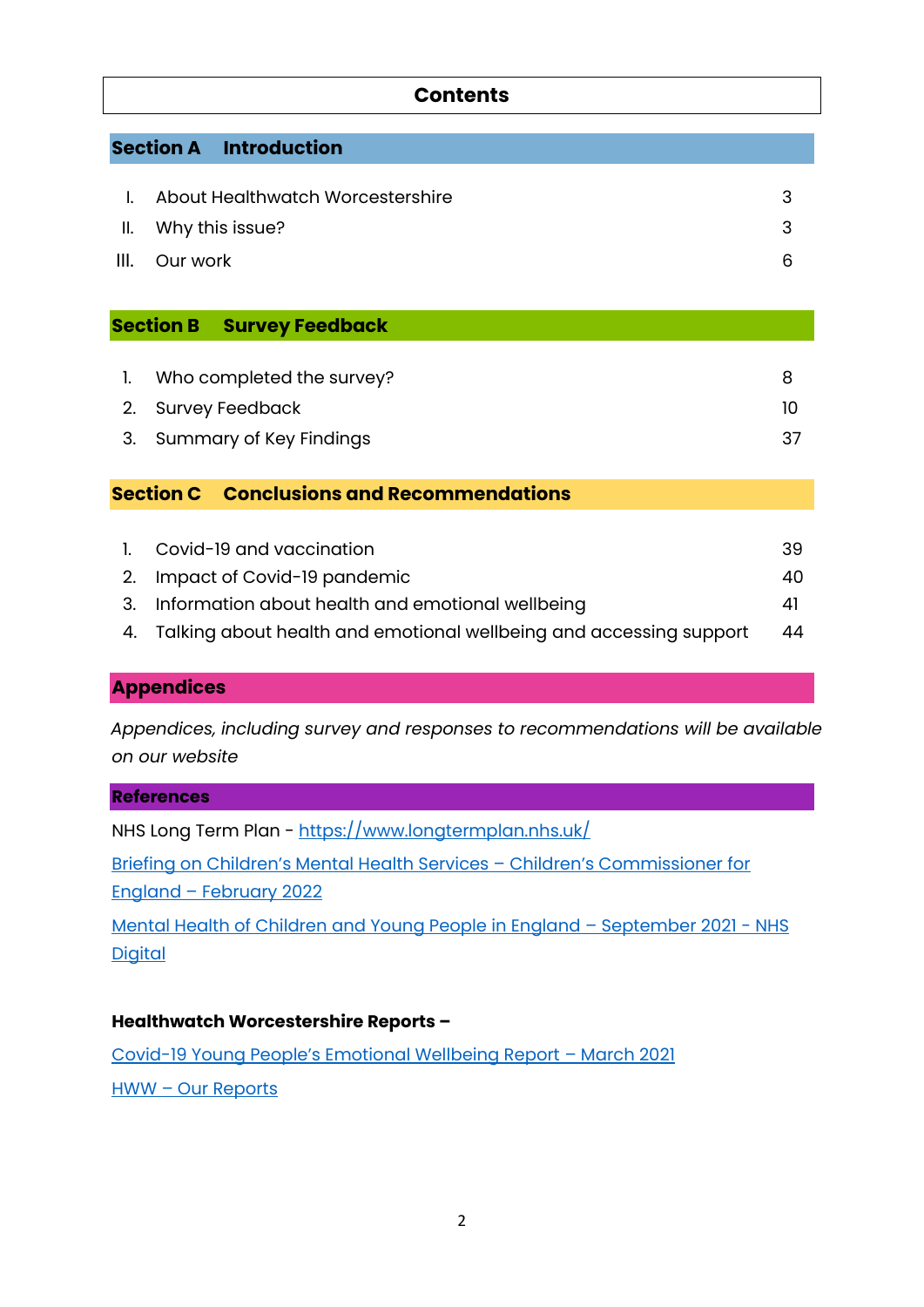## **Section A**

## **Introduction**

## **I. About Healthwatch Worcestershire**

Healthwatch Worcestershire gathers feedback about publicly funded health and social care services from patients, service users, carers and the public. We use the information to make recommendations to those who run the services about how they could be improved from the perspective of those who use them.

## **II. Why this issue**

## **National Context**

The mental health and emotional wellbeing of children and young people has been a key national issue, since the publication of the Future in Mind Report in 2015, which highlighted the need for increased emotional wellbeing and mental health awareness, understanding and support for children and young people across the country. The NHS Long Term Plan (2019) sets out a commitment by NHS England to expand and improve mental health services for children and young people.

## **Covid-19**

Over the last two years the Covid-19 pandemic has had an unprecedented impact on our everyday lives and in particular our emotional wellbeing. The annual Briefing on Children's Mental Health Services, published in February 2022 by the Children's Commissioner for England, highlighted that over the last two years, there has been a sharp increase in the number of children experiencing mental health problems.

Rates of probable mental disorders have increased since 2017; in 6 to 16 year olds from one in nine (11.6%) to one in six (17.4%), and in 17 to 19 year olds from one in ten (10.1%) to one in six (17.4%).

> Mental Health of Children and Young People in England – September 2021 NHS Digital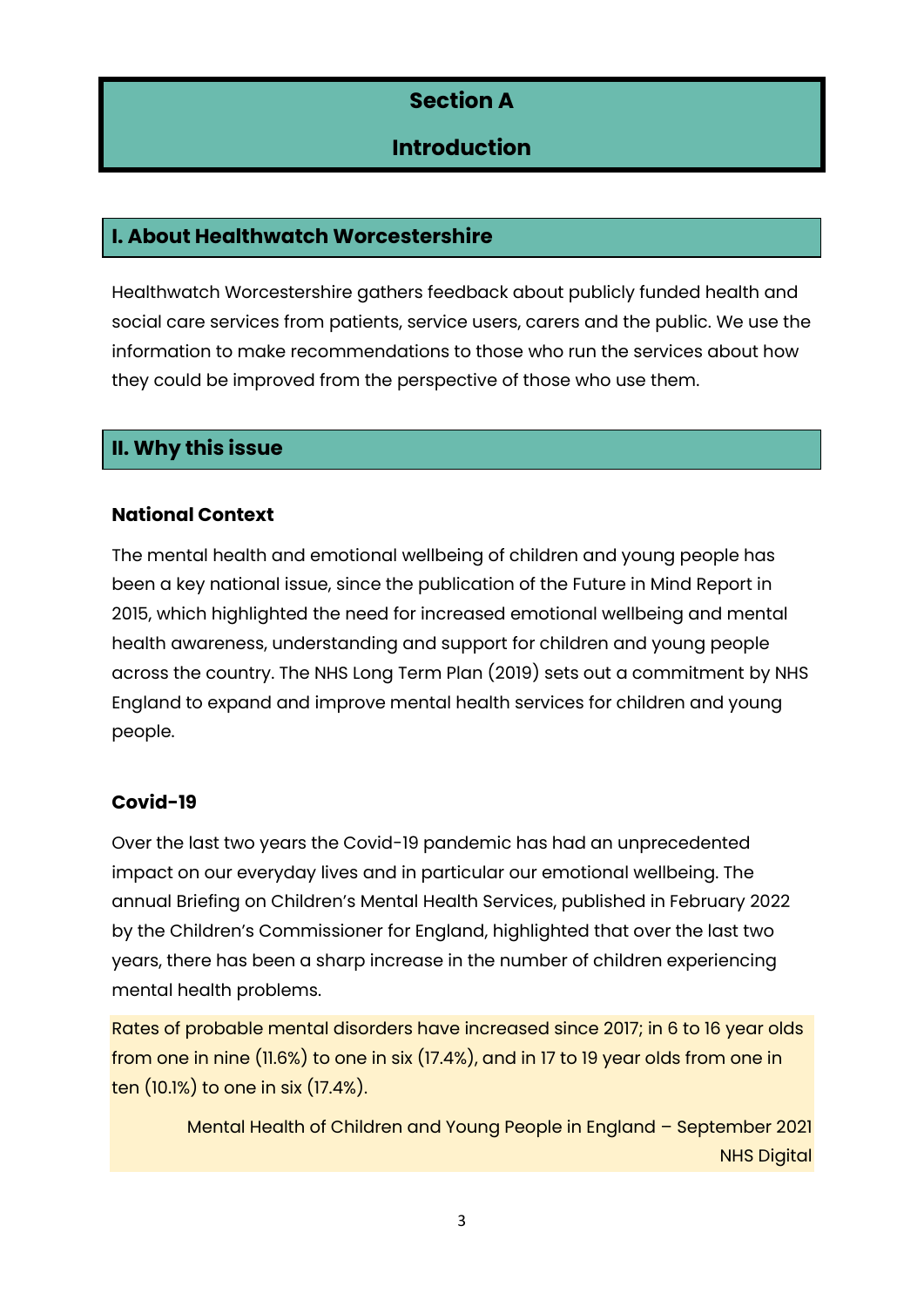The Covid-19 pandemic has also resulted in changes to the way in which young people have accessed learning and support, with schools and colleges delivering learning online and many appointments with doctors and support services being carried out remotely. Many of these changes and increased use of digital access will be continued within health services as part of the NHS Long Terms Plan's Digital Transformation.

#### **Local Context**

Herefordshire and Worcestershire's Children and Young People's Emotional Wellbeing and Mental Health Transformation Plan sets out the work being carried out locally to improve the emotional wellbeing of children and young people. Annual updates on progress made on the actions within the Transformation Plan are submitted to NHS England.

Worcestershire's Health and Wellbeing Board are currently consulting on the priorities which will form their Health and Wellbeing Strategy 2022 – 2032. A key priority in the strategy will be good mental health and wellbeing, in addition to looking at wider determinants of health and reducing health inequalities within the County.

## **Mental Health and emotional wellbeing services for children and young people in Worcestershire:**

In Worcestershire support for children and young people's mental health and emotional wellbeing is commissioned by **NHS Herefordshire and Worcestershire Clinical Commissioning Group (CCG)**. The CCG has overall responsibility for the delivery of **Herefordshire and Worcestershire's Children and Young People's Emotional Wellbeing and Mental Health Transformation Plan**. In Worcestershire, this is carried out in partnership with Worcestershire Children's First, providers of mental health and emotional wellbeing support and local schools and colleges.

**Herefordshire and Worcestershire Health and Care NHS Trust** are the main provider of mental health services for children and young people in Worcestershire, including –

- **Child and Adolescent Mental Health Service (CAMHS)**
- **Reach4Wellbeing** Group support sessions for low mood and anxiety
- **School Health Nursing Service** Drop in and one-to-one support in schools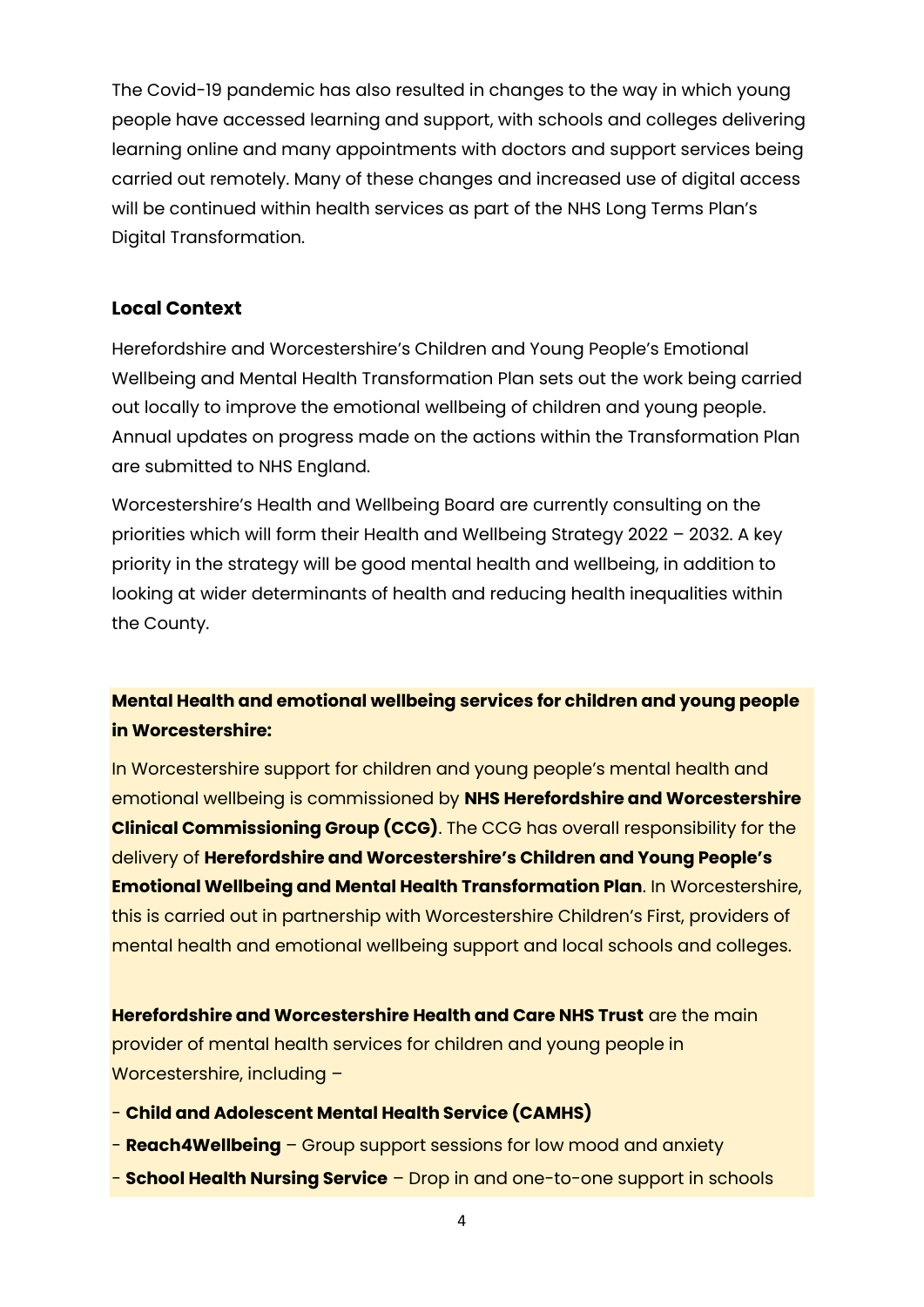- **Chat Health** – text message support by School Nurse, available Monday to Friday, 9am to 4pm

- **BESTIE App** – Worcestershire specific information about managing emotional wellbeing and finding support. For those receiving CAMHS support additional personalised features

- **Healthy Minds** – Online, group and individual support and self-help information for anxiety and depression for those age 16 and over

**Kooth** – Is a digital mental health and wellbeing company. Children and young people in Worcestershire can use it to access information and self-refer to online counselling, using typed conversation.

**Schools and Colleges** currently provide a variety of counselling and support services. In 2020 Herefordshire and Worcestershire received additional funding from NHS England to provide **Mental Health Support Teams in Schools**. Initially teams are working with specific schools, with support being expanded in phases over coming years.

There are a number of voluntary organisations in Worcestershire providing emotional wellbeing support for children and young people, including Mentor Link and YMCA.

Children and young people can also use national organisations to find information and access support services such as helplines and text support. Organisations offering this include Young Minds (www.youngminds.org.uk) and Papyrus (www.papyrus-uk.co.uk)

#### **Healthwatch Worcestershire – our previous work**

Since 2015 Healthwatch Worcestershire has carried out a variety of engagement and surveys gathering feedback from children, young people, parents and carers about health and emotional wellbeing. This has included experiences of mental health services, information and support for emotional wellbeing, experiences of lesbian, gay, bisexual and transgender (LGBT+) young people, experiences of young people with Autism and finding out what children and young people think would help them to live a happy and healthy life.

In March 2021 we published our Covid-19 Young People's Emotional Wellbeing Report, looking at the impact of Covid-19 on emotional wellbeing. 74% of the young people who had responded to our survey told us that Covid-19 had made their mental health and emotional wellbeing worse and many were worried about the impact of the pandemic on their learning, ability to meet up with friends and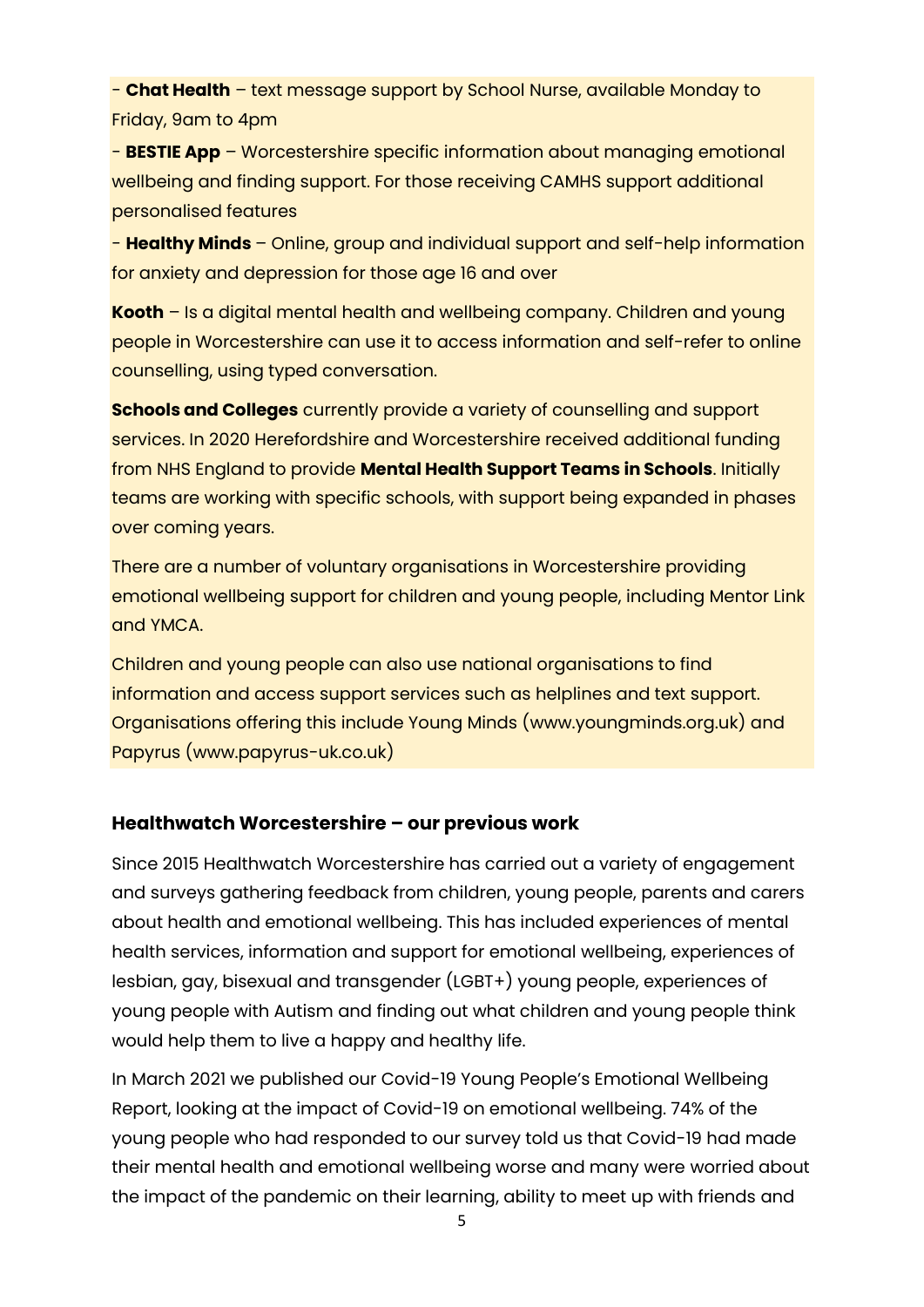their regular routine and activities. Not all the young people had been able to access the information and support they had needed in relation to emotional wellbeing. Findings showed a need to ensure that information about emotional wellbeing and mental health is easily accessible to young people and that they are involved in coproducing information and the platforms such as websites and apps used to do this.

The findings and recommendations from our reports have been incorporated into annual updates of the local Transformation Plan, to help enable the voice and experiences of young people to shape the development of local provision and services. Our findings about the impact of Covid-19 on the emotional wellbeing of young people in Worcestershire have helped to inform the decision to choose this as a priority in the new Health and Wellbeing Strategy.

Healthwatch Worcestershire's Digital Access to Healthcare Report (January 2022) found that some people have experienced difficulties accessing health services online and remotely. Many told us they preferred face-to-face appointments, due to communication difficulties, limited access to the internet and concerns about privacy, confidentiality and security.

## **III. Our work**

A year on from our Covid-19 Young People's Emotional Wellbeing Report, we wanted to find out more about the longer-term impact of Covid-19 on young people in Worcestershire. We wanted to gain a more in depth understanding about how young people want to access information and support, how they feel about accessing healthcare and support digitally and what they think about physical health, in addition to emotional wellbeing, as part of the wider prevention agenda.

We carried out a survey, to enable us to continue to provide young people's feedback and recommendations for improvements to local services, and to inform the Herefordshire and Worcestershire Children and Young People's Emotional Wellbeing Transformation Plan and Worcestershire's Health and Wellbeing Strategy 2022 – 2032.

The survey was promoted to young people aged 13 to 19, between 29<sup>th</sup> November 2021 and 31<sup>st</sup> January 2022. Young people were asked for their feedback and experiences on: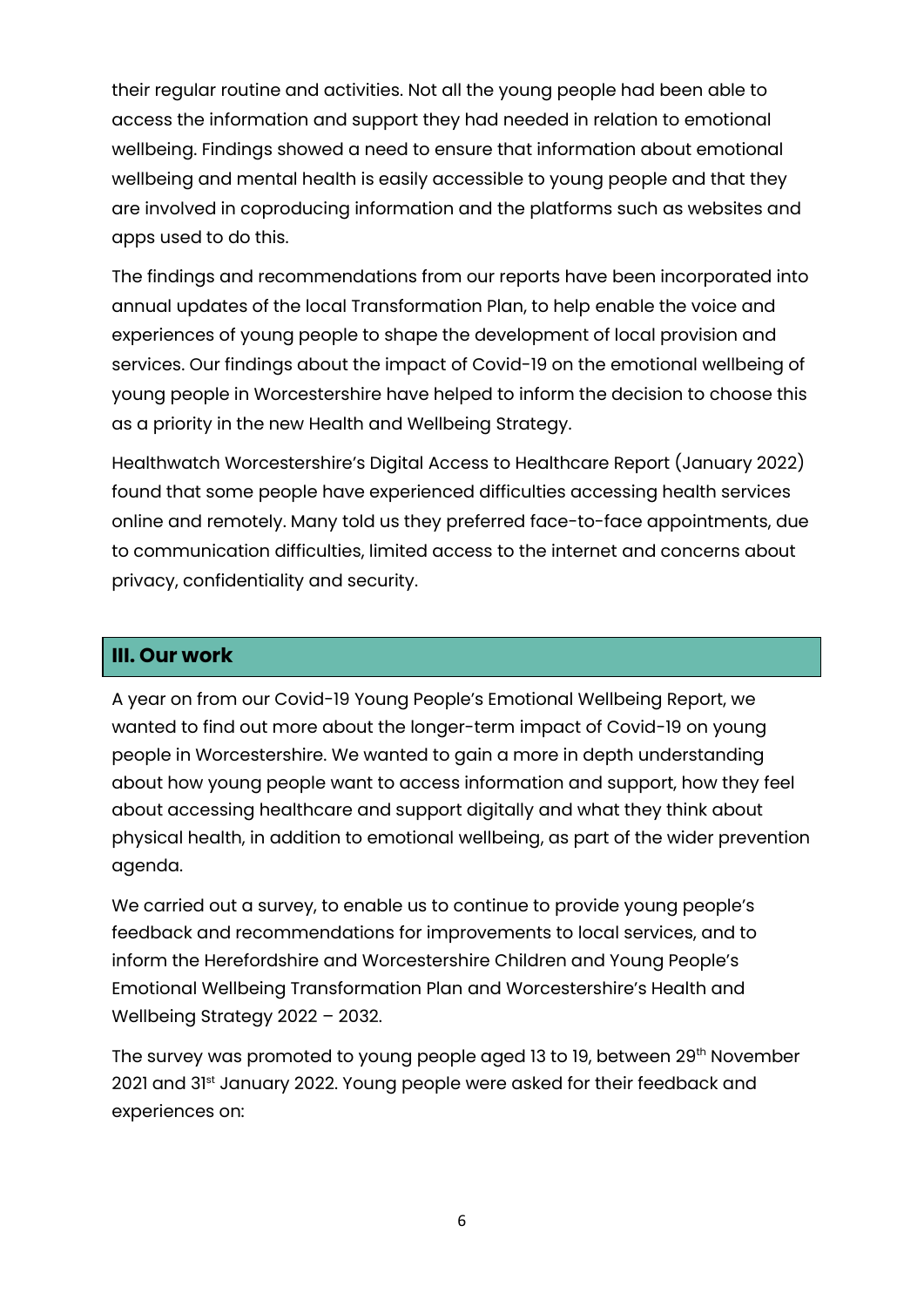- Covid-19 having Covid, Covid vaccinations and the impact of the Covid-19 pandemic on their learning, socialising, family lives, emotional wellbeing, physical health and screen time.
- Information about health and emotional wellbeing where young people look for information, what information they would like and what online information for young people should look like.
- Support for emotional wellbeing –if young people feel they have someone to talk to and the types of support they want to access.
- Digital access to health care and emotional wellbeing support how easy they find it to use online services and discuss health and wellbeing issues via phone or video call.
- Experiences of support services accessed in the last 12 months.

The survey was promoted with support from:

- Local youth and voluntary groups across Worcestershire, including Kidderminster District Youth Trust, The Hub in Bromsgrove, Malvern Cube, Our Way self-advocacy, Parent's Voice, Worcestershire Parent Carer Community, Worcester Community Trust, South Worcestershire Police Cadets, Pershore Riverside Centre, Action for Children, Families in Partnership, Young Solutions, Scouts Hereford and Worcestershire.
- Worcestershire Children First, schools and colleges, including Worcester Sixth Form College, Kidderminster College, Heart of Worcestershire College in Redditch, Chadsgrove School in Bromsgrove, the Medical Education Unit, Worcestershire Home School Network, Herefordshire and Worcestershire Special Educational Needs and Disabilities Information and Support Service (SENDIASS), Worcestershire's Youth Cabinet and social work teams.
- Herefordshire and Worcestershire Health and Care NHS Trust Youth Board.

The survey was also promoted via Healthwatch Worcestershire's News Bulletins, Facebook, Twitter and Worcester News articles. Paper copies with freepost envelopes were distributed to colleges and youth groups on request.

The majority (87%) of the surveys were completed online and 27 paper copies were returned.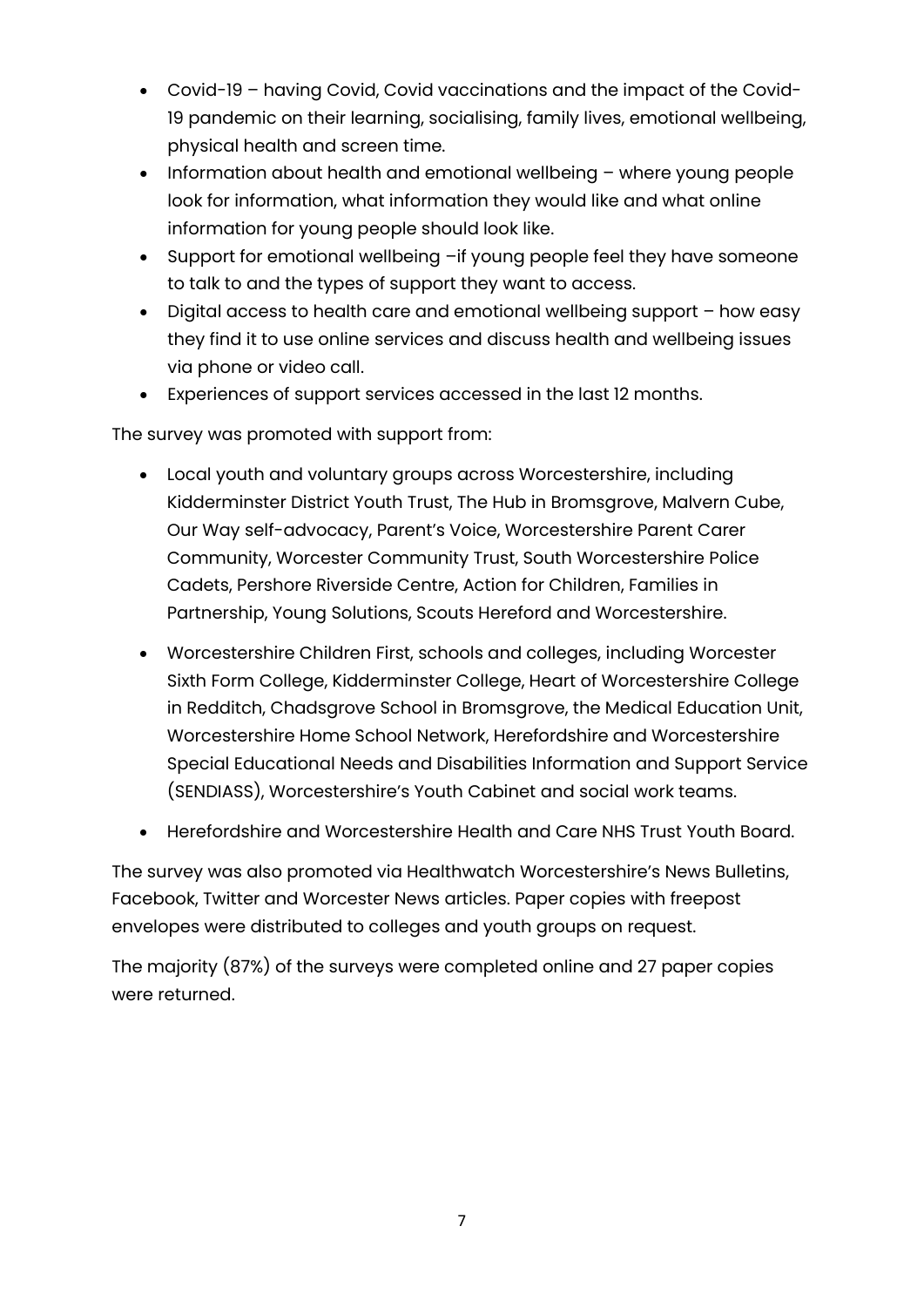## **Section B**

## **Survey Feedback**

## **1. Who completed the survey?**

## **Gender identity** (Total 148 respondents)

- Male 33%
- Female 48%
- Trans / Non-binary / in another way 19%

## **Age of respondents** (Total 146 respondents)



## **Where do respondents live?** (Total 145 respondents)



## **Disability / long term health condition**

41% of the 142 respondents who answered this question told us they had a disability or long term health condition. These included -

- Mental health 32 people
- Autism 24 people
- Learning disability 18 people
- Physical disability 14 people
- Long term health condition e.g. diabetes 5 people
- Visual impairment 3 people
- Hearing impairment 3 people
- Attention Deficit Hyperactivity Disorder (ADHD) 3 people
- Awaiting Autism diagnosis 3 people
- Eating disorder 2 people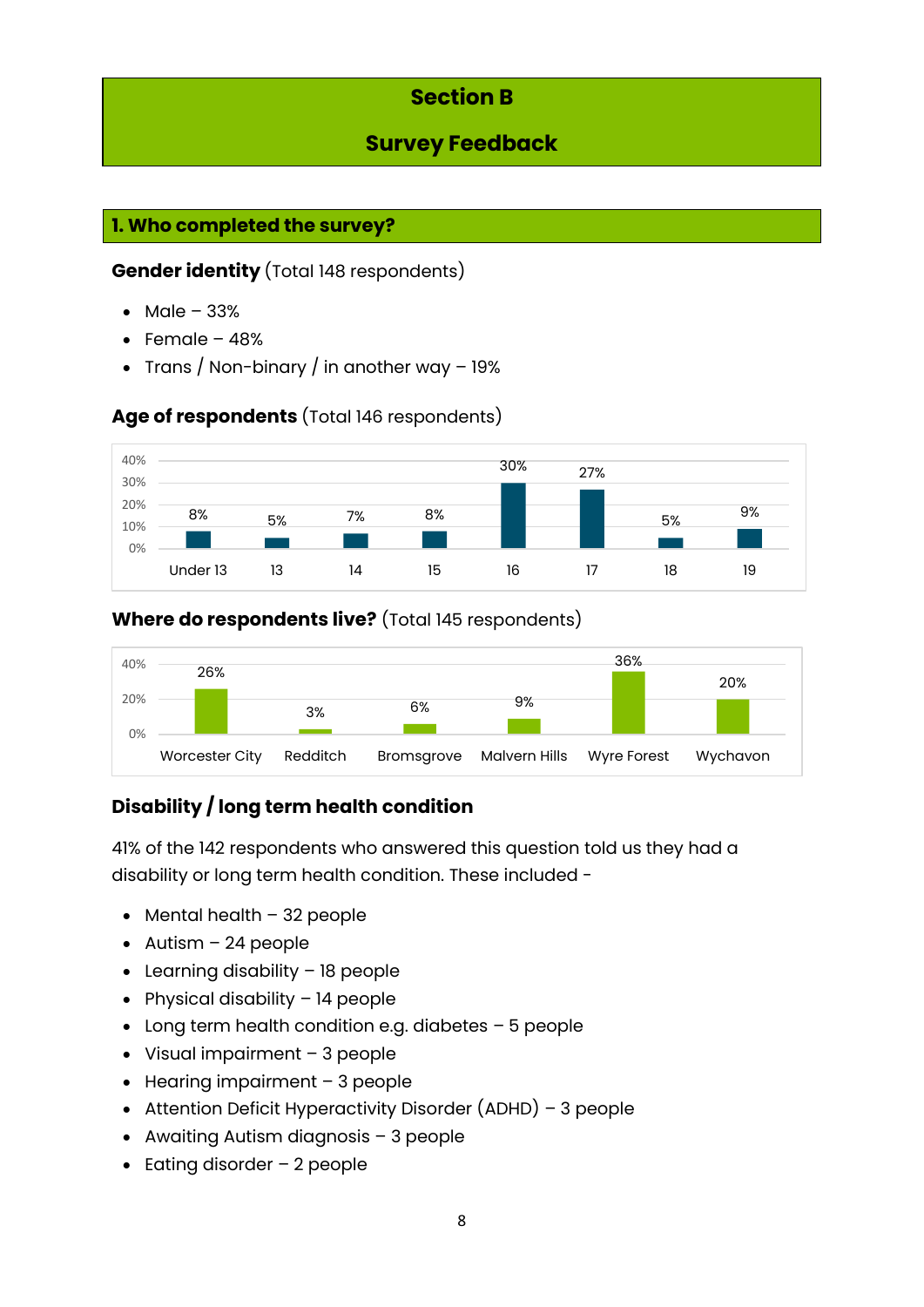## **Ethnicity of respondents**

86% of the 147 young people who responded to this question were White British. Other ethnic groups in order of frequency were – White European, White other, Asian / Asian British – Indian, Asian / Asian British – Pakistani, White Irish, Mixed White and Caribbean, Mixed White and Asian, Black / Black British - African.

## **Sexual Orientation** (Total 147 respondents)

Young people were asked which of the following best describes how they think of themselves

| 80%<br>60%       | 60%                        |                |          |                |                   |
|------------------|----------------------------|----------------|----------|----------------|-------------------|
| 40%<br>20%<br>0% |                            | 7%             | 16%      | 10%            | 7%                |
|                  | Heterosexual /<br>Straight | Gay or Lesbian | Bisexual | In another way | Prefer not to say |

## **Young Carers**

11% (16 people) of the 145 who responded to this question told us that they were a young carer. 5 of these had accessed Worcestershire Young Carers.

## **Note**

Not all questions were answered by all respondents. In particular, a number of young people (approx. 50) chose not to answer the Equality Monitoring questions at the end of the survey. For these questions the total number of respondents is given and numbers of respondents given when other questions have been analysed by gender identity.

Where non-response is present percentages are reported based on the numbers answering the question. Percentages are rounded to the nearest whole number and therefore may not total 100.

Where themes / comments are reported these are set out in order of frequency, starting with the highest number.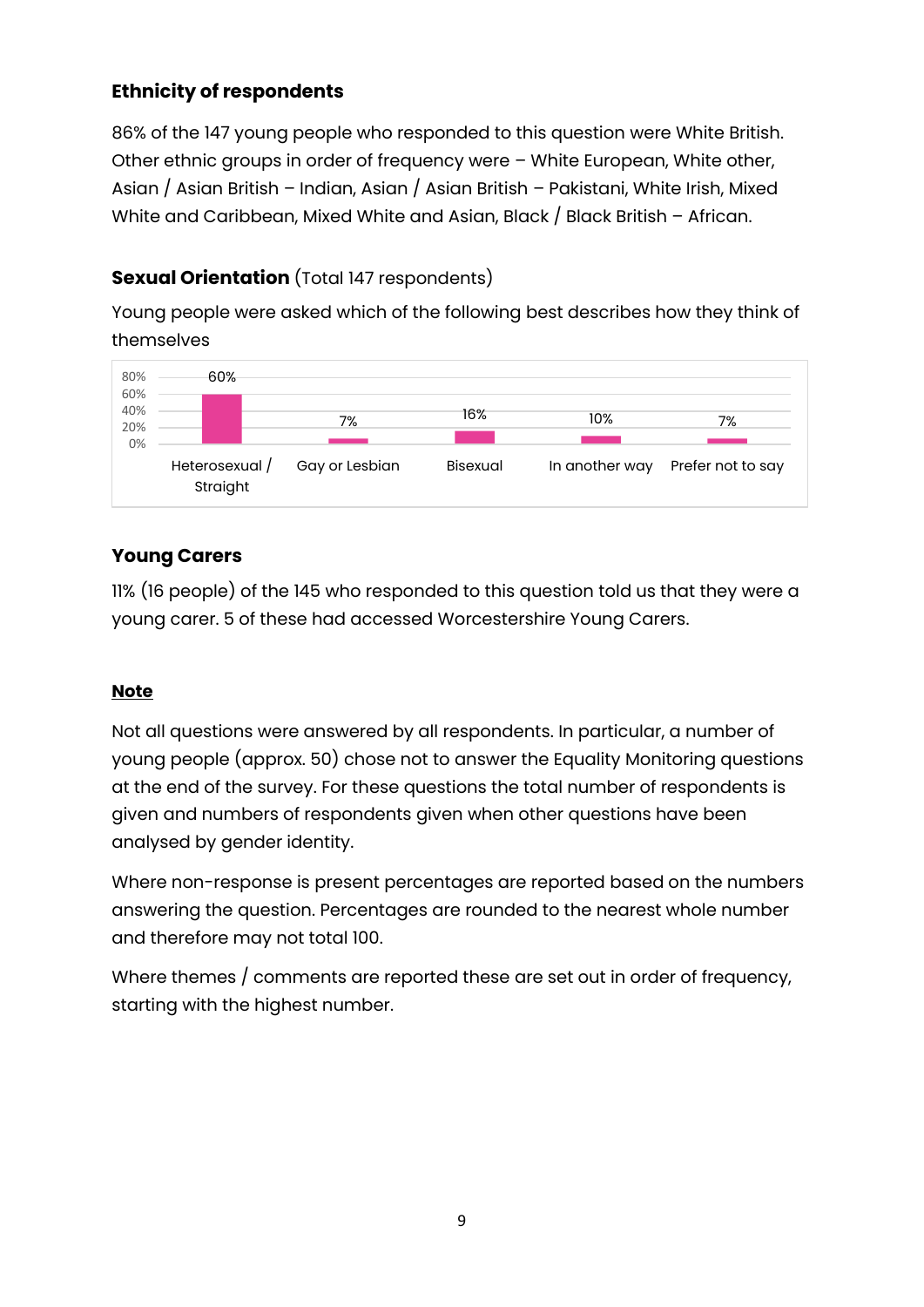## **Covid-19 and Vaccination**

## **1. Have you had Covid-19?**



At the time of completing the survey 34% of the young people had previously had Covid-19. *N.B. Surveys were completed between 28th November 2021 and 31st January 2022.*

## **2. How worried are you about catching Covid-19?**



69% of respondents were a bit or very worried about catching Covid-19.

## **3. Have you had a Covid-19 vaccination?**

75% of the young people had received a Covid-19 vaccination at the time of completing the survey. This was higher (86%) when looking only at the respondents aged 16 to 19.

26 of the 49 young people (53%) who had not had a vaccination were worried about catching Covid-19, compared to 115 of the 153 (75%) of those who have had a vaccination. Suggesting those who have not had a vaccination may be slightly less worried about catching Covid than those who have had a vaccination.

## **4. Where did you have your vaccination?**



The highest number of young people (68%) who had received a vaccination had it carried out at their GP practice.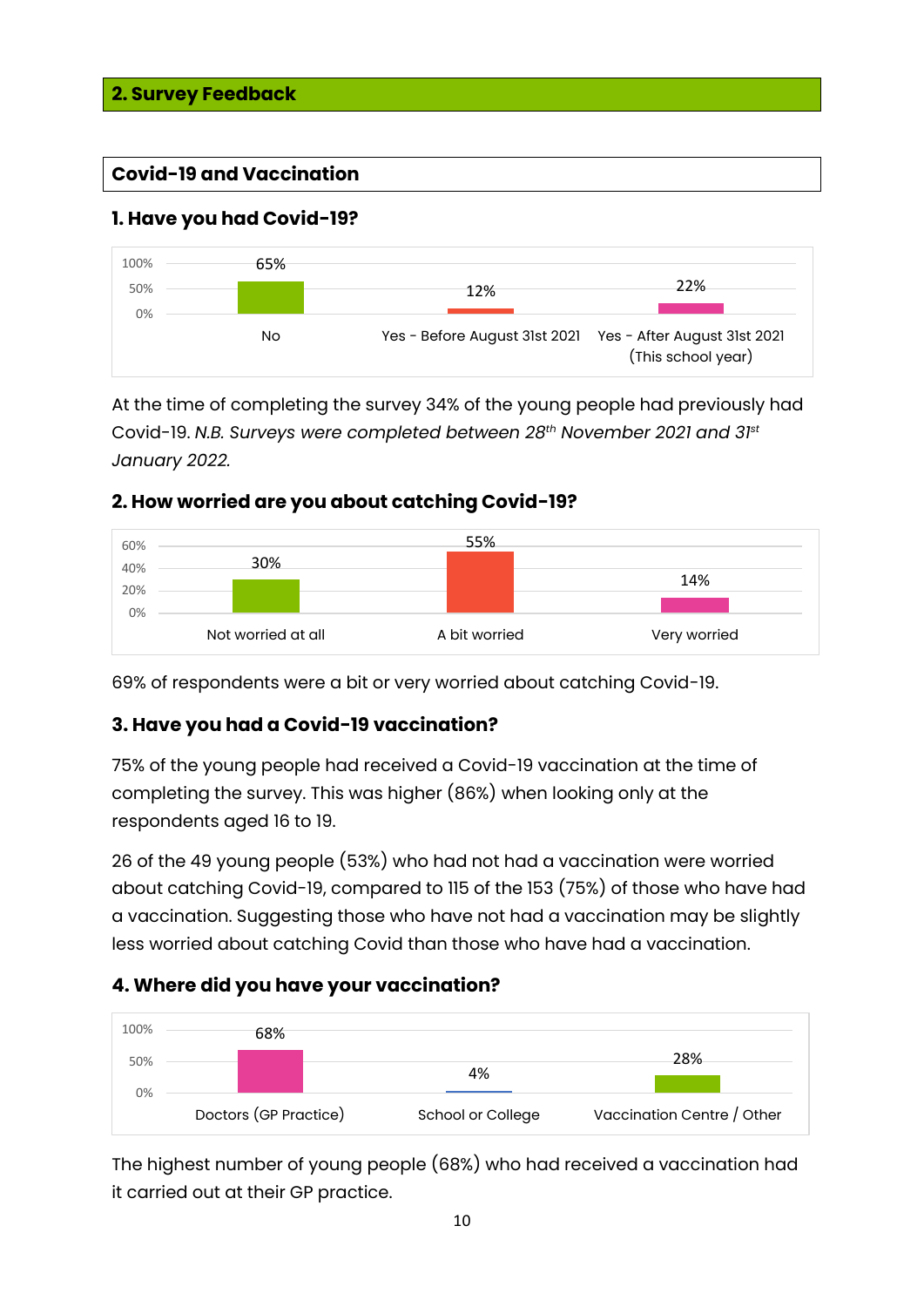However, during the timescale of the survey 12- to 15-year-olds were invited to have a second vaccination and this was also available to those aged 16 and over. Therefore, young people may have attended somewhere different for their second vaccinations.

Responses from young people who received vaccination at a vaccination centre or other venue about where this had taken place – (42 responses)

- Vaccination centre 13 people
- Walk in, drop in or pop up sessions 11 people
- Artrix Centre, Bromsgrove 5 people
- Heart of Worcestershire College 4 people
- Three Counties Show Ground, Malvern 4 people

Other places mentioned by individuals – Warndon Community Centre, Worcester University, the Racecourse in Worcester, at home and abroad.

## **5. What concerns do you have about having a Covid-19 vaccination?**



*Young people were able to select all which apply*

Other concerns given –

- $\bullet$  Fertility 2 people
- May trigger auto immune disease 1 person
- Still being tested and do not wish to be experimented on 1 person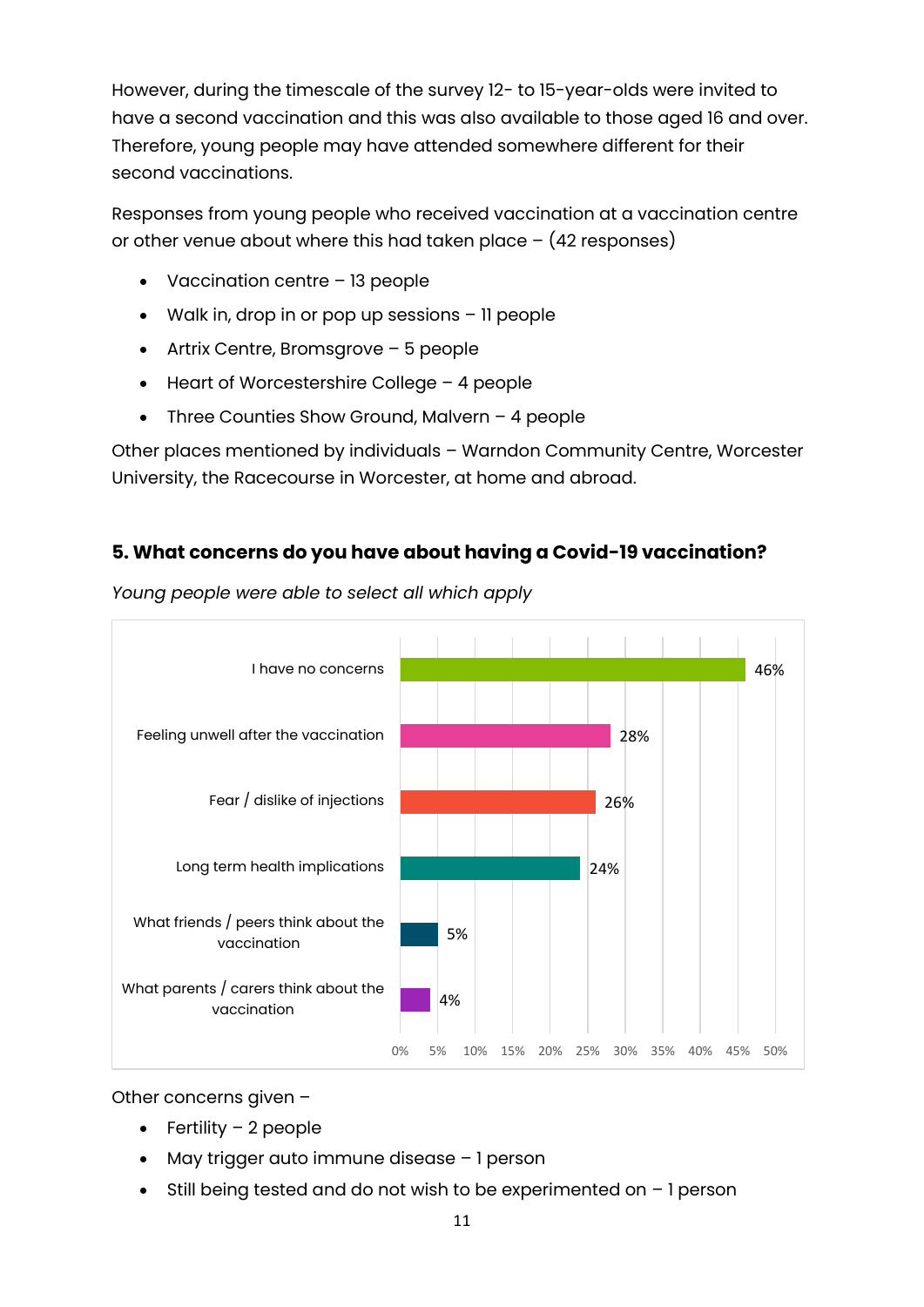Responses show that the most common concerns were feeling unwell after the vaccination, fear or dislike of injections and the potential long term health implications.

The pattern of responses in relation to concerns about having a vaccination was the same for those who have had a vaccination and those who have not. Suggesting the concerns, and lack of concerns, are very similar regardless of whether or not they have had a vaccination.

18 of the 49 respondents who had not yet had a vaccination (38%) told us they did not have any concerns about having a vaccination.

## **6. Where have you heard information about the vaccine from?**



*Young people were able to select all which apply*

Other sources of information included – government and NHS leaflets and letters, their GP, own research and one person who said they had not been given any information about the vaccination.

The responses show that as well as parents and carers, television and the news have been key sources of information for young people about Covid-19 vaccinations. Many had heard information from the internet and social media, which may have included official government and NHS messages, but may also have included varying opinions about the vaccination from non-official sources.

Less than half (48%) said they had received information at school and nearly the same amount (42%) had heard information from their friends.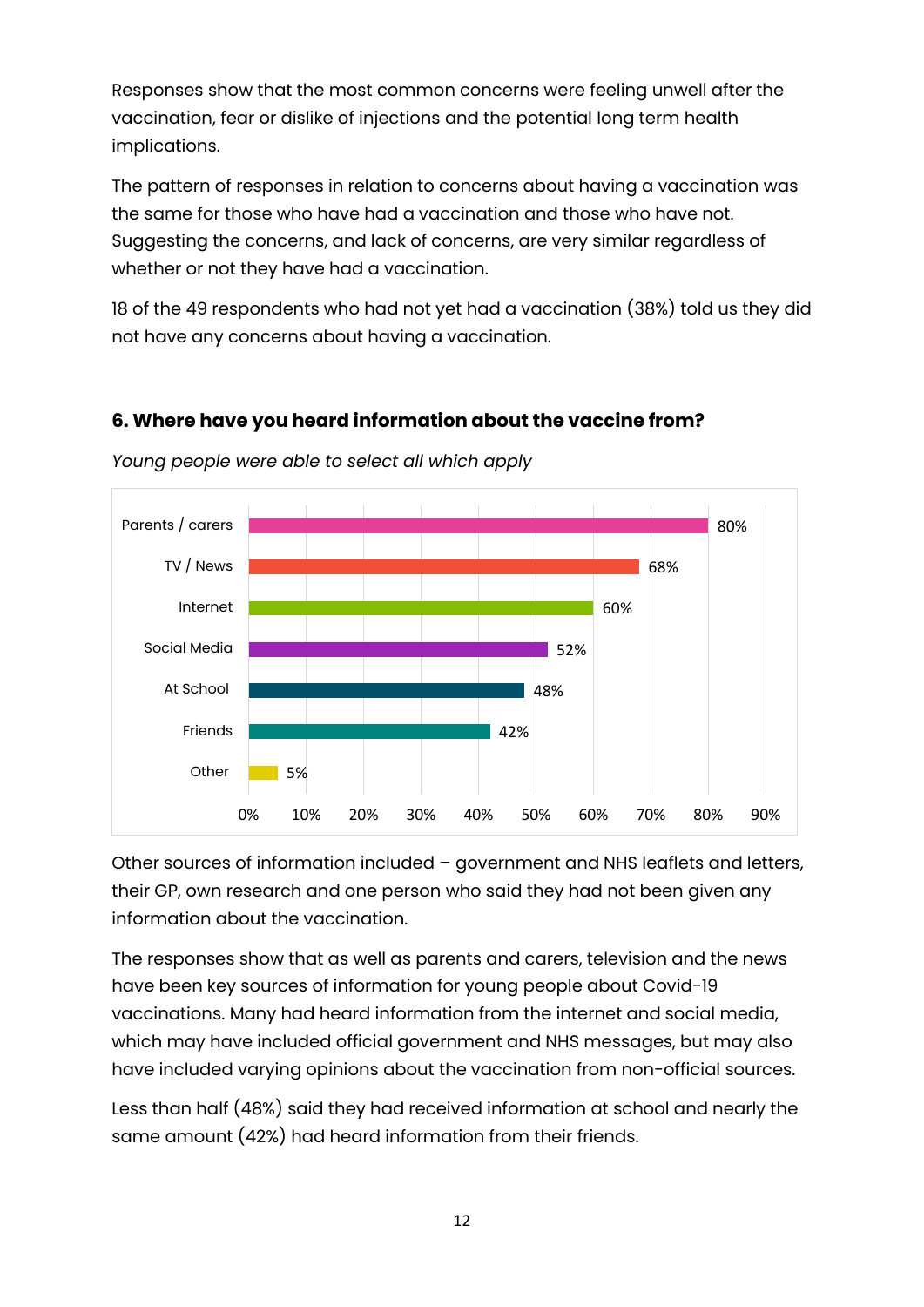Interestingly, when comparing the responses for those who have had a vaccination and those who had not – the proportion of young people who said they had received information from each of the different sources was higher for those who have not had a vaccination than those who had. This may suggest the importance of the nature of the information and the influence of family and friends on wanting to have a vaccination.

#### **Impact of Covid-19 pandemic**



## **7. How has the Covid-19 pandemic impacted on you?**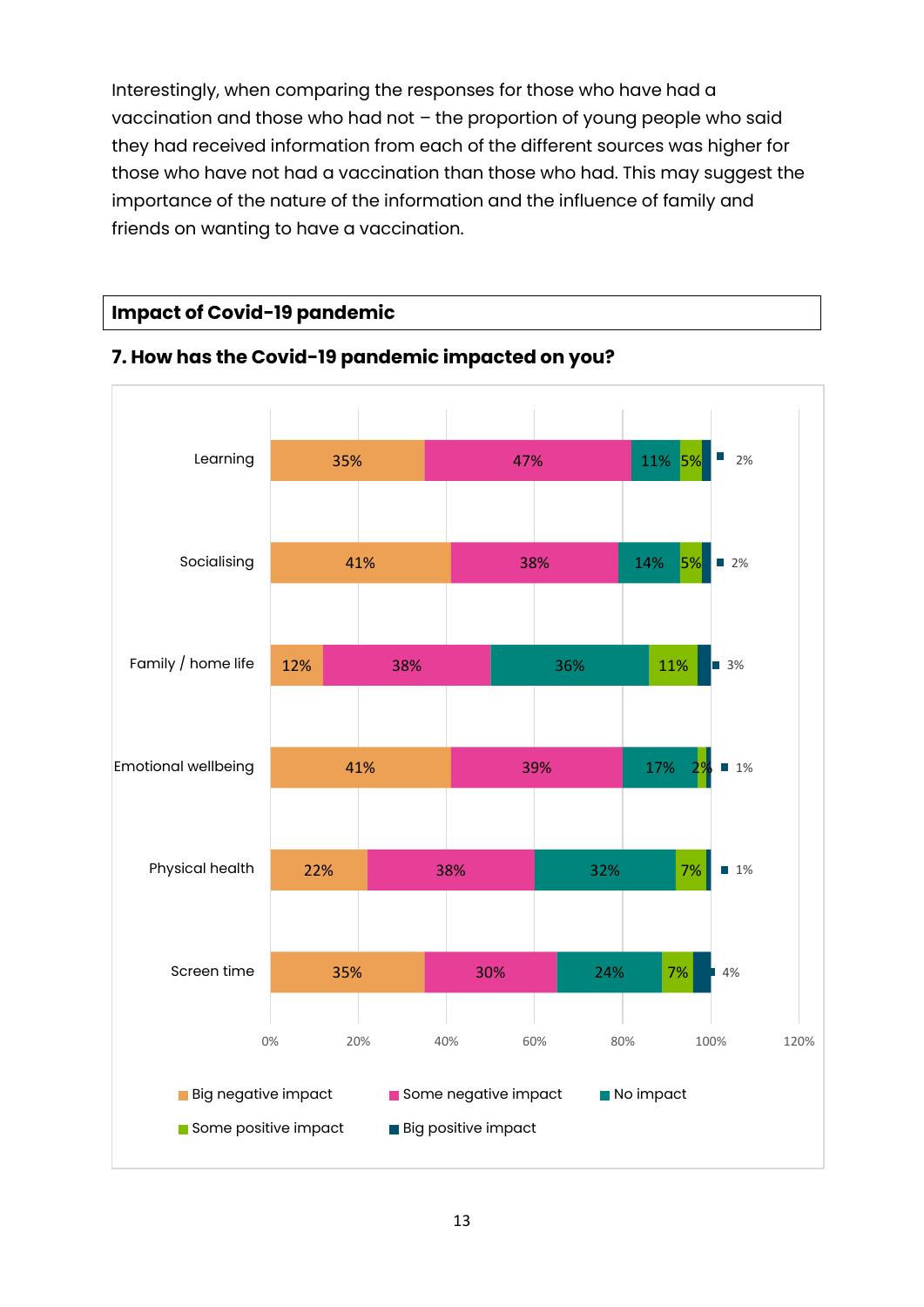## **Percentage of young people reporting a big or some negative impact of Covid-19 pandemic**



**Percentage of young people reporting a big or some positive impact of Covid-19 pandemic**



Responses show that overall, more young people felt that the Covid-19 pandemic has had a negative impact on different aspects of their lives rather than positive.

## **7.1 Learning**

**82%** of the young people felt that Covid has had a **negative impact on their learning**, school or college work and exam results. While only 7% felt there had been a positive impact. Findings are similar to last year's survey, in which 83% of respondents were worried about the impact that Covid was having on their learning.

## **7.2 Socialising**

**79%** of the young people felt that Covid has had a **negative impact on their socialising**, such as being able to meet up with people, develop friendships and relationships. While 7% thought there had been a positive impact.

## **7.3 Family / home life**

**50%** of the young people felt that Covid has had a **negative impact on their family and home lives**, such as relationships with their families and those they live with. This was also the area the highest number of young people (14%) reported a positive impact. However, it still concerning that half of the young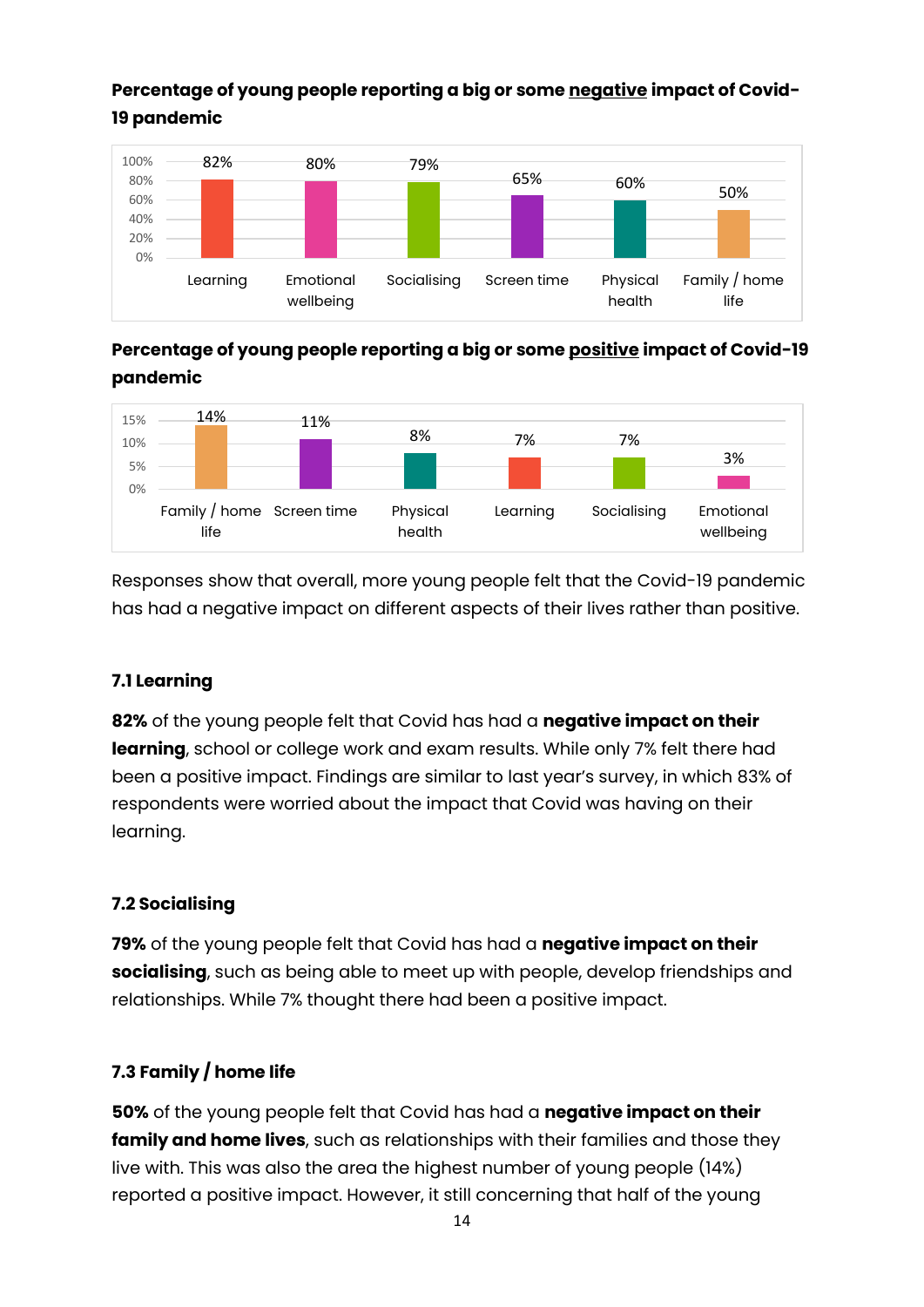people felt there had been a negative impact at home, at a time when we were all facing so many challenges and changes. This was especially true during lockdown and periods of remote learning, when family and those we lived with were the only direct or face-to-face contact for many young people.

## **7.4 Emotional wellbeing**

**80%** of the young people felt that Covid has had a **negative impact on their emotional wellbeing**, including how they have been feeling, their happiness and levels of anxiety. This is higher than in our last Report (March 2021) when 74% of young people felt there had been a negative impact on their emotional wellbeing. 41% told us that it has had a big negative impact and only 3% felt there had been a positive impact on their emotional wellbeing.

## **7.5 Physical health**

**60%** of the young people felt that Covid-19 has had a negative impact of their physical health, such as the amount of time they have spent doing sport, exercising and being active and their diet. Only 8% felt there had been a positive impact on their physical health during the pandemic.

## **7.6 Screen time**

**65%** of young people felt that Covid has had a **negative impact on the amount of time they spent on screens**, such as their phones, tablets and computers. While 11% felt there had been a positive impact. One young person commented that screen time had increased, but this was not necessarily negative. This suggests that not all young people will think that spending more time on their screens is a bad thing and some will think it has been a good thing.

## **Comments about the impact of the Covid-19 pandemic** (15 comments)

1. Negative impact of Covid in general and on emotional wellbeing (5 people)

*'I believe that it has impacted us all significantly and I believe that the government national or regional has forgotten about young people'*

*'I feel like the whole lockdown period was a blur to me… it was confusing… it has definitely affected how I view the passage of time.'*

*The pandemic has not been beneficial for my mental health'*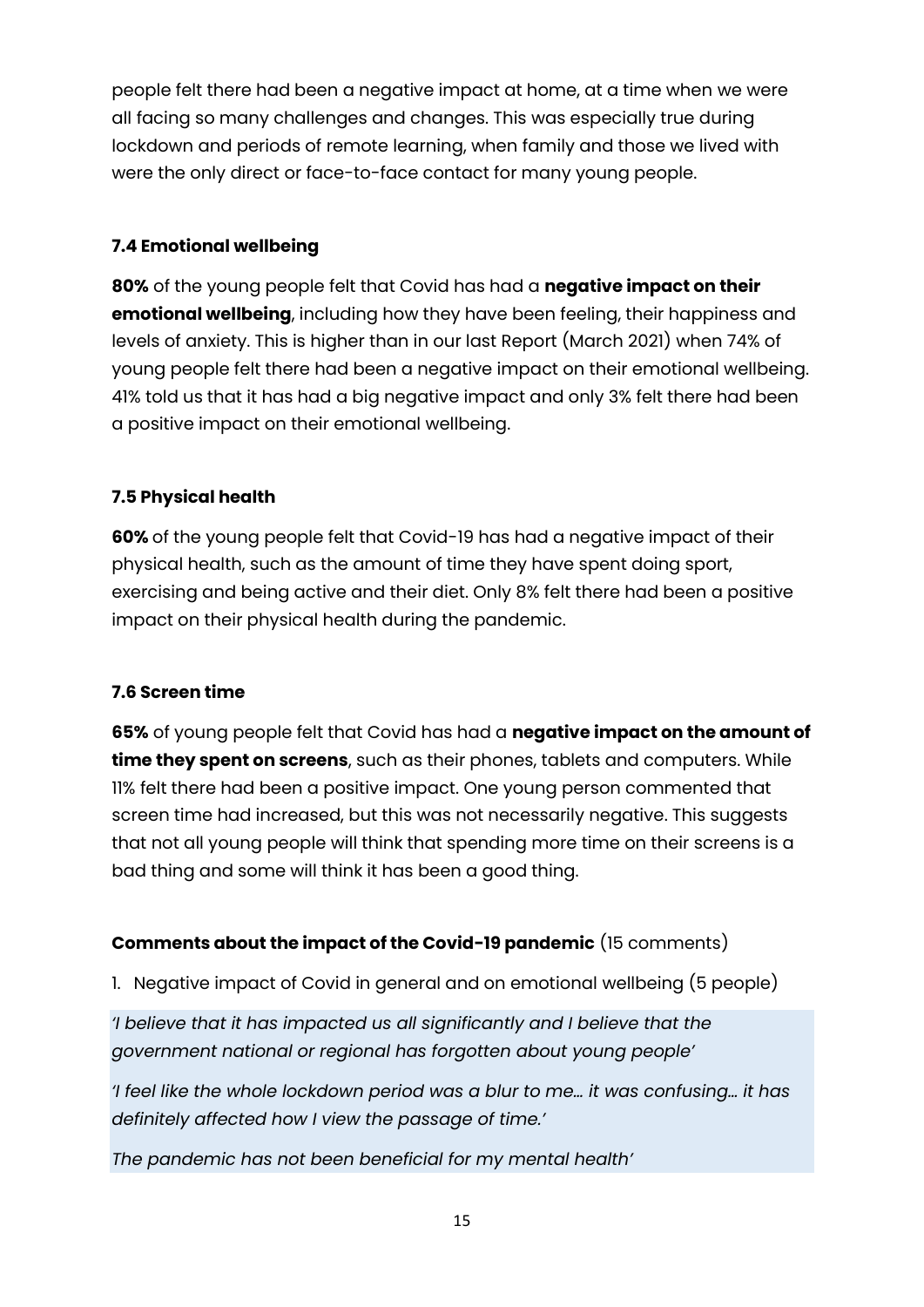2. Impact of Covid-19 on anxiety levels for young person with autism / social anxiety (2 people)

*'Find socialising difficult and this has made me even more anxious and not attending school because of the impact Covid has had.'*

3. Increase in screen time (2 people)

*'My screentime has been impacted but I wouldn't say it's been positive or negative as time added has been positive'*

4. Impact of Covid-19 on eating disorder (2 people)

*'I relapsed with my anorexia'*

5. Positive impact of pandemic (1 person)

*'It has helped me focus more on my school work and making friends'*

6. Unable to see Doctor (1 person)

*'Lost weight cannot get to see a doctor'*

7. No impact of pandemic (1 person)

*'Covid hasn't affected my life as I have anxiety and school problems'*

8. Missed friends (1 person)

The additional comments demonstrate some of the ways that the pandemic has impacted on young people, in particular their emotional wellbeing. The comments also highlight specific issues in relation to anxiety for young people with Autism and the impact the pandemic has had on those with an eating disorder and issues related to weight.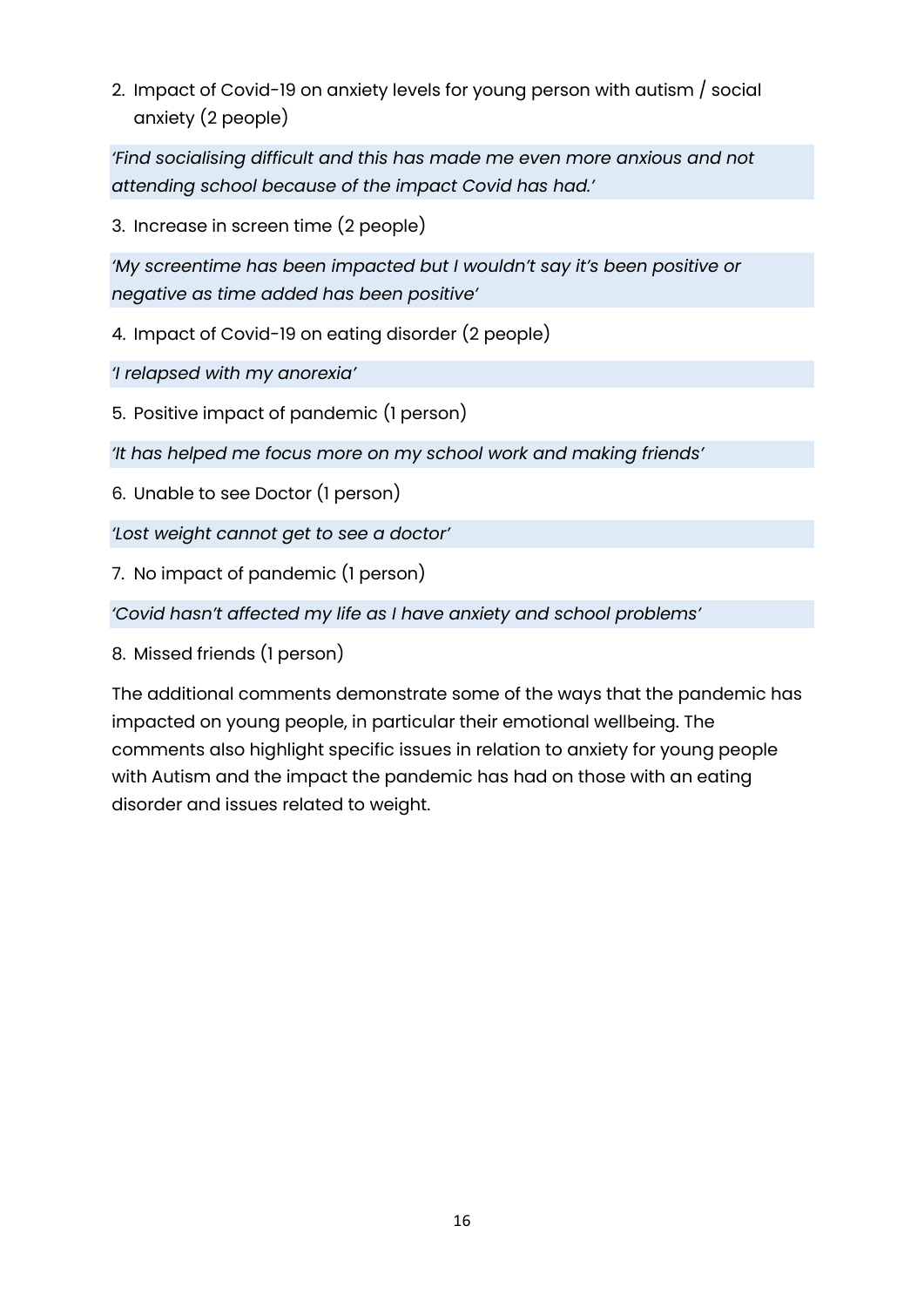#### **physical health and emotional wellbeing?** 24% 47% 22% 12% 14% 43% 33% 10% 0% 10% 20% 30% 40% 50% Yes - definitely Not sure Not sure Not sure Not sure Not sure **Physical health Emotional wellbeing**

**8. Do you think you have enough information about looking after your** 

Only 24% of the young people feel they definitely have enough information in relation to phyical health. 34% either don't think they have enough information or were not sure.

Those who thought they had enough information about emotional wellbeing was lower. Only 14% felt they deifnietly had the information they needed and 43% responded no or were unsure.

Overall, the responses suggest that more young people feel they have the information they need about physical health than emotional wellbeing and a number of young people do not feel they have the information they need.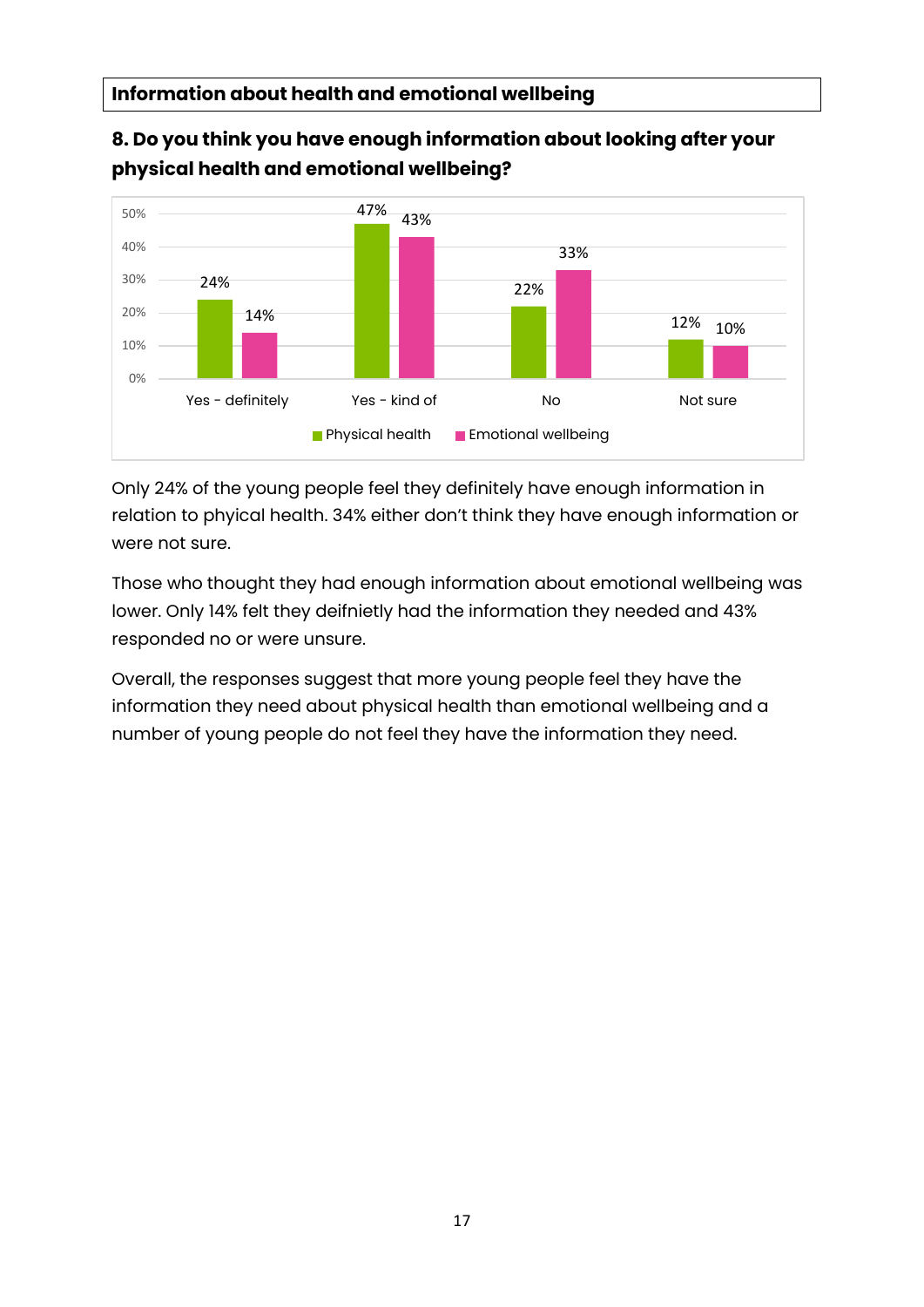## **9. Where would / do young people look for information about physical health and emotional wellbeing**



\* E.g. Now We Are Talking – [www.healthyminds.whct.hns.uk/nowwearetalking](http://www.healthyminds.whct.hns.uk/nowwearetalking)

\*\* E.g. Local CAMHS website – [www.camhs.hacw.nhs.uk](http://www.camhs.hacw.nhs.uk/)

\*\*\*E.g. Worcestershire County Council – The Rona Hub –

[www.worcestershire.gov.uk/TheRonaHub](http://www.worcestershire.gov.uk/TheRonaHub)

\*\*\* Online mental wellbeing community - [www.kooth.com](http://www.kooth.com/)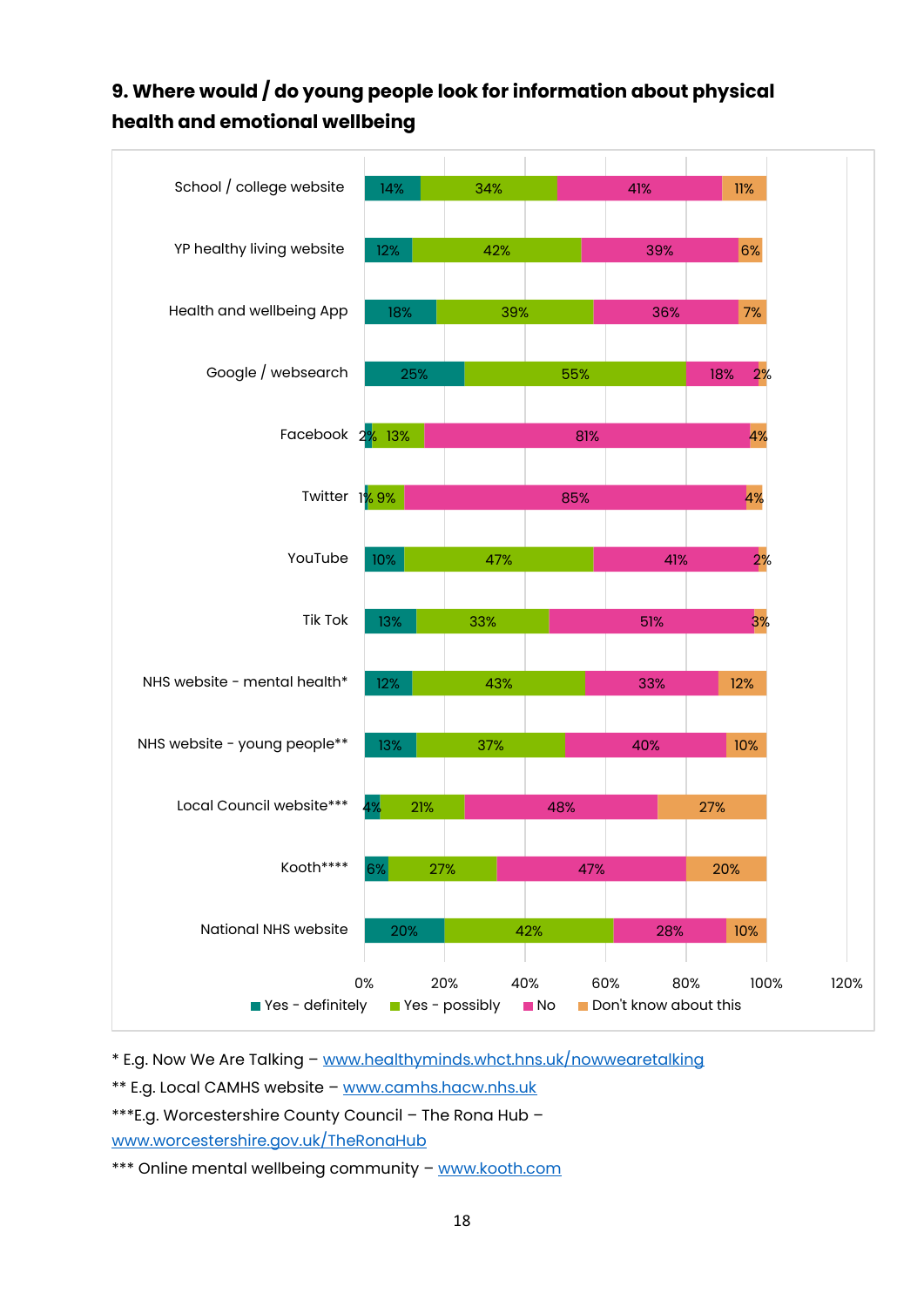## **Ranked - Sources of information young people would definitely or possibly use**

- 1. Google / websearch 80%
- 2. National NHS website 62%
- 3. A health and wellbeing app acredited by the NHS 57%
- $3.$  YouTube 57%
- 5. Local NHS website for mental health e.g. Now we are Talking 55%
- 6. Websites for young people about healthy living, diet and exercise 54%
- 7. Local NHS CAMHS website 50%
- 8. Tik Tok 46%
- 9. School or college website or shared area 44%
- 10. Kooth online mental wellbeing community 33%
- 11. Local Council website for young people e.g. The Rona Hub 25%
- 12. Facebook 15%
- 13. Twitter 10%

Responses suggest that young people would be most likely to use a websearch such as Google if they were looking for information about health and emotional wellbeing, as 80% of respondents said they would definitely or possibly use this. Many of the young people said they would use the national NHS website (62%) or a health and wellbeing app accredited by the NHS (57%).

YouTube and Tik Tok were the most popular social media platforms. 57% of the young people said they would definitely or possibly look for information on YouTube and 46% on Tik Tok. While only 15% said this about Facebook and 10% about Twitter.

The responses show the high numbers of young people who would not use the different sources of information or were not aware of them. In particular key sources of information that are available and promoted to young people in Worcestershire.

20% of the young people said they were not aware of Kooth, while 48%, nearly half, told us they would not use Kooth to find information about health and emotional wellbeing.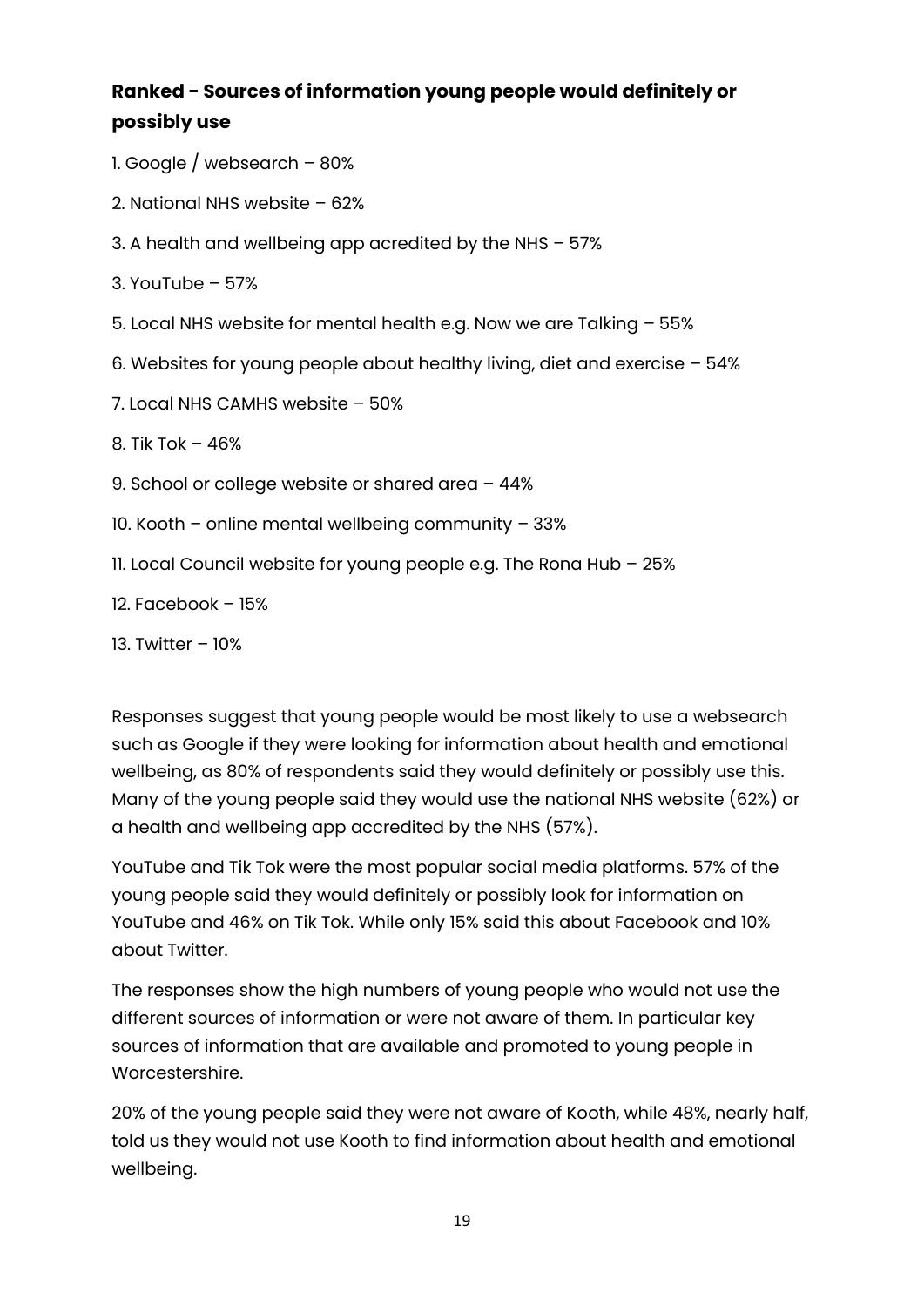The two main sites providing information about local emotional wellbeing and mental health services and support are on the Herefordshire and Worcestershire Health and Care NHS Trust pages –

- ➢ Now We Are Talking [www.healthyminds.whct.hns.uk/nowwearetalking](http://www.healthyminds.whct.hns.uk/nowwearetalking)
- ➢ Child and Adolesent Mental Health Services [www.camhs.hacw.nhs.uk](http://www.camhs.hacw.nhs.uk/)

12% of the young people had not heard about a local NHS mental health website e.g. Now We Are Talking and 33% said they would not look there for information.

10% of the young people had not heard about a local NHS mental health website for young people e.g. local CAMHS website and 40% said they would not look there for information.

Young people also told us they were unlikely to use local Council website, such as Worcestershire County Council's Rona Hub. 27% said they were not aware of this and 48% said they would not look there for information.

## **10. Topics young people would find it helpful to have more information about**

|                 |                                 | <b>Yes</b><br>(total) | <b>Definitely</b> | <b>Possibly</b> |
|-----------------|---------------------------------|-----------------------|-------------------|-----------------|
| $\mathbf{I}$    | Managing anxiety                | 86%                   | 64%               | 22%             |
| $\overline{2}$  | Low mood and depression         | 85%                   | 65%               | 20%             |
| 3               | Self esteem / self confidence   | 84%                   | 60%               | 24%             |
| 4               | Managing school work / studies  | 78%                   | 49%               | 29%             |
| 5               | Sleep problems                  | 77%                   | 55%               | 22%             |
| 6               | Body image                      | 72%                   | 50%               | 22%             |
| $\overline{7}$  | Diet and healthy eating         | 69%                   | 28%               | 41%             |
| 8               | Fitness and exercise            | 65%                   | 20%               | 45%             |
| 9               | Relationships                   | 64%                   | 30%               | 34%             |
| 10 <sup>°</sup> | <b>Eating disorders</b>         | 61%                   | 40%               | 21%             |
| $\mathbf{1}$    | Sexual health and relationships | 56%                   | 30%               | 26%             |
| 12              | <b>Bullying</b>                 | 53%                   | 26%               | 27%             |
| 13              | Sexuality                       | 44%                   | 29%               | 15%             |
| 4               | Gender identity                 | 42%                   | 25%               | 17%             |

*Ranked by % of respondents responding 'yes definitely' and 'yes possibly'*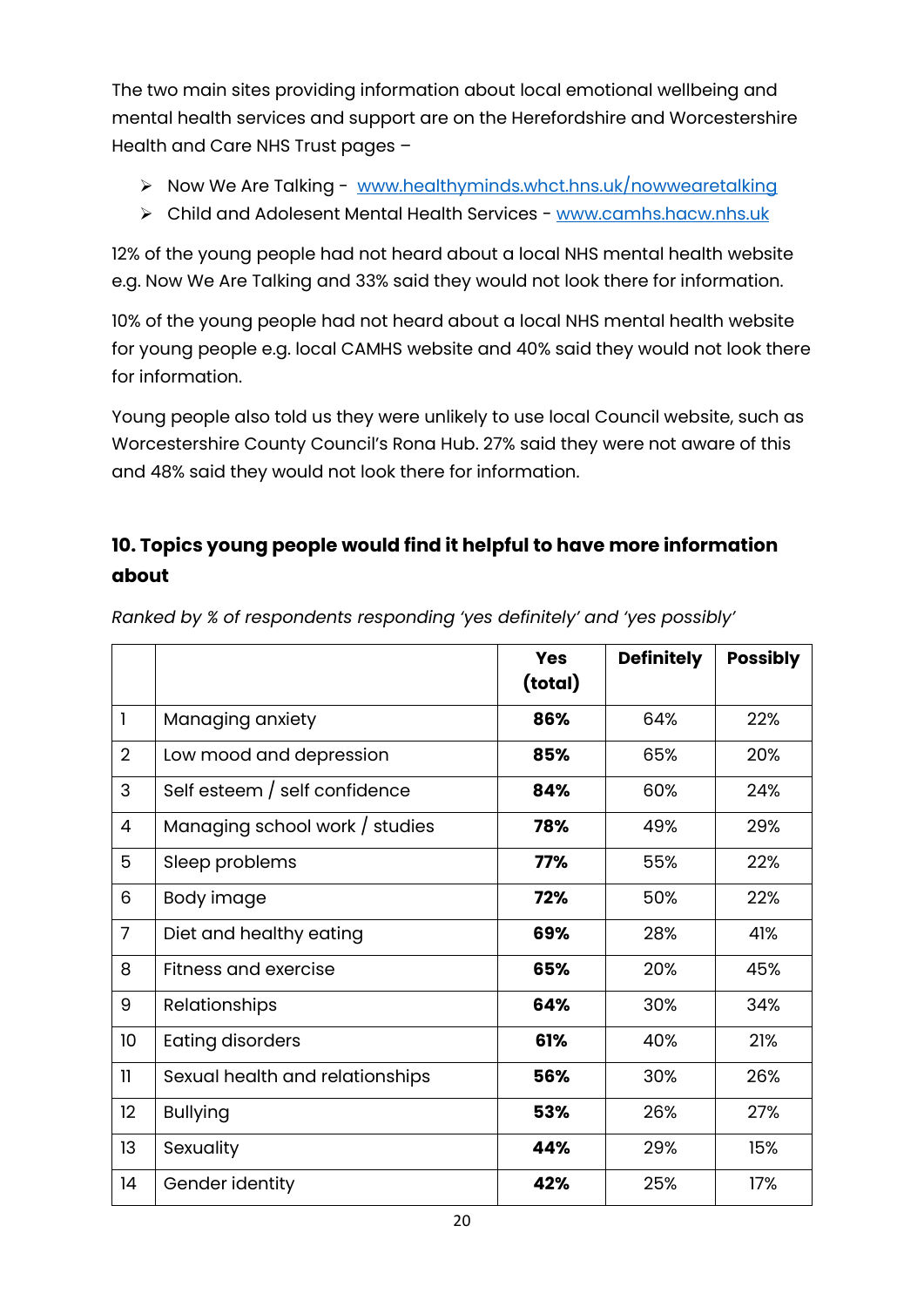## **Top 5 Information Topics by gender identity**

| Female $(n = 71)$ |                                  |   | Male $(n = 49)$            |   | Trans / non binary /<br>other $(n=28)$ |
|-------------------|----------------------------------|---|----------------------------|---|----------------------------------------|
|                   | Managing anxiety                 |   | Fitness and exercise       |   | Managing anxiety                       |
| 2                 | Self esteem / self<br>confidence | 2 | Diet and healthy eating    | 2 | Low mood and<br>depression             |
| 3                 | Low mood and<br>depression       | 3 | Managing anxiety           | 3 | Self esteem                            |
| 4                 | Sleep problems                   | 4 | Low mood and<br>depression | 4 | Gender identity                        |
| 5                 | Body image                       | 5 | Self esteem                | 5 | Sleep problems                         |

## **11. Information young people have wanted but not been able to find**

Topic / issues mentioned -

• Support and diagnosis for young people with autism (3 people)

#### 'Managing autism as a young person'

- Information about criteria for diagnois of mental health conditions
- Managing self harm
- Personal guides on gender transitioning
- How to get counselling
- Emotions and mental health in general
- Motivation

Responses show that young people would like information about a variety of topics. Most of the young people would find it helpful to have information about managing anxiety (86%), low mood and depression (85%), self esteem / self confidence (84%), managing school work / studies (78%), sleep problems (77%) and body image (72%).

Young people also said they would like information about diet and healthy eating (69%), fitness and exercise (65%), relationships (64%), eating disorders (61%), sexual health and relationships (56%), bullying (53%), sexuality (44%) and gender identity (42%).

Other areas mentioned include support for people with Autism, self harm, gender trasitioning and how to access support for emotional wellbeing.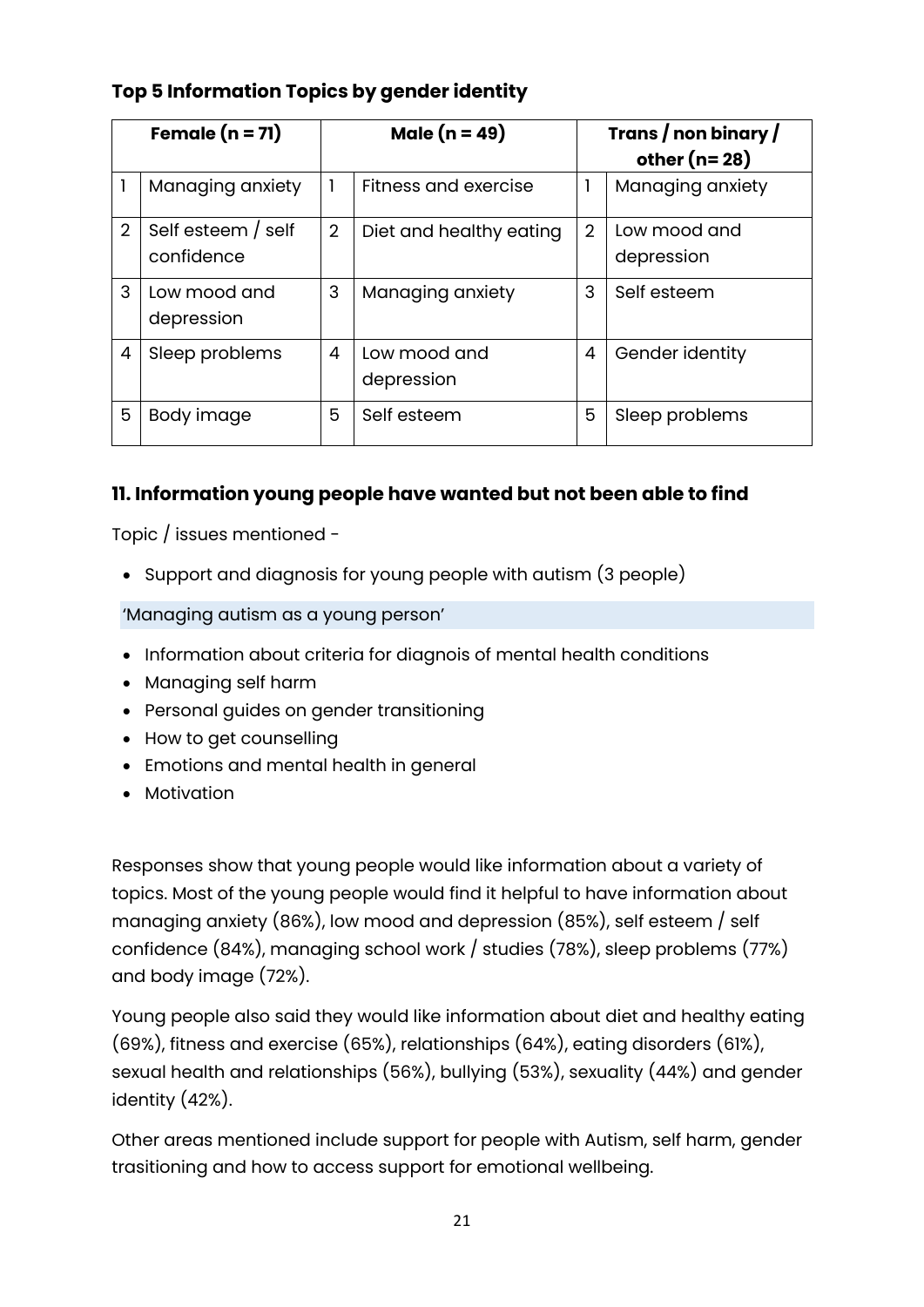Analysing the topics of information young people would like by gender idenity suggests that boys may be more likely to want information about fitness and exercise and diet and healthy eating, while girls may be more concerned about sleep problems and body image. Young people who identify as trans, non-binary or in another way were more likely to want more information in relation to gender idenity.

|                |                                                                | <b>Important</b><br>(total) | Very<br>important | Important |
|----------------|----------------------------------------------------------------|-----------------------------|-------------------|-----------|
|                | Easy to use / find your way around                             | 93%                         | 67%               | 26%       |
| $\overline{2}$ | Easy to find (e.g. via a search engine)                        | 92%                         | 66%               | 26%       |
| 3              | Language - clear, aimed at young<br>people but not patronising | 87%                         | 64%               | 23%       |
| 4              | Contains useful links and telephone<br>numbers for support     | 84%                         | 48%               | 36%       |
| 5              | Gives experiences of other young<br>people                     | 77%                         | 42%               | 35%       |
| 6              | Visual appearance - uses pictures,<br>colourful etc            | 76%                         | 40%               | 36%       |

## **12. What is important for young people when creating online information?**

Additional comments about what is important –

- More detailed information and comparisons to avoid misunderstanding
- Speak like a person and treat the reader like a person
- Give clear advice
- Lots of written information not helpful if reading skills are limited
- Don't try and be 'youth'

Responses show that young people feel that it is really important that online information is easy to use and find your way around, easy to find, for example via a search engine and that the language is clear, aimed at young people, but not patronising.

Young people would also like information to contain useful links and telephone numbers, give the experiences of other young people and visually to use pictures and be colourful.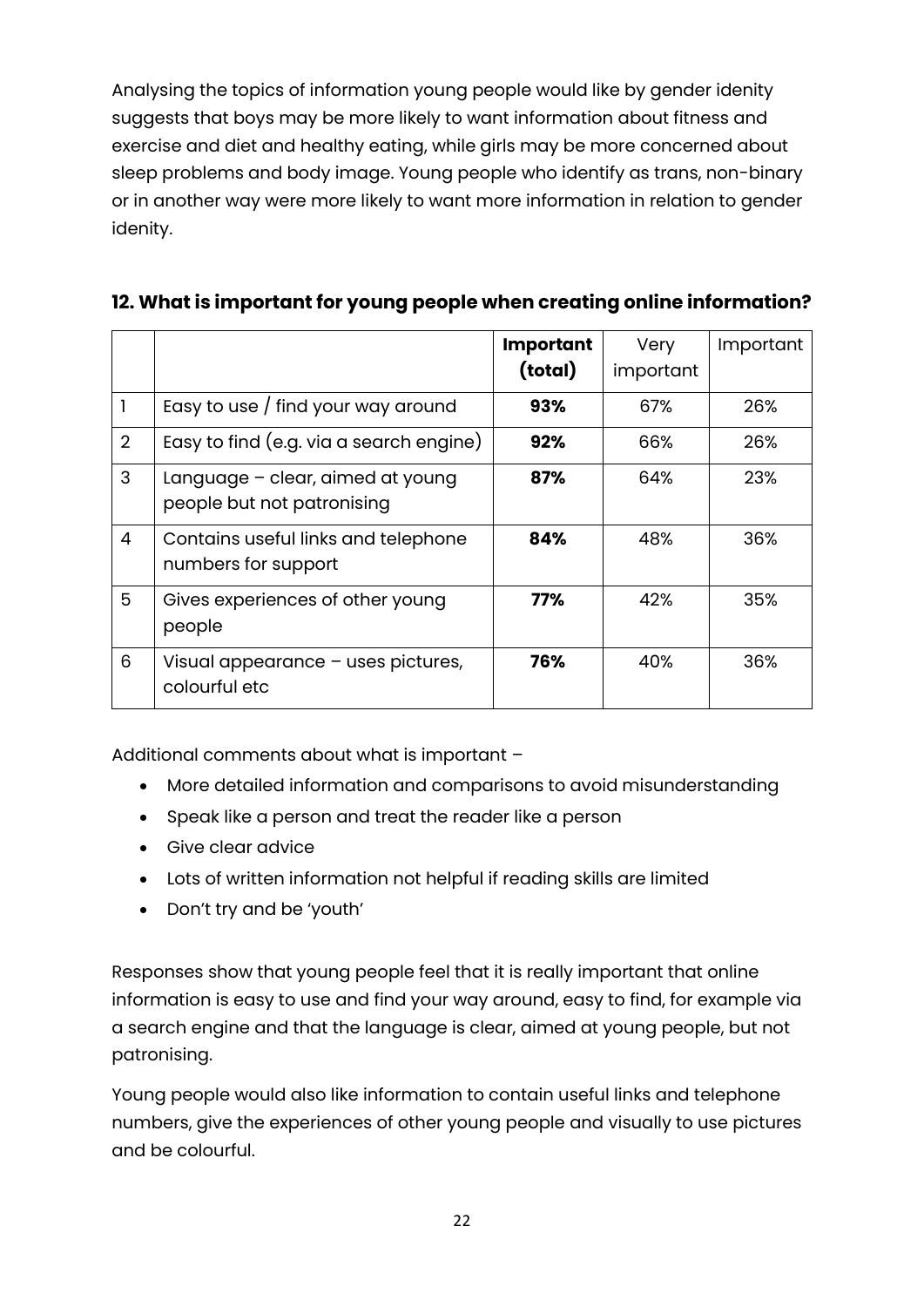## **13. Do you feel you have someone you can talk to, if there is something worrying you or you are feeling unhappy?**



Responses show that only 28% of the young people felt they definitely had someone they could talk to if something was worrying them or they were unhappy and 25% either did not think they had anyone they could talk to or were unsure. Responses are very similar to findings from last year's survey in which 24% felt they definitely had someone to talk to, 47% said yes – kind of, 20% said no and 9% said they were not sure.

## **14. If you needed to have some support for emotional wellbeing- which of the following would you be happy to use?**

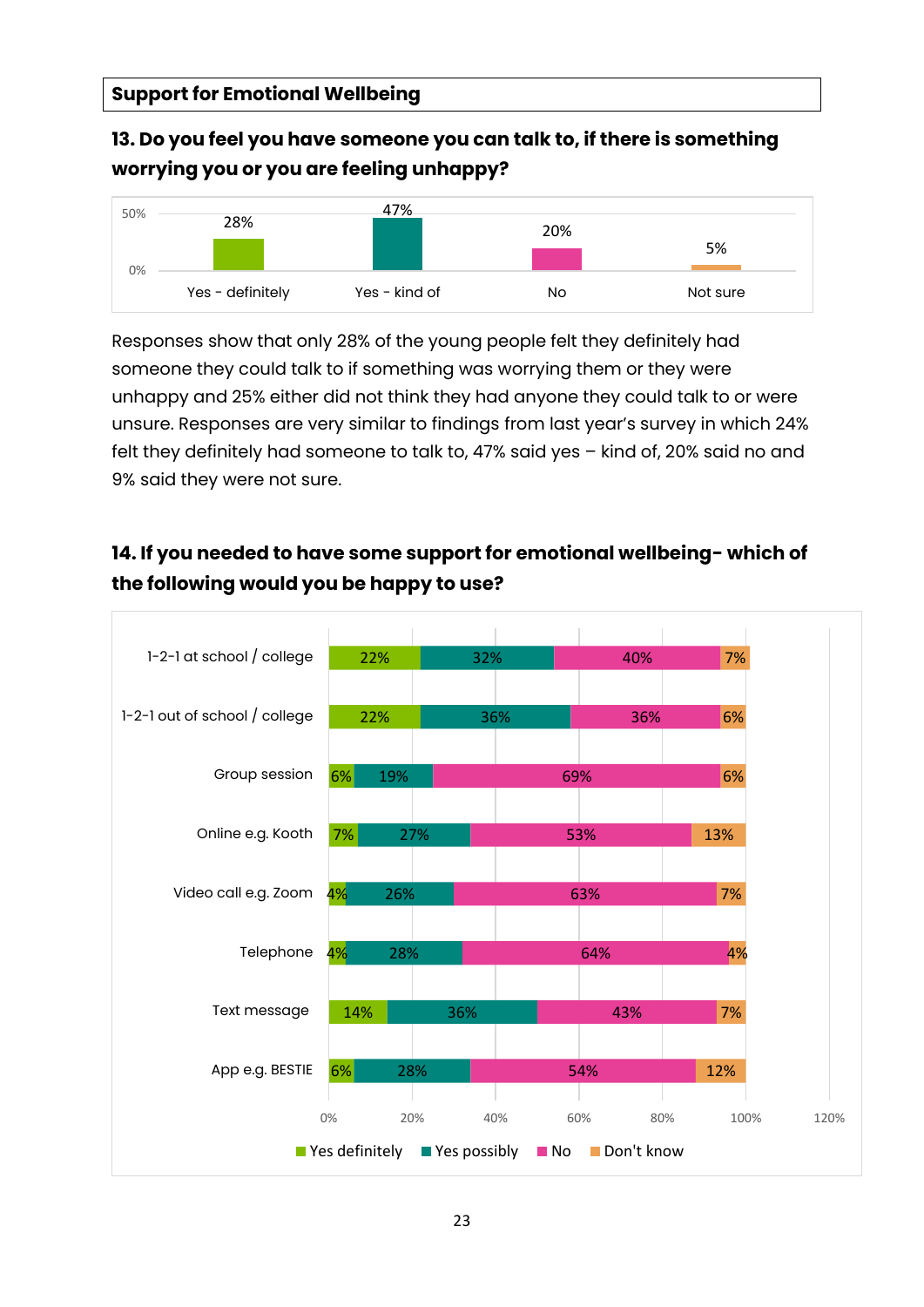#### **Additional comments** – 8 comments

• Preferring face-to-face support (3 people)

*'I do not feel that Kooth is as good as face-to-face contact'*

• Talk to family or friends (2 people)

Other comments -

*'Talking is extremely difficult especially on the phone. I know lots of people prefer*  text but afterwards once reading them back may feel as though they have *worded something wierdly or rambled too much even if that is what the chat is there for'*

*'Non verbal, so I don't have to speak, only when I am ready'*

*'Information is there. Personal support is not'*

## **Ranked – types of support young people would use (definitely and possibly combined)**

- 1. One-to-one support out of school or college 58%
- 2. One-to-one support at school or college 54%
- 3. Support via text message chat e.g. Chat Health 50%
- 4. Online support e.g. Kooth 34%
- 4. Support via an app e.g. BESTIE 34%
- 6. Support via telephone 32%
- 7. Support session via video call e.g. Zoom 30%
- 8. Group support session 15%

Responses suggest that the young people favoured one-to-one face to face support. Slightly more young people said they would use support offered outside of school or college (58%) than at school or college (54%). 50% of respondents said that they would use support via text message chat, such as Chat Health.

However, the numbers of young people who said they would use all the other types of support were quite low. 34% said they would access support from Kooth, 34% from BESTIE, 32% support by telephone and 30% support via video call. Of particular note is that only 15% of the young people said they would want to attend a group support session. These findings are a concern as Kooth and group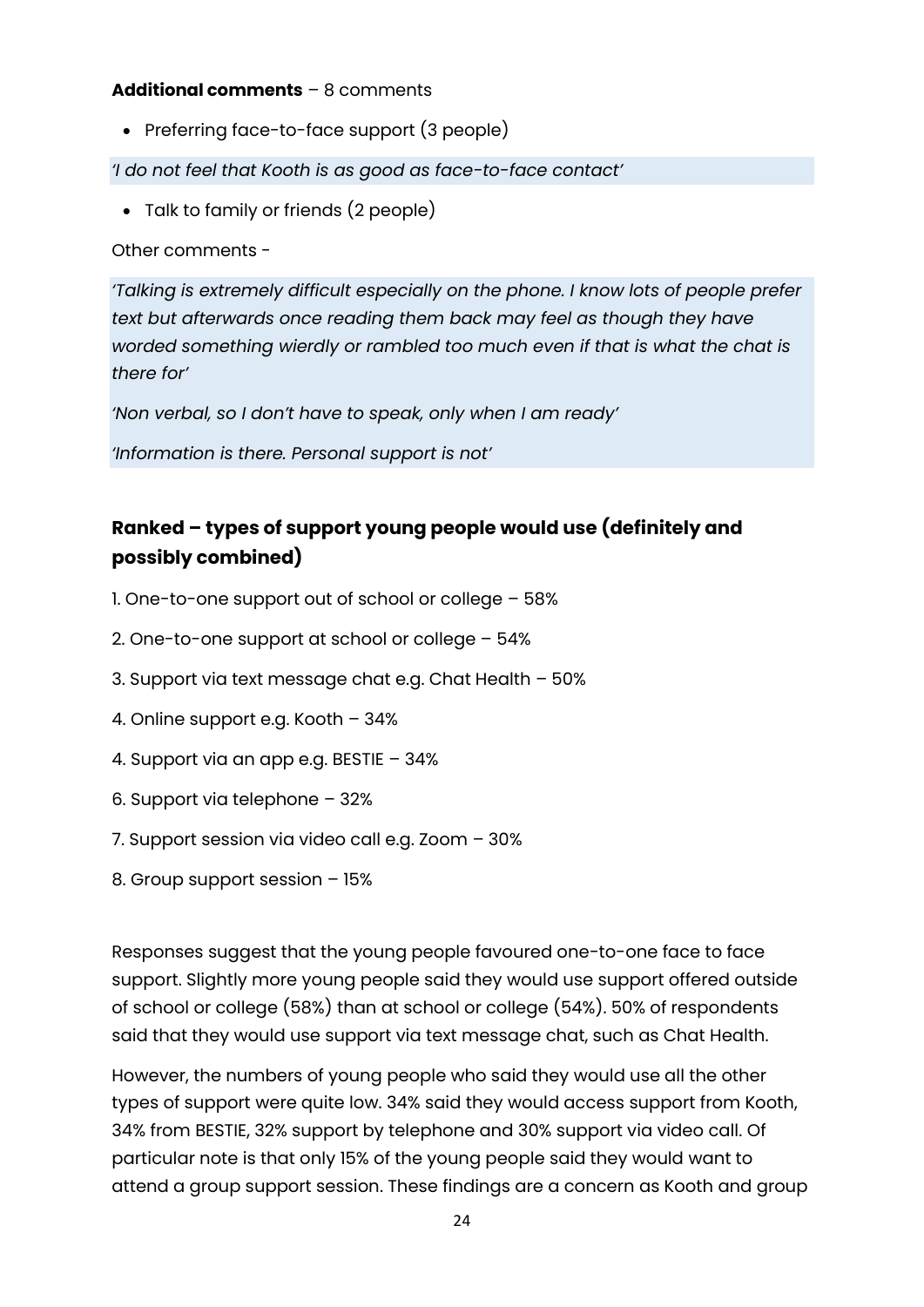sessions delivered by Reach4Wellbeing in particular are key types of support introduced in Worcestershire in recent years as part of the Transformation Plan to increase the support available.

The number of young people who said they would not use each of the different types of support is quite high. One-to-one support outside of school was the most popular, but 42% of young people said either they would not use this or they were not sure. This suggests the importance of the availbility of different types of support, in order to meet their differing needs, feelings about different types of communication and the actual and perceived advantages and disadvantages of the different types of support.

The comments also reflect this, as some may feel that they can only discuss issues face-to-face, while others would find this pressured and more difficult. Similarly for some support at school or college may be helpful due to conveneince and being able to access the support more easily, while others may prefer to access support away from school or college if they are concerned about privacy in terms of others knowing they are accessing support.

## **Differences in preference for type of support by gender identity**

|                                            | Female<br>$(n=71)$ | <b>Male</b><br>$(n=49)$ | Trans/<br>non-<br>binary/<br>other<br>$(n=28)$ |
|--------------------------------------------|--------------------|-------------------------|------------------------------------------------|
| One-to-one support at school / college     | 55%                | 57%                     | 39%                                            |
| One-to-one support out of school / college | 56%                | 59%                     | 64%                                            |
| Group support sessions                     | 24%                | 13%                     | 29%                                            |
| Online support e.g. Kooth                  | 29%                | 34%                     | 39%                                            |
| Support session via video call e.g. Zoom   | 29%                | 28%                     | 36%                                            |
| Support via telephone                      | 33%                | 27%                     | 40%                                            |
| Support via text message                   | 49%                | 43%                     | 54%                                            |
| Support via an App e.g. BESTIE             | 26%                | 21%                     | 36%                                            |

% of each group who would definitely or possibly use each type of support

The responses show slight variation in the numbers who would be happy to use different types of support when broken down by gender identity. They suggest that girls may be happier to attend group sessions in particular, and also have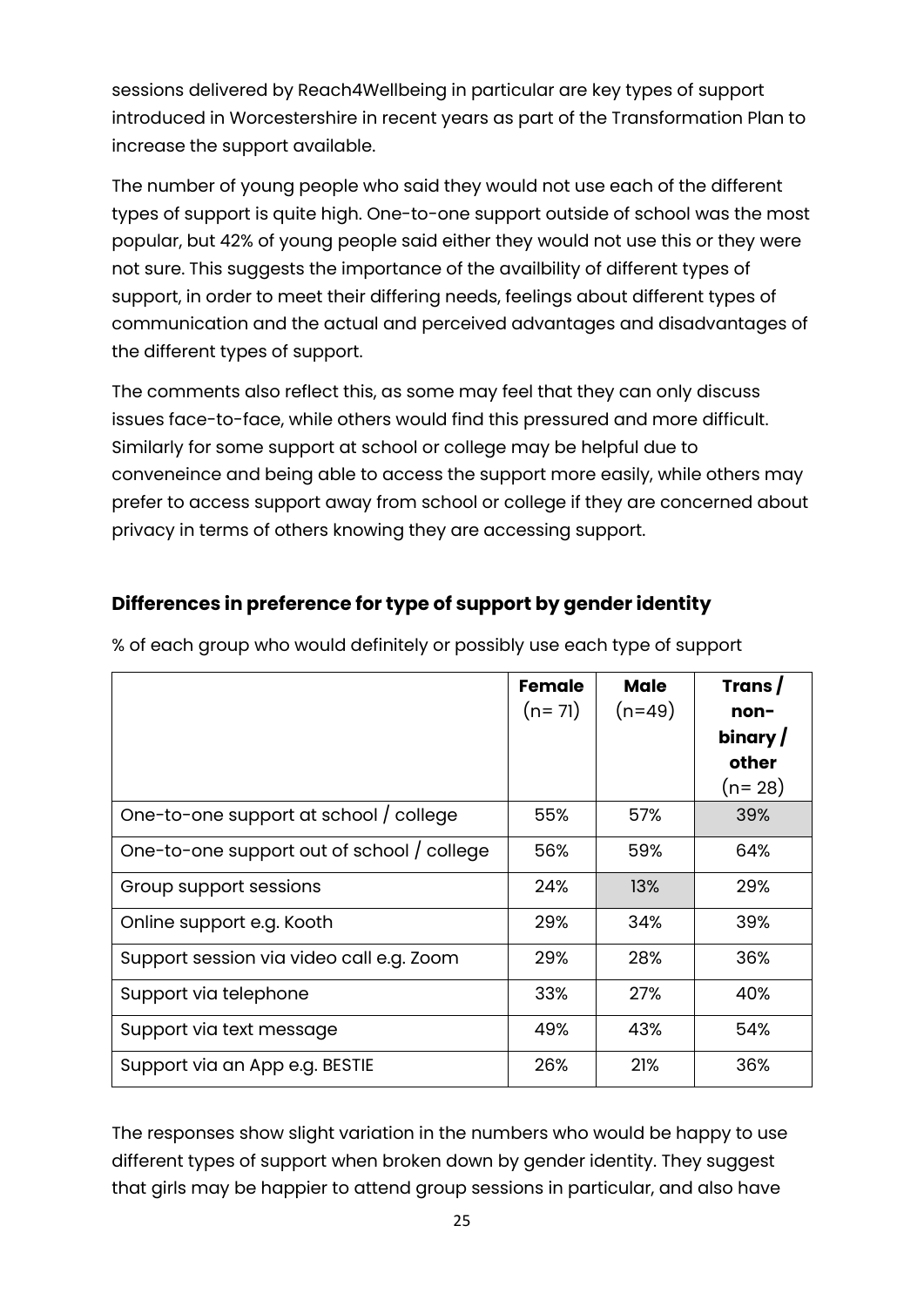support by phone or text message and use an app than boys. While the boys may be happier to use online support such as Kooth.

Responses suggest that those who identify as trans, non-binary or in another way were more likely to be happy to use all of the different types of support than male and female respondents, with the exception of one-to-one support at school. Only 39% (11 out of 39 people) thought they would want support in school, which is much lower than male and female respondents.



#### **15. What do you do to relax?**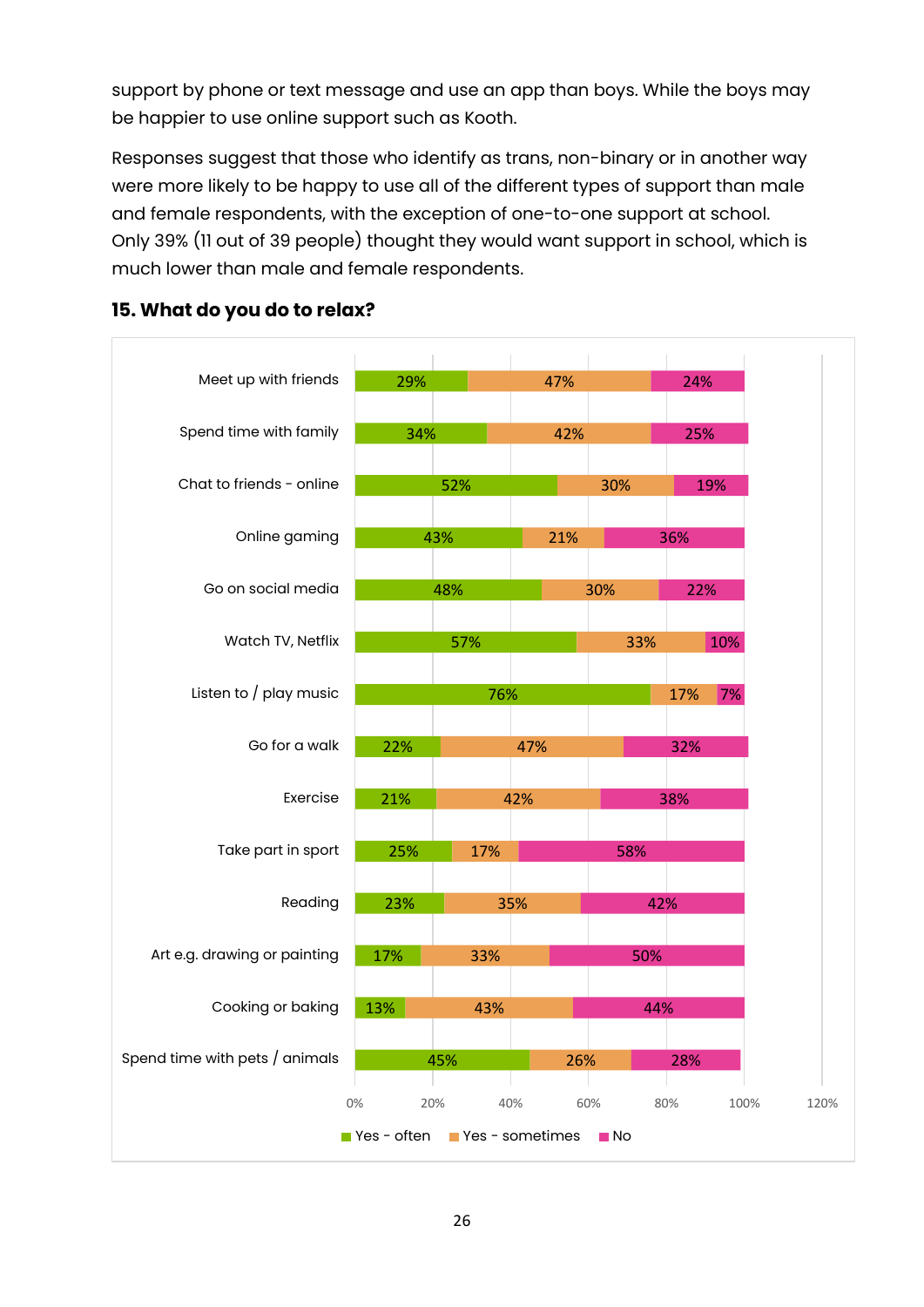Other suggestions were – eating, having headphones on, fidget toys, hugs, working, playing chess and watching football.

Responses show that the most poplar ways to relax are listening to or playing music, watching TV or Netflix, chatting to friends online, going on social media, meeting up with friends and spend time with family. Responses also suggest that the numbers of young people who take part in sport in order to relax is relatively low (42%) and that there are also quite a few young people who would not go for a walk, exercise, read or take part in a creative activity in order to relax.

## **Top 3 activities for relaxation more popular with male than female respondents**

|   |               | Male $(n = 49)$ | Female $(n = 71)$   % Difference |     |
|---|---------------|-----------------|----------------------------------|-----|
|   | Online gaming | 79%             | 44%                              | 35% |
|   | Sport         | 59%             | 40%                              | 19% |
| 3 | Exercise      | 76%             | 60%                              | 16% |

*(often and sometimes combined – in order of biggest gender difference)*

#### **Top 3 activities for relaxation more popular with female than male respondents**

*(often and sometimes combined – in order of biggest gender difference)*

|   |                                 | Female $(n = 71)$   Male $(n = 48)$ |     | % Difference |
|---|---------------------------------|-------------------------------------|-----|--------------|
|   | Cooking or baking               | 66%                                 | 43% | 23%          |
|   | Reading                         | 62%                                 | 41% | 22%          |
| 3 | Art e.g. drawing or<br>painting | 50%                                 | 36% | 14%          |

Looking at the responses by gender suggests that boys may be more likely to do online gaming, sport or exercise to relax than girls. Girls may be more likely to cook or bake, read or do something creative such as drawing or painting in order to relax than boys.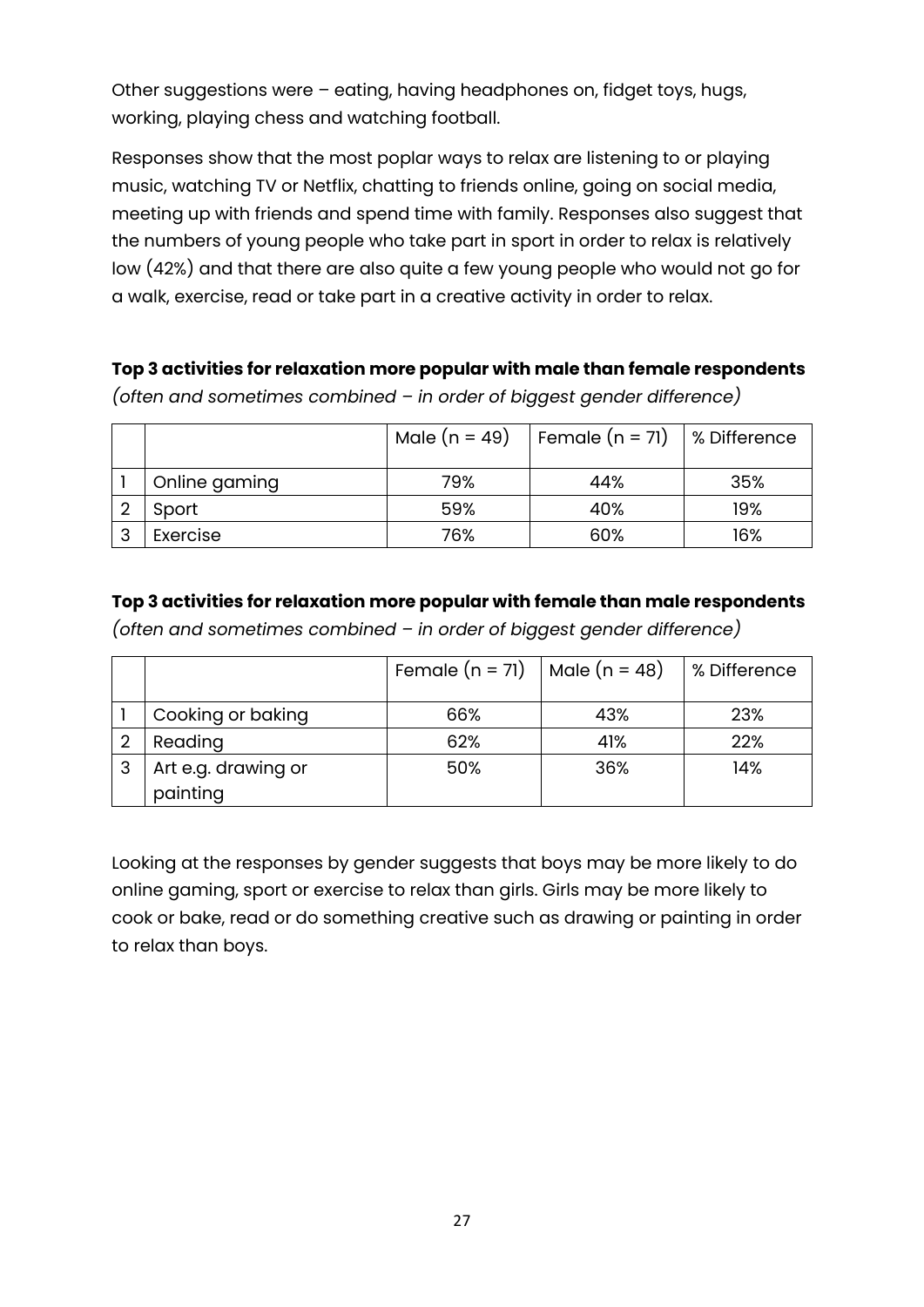## **Digital access to health care and support**

## **16. How do you access the internet?**

Young people were asked to select all that apply



Responses suggest that 76% of the young people have a mobile phone with a network connection. 74% said they accessed the internet through a home broadband connection.

## **17. How easy would you find discussing health or emotional wellbeing issues and concerns via telephone or video call?**



Responses show that overall the young people would not find it easy to speak about health or emotional wellbeing issues by phone or video call. Only 10% said they would find this easy and 61% told us this would be difficult or they would not be able to do it.

## **Additional comments about talking on the phone or video call** (71 people)

• Don't like talking on the phone (15 people)

*'Find it really hard to talk over the phone'*

*'Talking over the phone makes my heart race, I don't know why, I just focus too much on it and end up not being able to talk at all.'*

• Would find it embarrassing, awkward or uncomfortable (14 people)

*'It's embarrassing'*

*'Awkwardness over the phone'*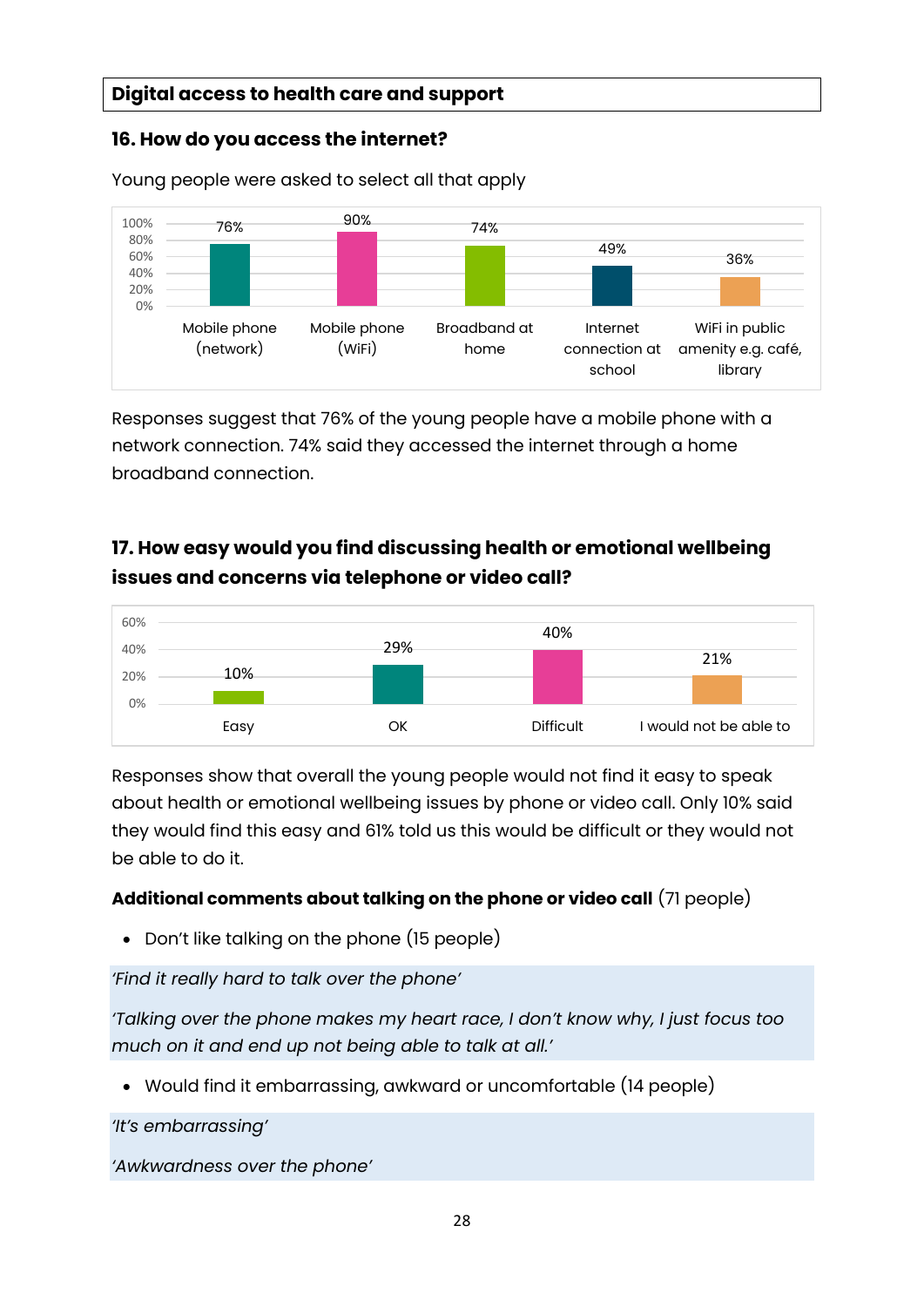• Have Autism, learning disability, ADHD or communication difficulty (9 people)

*'Because I am Autistic'*

## *'Stammer'*

*'I have ADHD so it's difficult to sit still and focus'*

• Suffer from anxiety / it would cause anxiety (8 people)

*'I have social anxiety and body image problems so I'd find video hard'*

*'Makes me feel more anxious. Sets off my anxiety'*

• Prefer to see someone face-to-face / communication easier face-to-face (8 people)

*'More difficult than face-to-face as they can't see my facial expressions and body language'*

• Would find it easy / ok (5 people)

*'Easier than real life, because I don't need to worry where to look if it is a new person'*

• Don't want to talk about mental health / feel shouldn't talk about it (4 people)

*'Don't talk to people, sort it out myself'*

• Don't like talking to people do not know (3 people)

*'Because sometimes I don't often trust strangers with my closest thoughts'*

*'May not talk much if I do not know the person talking to'*

- Worried parents would overhear (2 people)
- Previous experience of telephone support lines (2 people)
- Lack confidence (2 people)

Other comments included – not liking video calls, needing their parents to help, not being sure what is wrong and not wanting to be sectioned.

These comments illustrate how difficult some young people would find communication by phone or video call. In particular that many do not like speaking to people at all by phone and can find it stressful, awkward and embarrassing. Comments also highlight the communication difficulties some young people would experience due to learning disability, Autism, speech and language difficulty or Attention Deficit Hyperactivity Disorder (ADHD).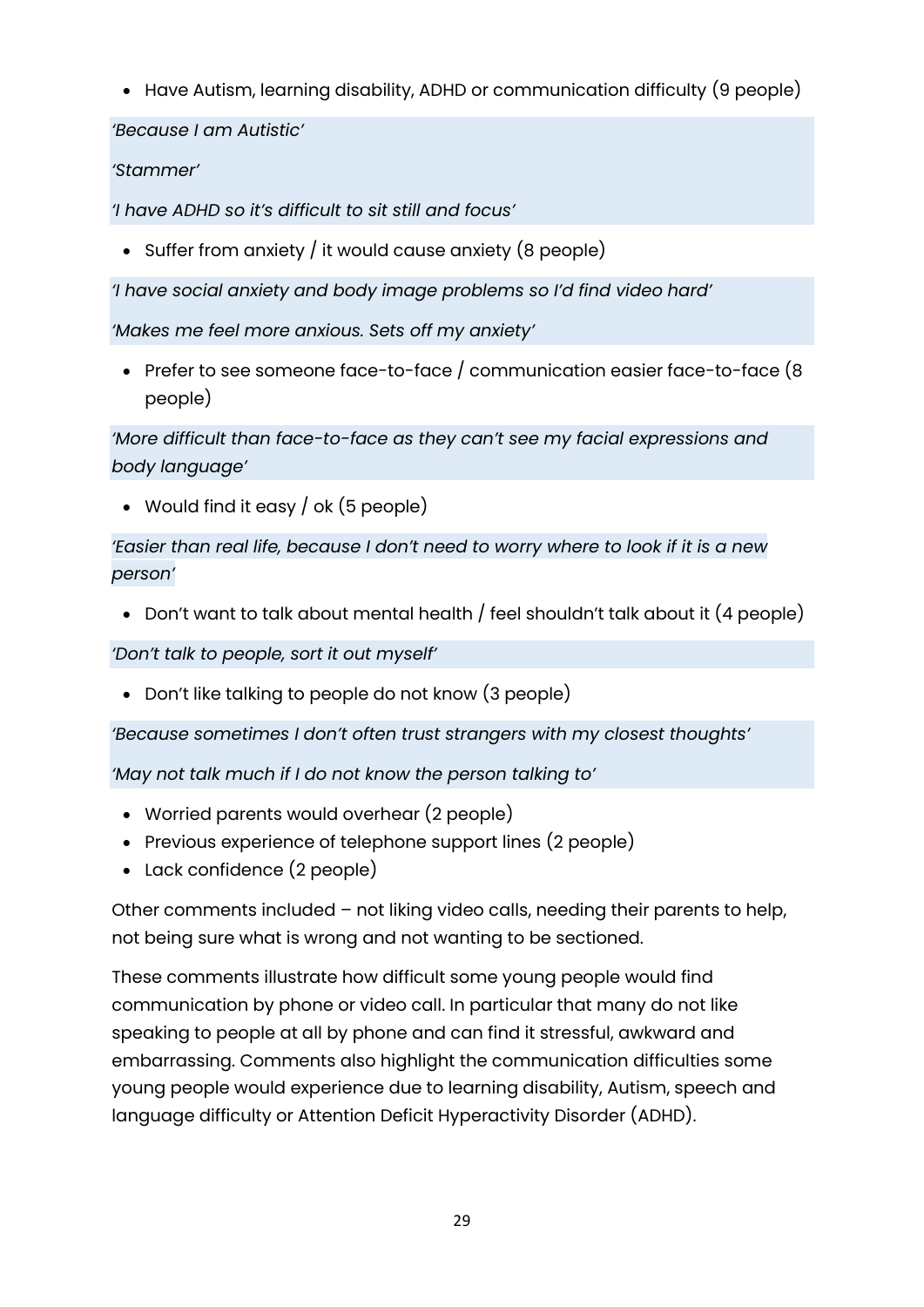## **18. How easy would you find having somewhere private / confidential to have a conversation via telephone or video call during the day?** E.g. to

speak to a Doctor or Counsellor.



Responses show that 33% would find it difficult to find somewhere private to speak to a Doctor or access support via phone or video call and 13% would not be able to.

## **19. How easy would you find having enough mobile phone data or credit to use the internet?** E.g. to be able to speak to someone via video call or download and use apps.



Additional comments (12 people)

• Comments about why this is easy or ok for them (6 people) – such as having enough data and parents paying for their data.

## *'I have enough data on my contract'*

• Comments about why this would be difficult  $(6$  people) – such as having limited data, phone losing charge, parents not paying for data and not having a mobile phone.

*'I wouldn't have enough mobile data to do this or battery, my phone doesn't last very long without charging and no Wi-Fi means I am usually out somewhere with no charger'*

*'My mum doesn't pay for data on my phone'*

Responses show the impact that finance and family income can have on young people's ability to have sufficient data to make video calls and use apps.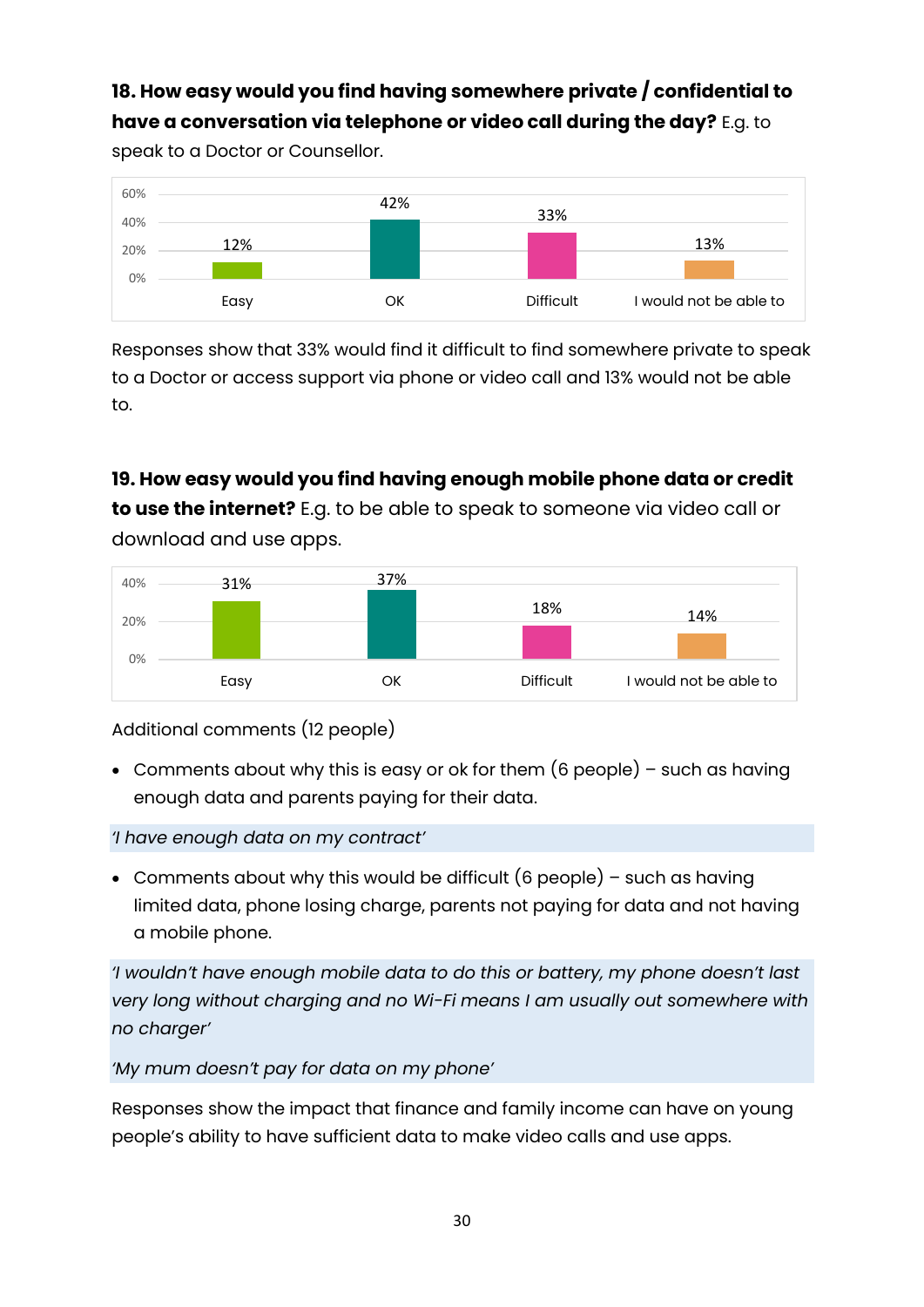**20. Have you received any support for emotional wellbeing or mental health from school, health, online or other support services in the last 12 months?**



64 of the 149 (43%) young people who responded to this question told us they had received support for emotional wellbeing in the last year, while 37 young people (25%) said they had needed support but not been able to get it.

## **Reasons given for not being able to access support** – 22 comments

• Not feeling able to speak to anyone about needing support (8 people)

*'I have been too scared to talk to anyone'*

*'I can't talk about my feelings'*

• Have asked for support but nothing has happened (4 people)

*'I know I need some kind of support… whenever I've made a suggestion about what it could be it's been shutdown almost immediately'*

• Do not think anything is available (3 people)

*'Health services can't offer anything. I depend on my mum and she needs help too'*

- Discouraged from seeking support because of waiting times (1 person)
- Wouldn't want others seeing them accessing support (1 person)

*'Wouldn't want to be seen by friends or teachers going to speak to someone or having questions asked.'*

• Worried that it is not confidential (1 person)

*'Not knowing where to get it from when it is entirely confidential'*

- Did not meet the criteria for CAMHS (1 person)
- Autistic and told CAMHS could not support (1 person)
- Do not know where to go (1 person)
- Previously signed off from CAMHS (1 person)

'CAMHS signed me off during the pandemic even though I needed more help'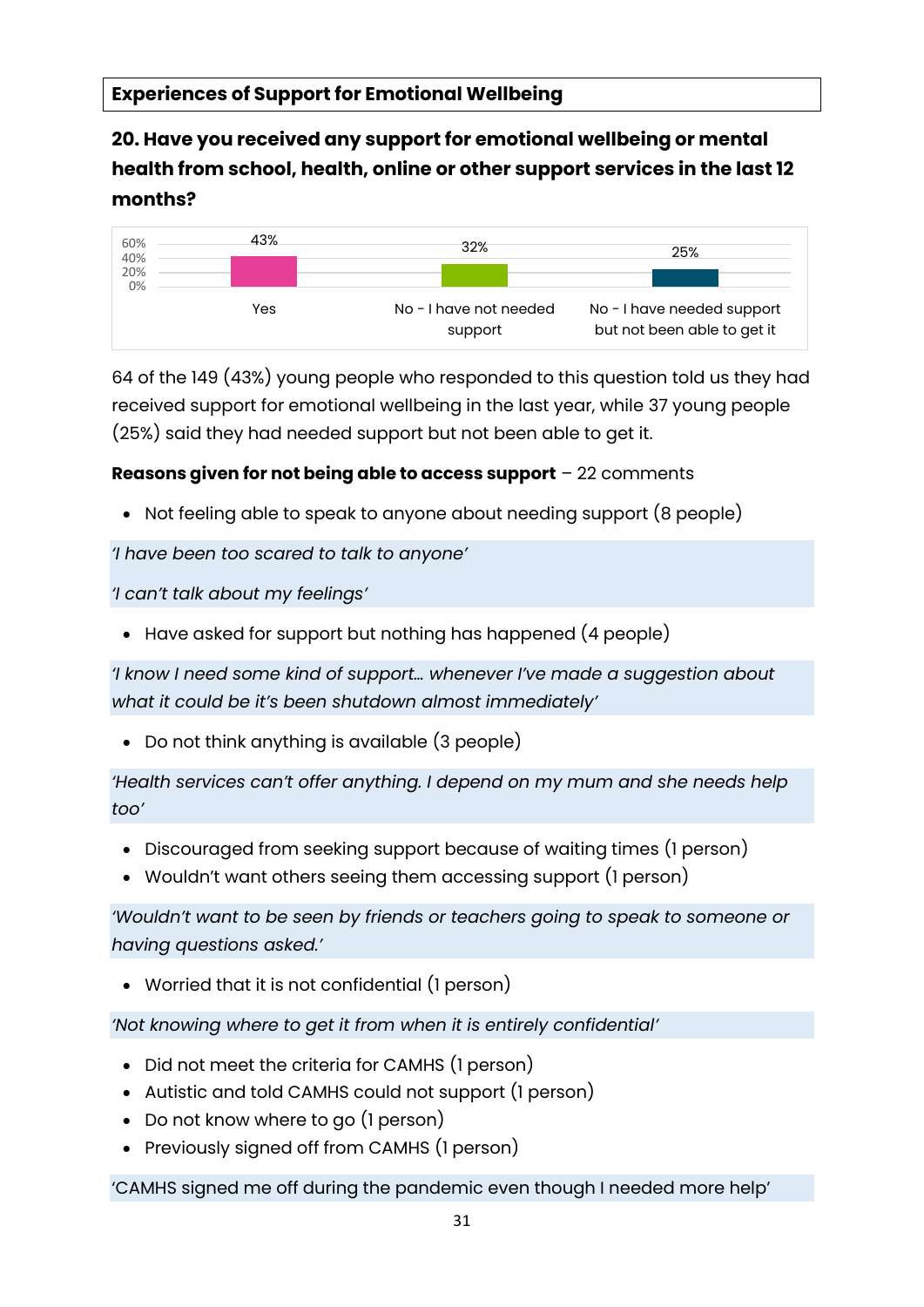The reasons given for not accessing support when needed show that some young people do not feel able to ask for help, have asked for help but not received it or do not feel there is any support available. Other comments suggest that being seen accessing support, confidentiality, waiting times and not knowing where to go may discourage them from seeking support. Several comments refer to CAMHS, in relation to their criteria for support, being able to support young people with Autism and no longer receiving support from them.

## **Feedback from young people who have received support for emotional wellbeing support in the last 12 months**

**21. School / College counsellor / support staff**



53 young people told us they had accessed support at school or college. Over half (28 people) thought this support had been good or very good, while 14 people did not think it had been very good.

Additional comments (12 people)

• Positive feedback about support received (7 people) – including praise for staff, the school and the help they have provided

*'My school have been excellent'*

*'X is honestly so fab'*

• Mixed feedback (3 people) – support being ok or being good and bad

*'Wasn't great, but they did listen'*

• Negative feedback (2 people) saying that support had not really helped them

*'You have one meeting and you are off, doesn't really help'*

## **22. Kooth – online counselling**

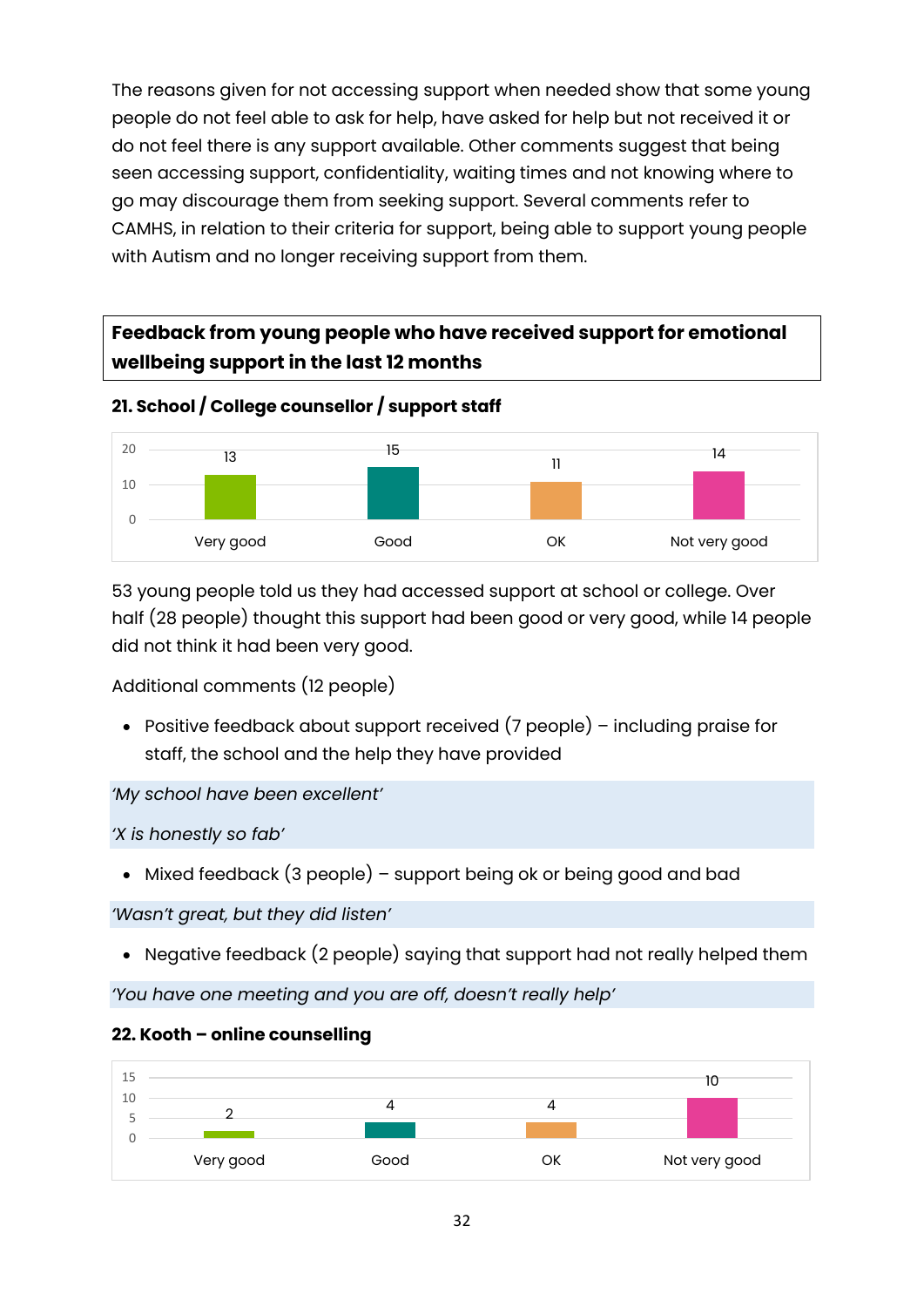20 young people told us that they had accessed support from Kooth. 6 people thought that this had been good or very good, while half (10 people) thought that it was not very good.

Additional comment (1 person)

*'Terrible. They wouldn't let me access support with my mum helping'*

## **23. Chat Health – text service**



18 young people had received support from Chat Health. 7 thought that the support had been good or very good, while 9 people thought it had not been very good.

Additional comments (2 people)

*'I used an anonymous website to get advice'*

*'Not my favourite'*

## **24. Reach4Wellbeing – group support**



20 young people told us they had received support from Reach4Wellbeing. 17 of them rated the support as not very good.

Additional comments (3 people)

*'Never responded to my mum's email'*

*'Couldn't manage group chat'*

*'Said they couldn't help me'*

## **25. School Nurse**

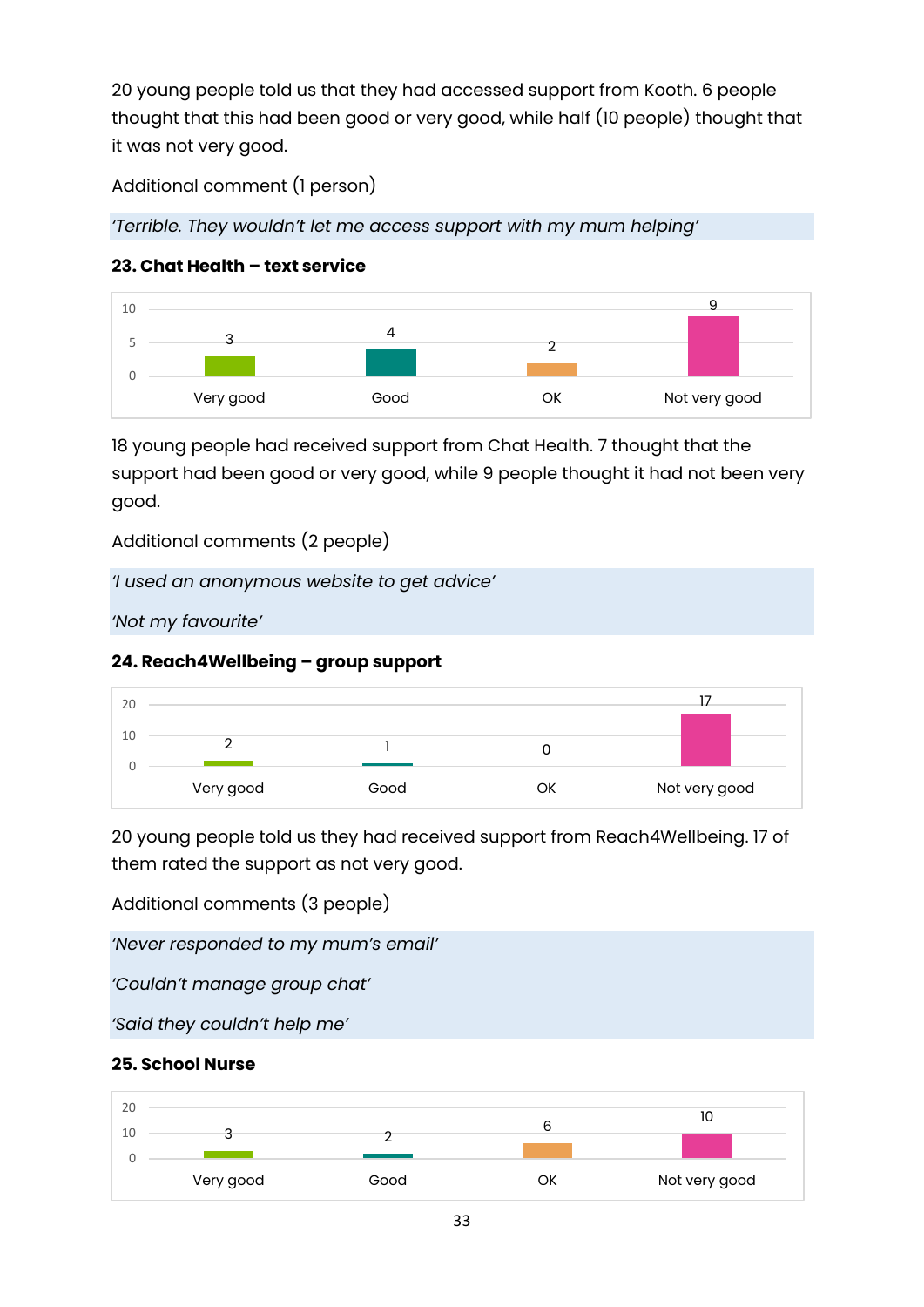21 young people told us they had received support from the School Nurse. 10 of them rated this as not very good.

Additional comment (1 person)

*'Not listening to me, ignoring the issues'*

## **26. Child and Adolescent Mental Health Service (CAMHS)**



32 young people told us they had received support from CAMHS. 22 (69%) rated the support as not very good.

Additional comments (10 people)

• Negative experiences of support (4 people)

*'Blaming something, not relevant to my issues… ignoring my emotional instability, no coping mechanisms'*

*'Hated it straight away'*

• Unable to give support due to being Autistic (2 people)

*'They wouldn't see me because they said my problems were because I was autistic and couldn't help'*

• Mixed feedback about support (2 people)

*'It's CAMHS, CAMHS is never amazing, although I got a new therapist and she's a lot better'*

• Waiting for support (1 person)

*'Only just been referred, gotta wait a while'*

## **27. Community Eating Disorder Service**



18 young people told us they had received support from the community eating disorder service, of which 10 (56%) said they did not think it was very good.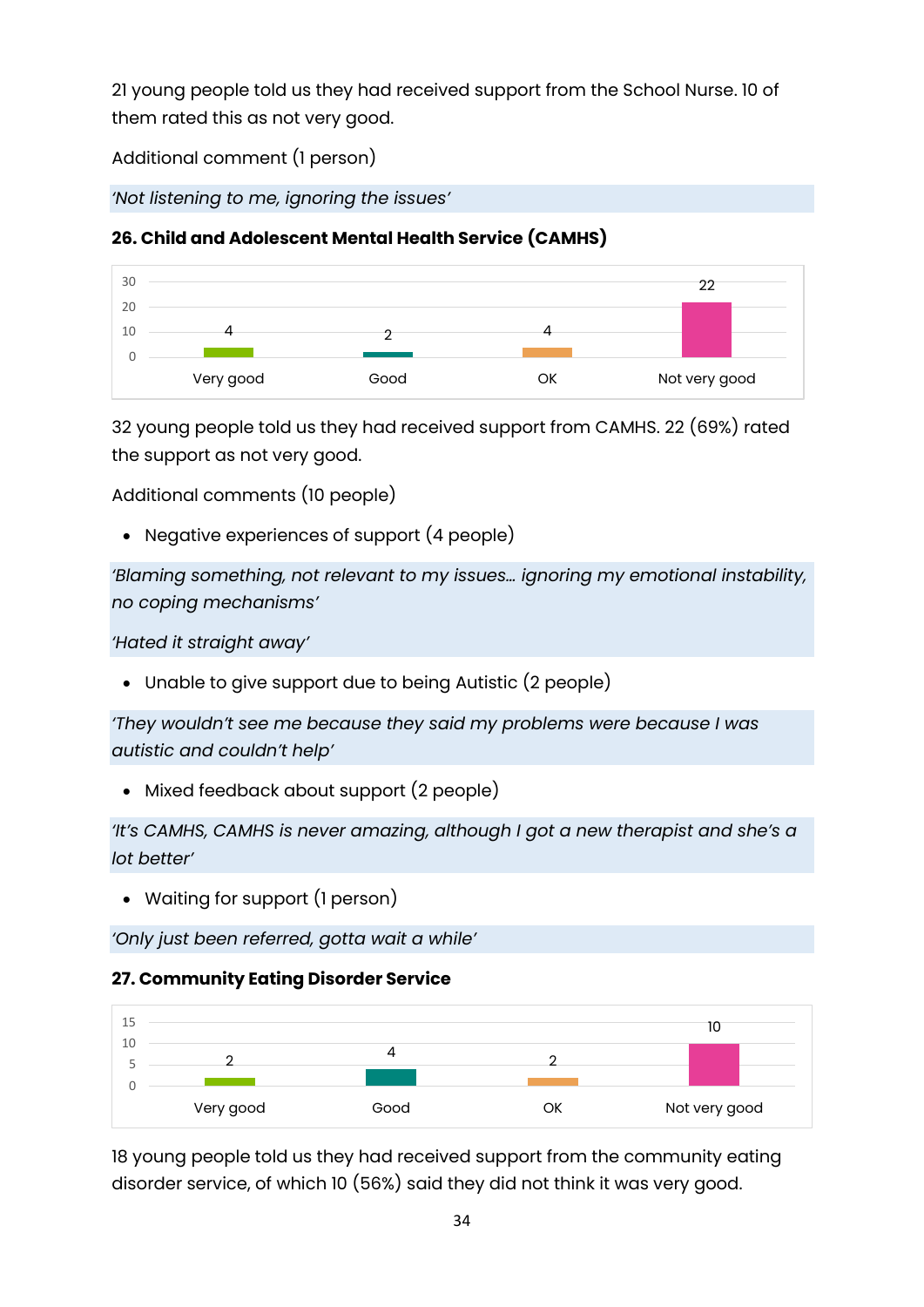#### **28. Other Support**



24 people told us that they had accessed support from somewhere else. 15 people rated this other support as good or very good.

Comments about types of other support accessed (13 people)

• Positive feedback about support received from Kidderminster District Youth Trust (5 people)

*'KDYT are amazing, helped me a lot'*

*'KDYT, great support for my sexuality'*

• Private therapy or support (3 people)

*'My parents pay privately for a private mental wellbeing coach'*

Other types of support – The Basement Project, Primrose Hospice, Gender Identity Service, youth club workers and family.

Overall, support at school was the type of support accessed by the most young people and rated most favourably by those who had used it. 28 of the 53 young people (53%) thought this was good or very good.

Similar levels of positive feedback was given for other types of support not listed, which included support provided by voluntary organisations and privately funded, with two people referencing support specifically around sexuality and gender identity. 15 of the 24 people (62%) who had accessed this type of support rated it as good or very good.

Ratings for some of the other types of support was mixed. 10 out of 18 young people (56%) who had accessed the Community Eating Disorder Service rated it as not very good. 10 of the 20 young people who had used Kooth (50%) said it was not very good. 9 out of 18 young people (50%) thought that Chat Health was not very good and 10 out of 21 (48%) did not think the School Nurse had been very good.

69% (22 people) rated CAMHS as not very good. Comments included negative experiences of the support received, CAMHS not being able to support people with Autism and the waiting time to access support.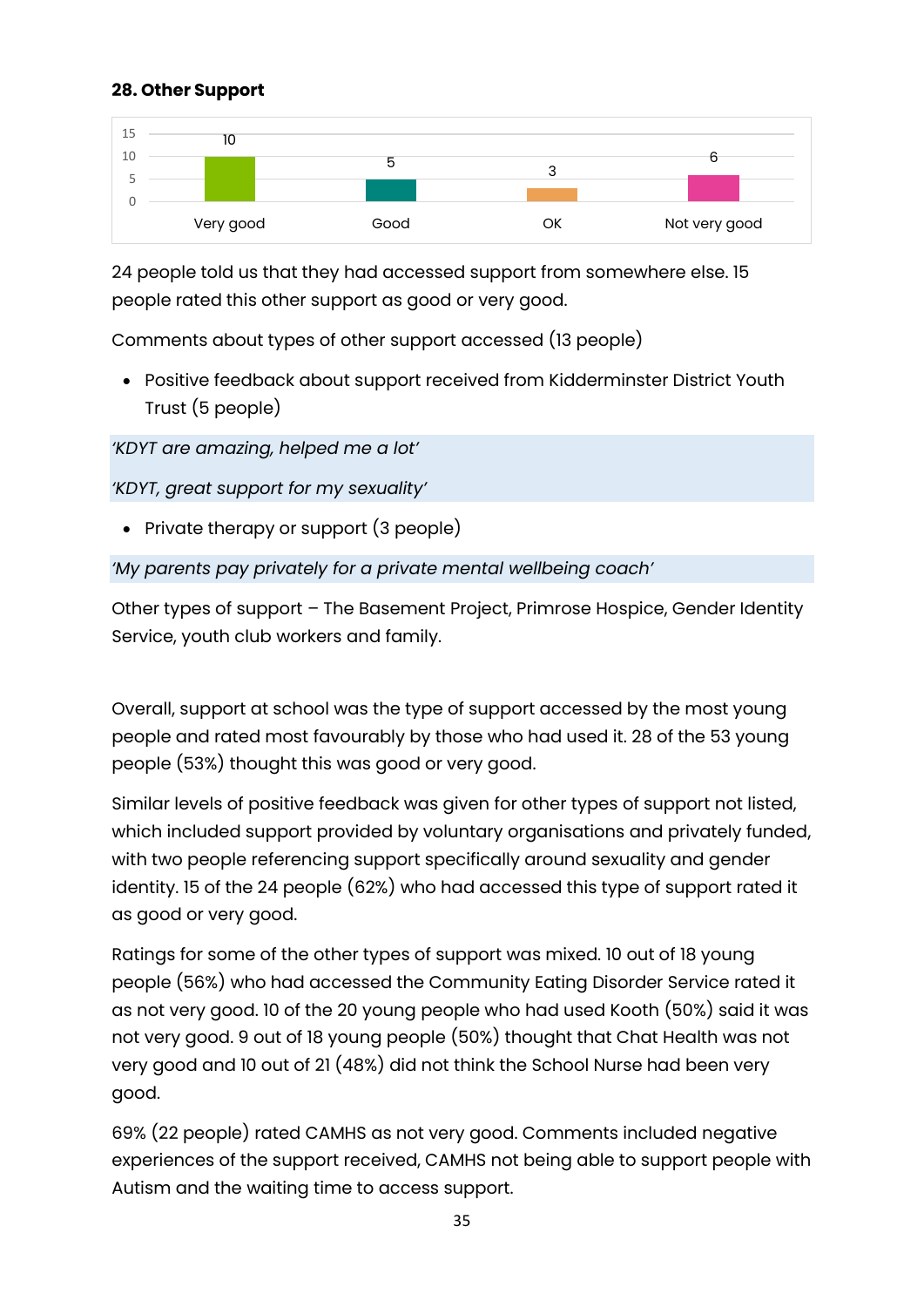81% (17 people) rated Reach4Wellbeing as not very good. Comments about why this was included not responding to emails, not being able to manage the group conversation and being told they were not able to help.

Overall, the levels of satisfaction with support received by young people responding to our survey was fairly low, in particular for support provided by Herefordshire and Worcestershire Health and Care Trust and Kooth. For both CAMHS and Reach4Wellbeing ratings showed that the majority of young people who had accessed that their support rated it as not very good.

## **Additional comments about health and emotional wellbeing.**

25 additional comments were given -

• **Need for more / better support for emotional wellbeing** (7 people) – including support not being available, the need for more school nurses, waiting time for support and all schools needing a mental health nurse.

*'Every school setting needs a proper mental health nurse'*

*'You have to wait so long to get help'*

*'My mum says there is a long waiting list for help at the moment so I have to wait before I can have someone to talk to'*

*'It's never available or its just brushed off'*

• **Impact of Covid-19** (4 people) – including wanting to get back to normal, the impact of Covid-19 pandemic on emotional wellbeing and physical effects of having had Covid.

*'I have not been in school and have trouble leaving the house since covid'*

*'Covid is very complicated and has changed life a lot but it feels like I've changed for both better and worse'*

• **Difficulty accessing support for those with Autism** (2 people)

*'Support for young people with anxiety and autism through healthy minds'*

*'There's no face to face support especially if you have autism'*

• **Impact of school and exams on emotional wellbeing** (2 people)

*'Exams are too pressurising, especially after missing months of content'*

*'I realised over lockdown I could be happy because I wasn't going into school'*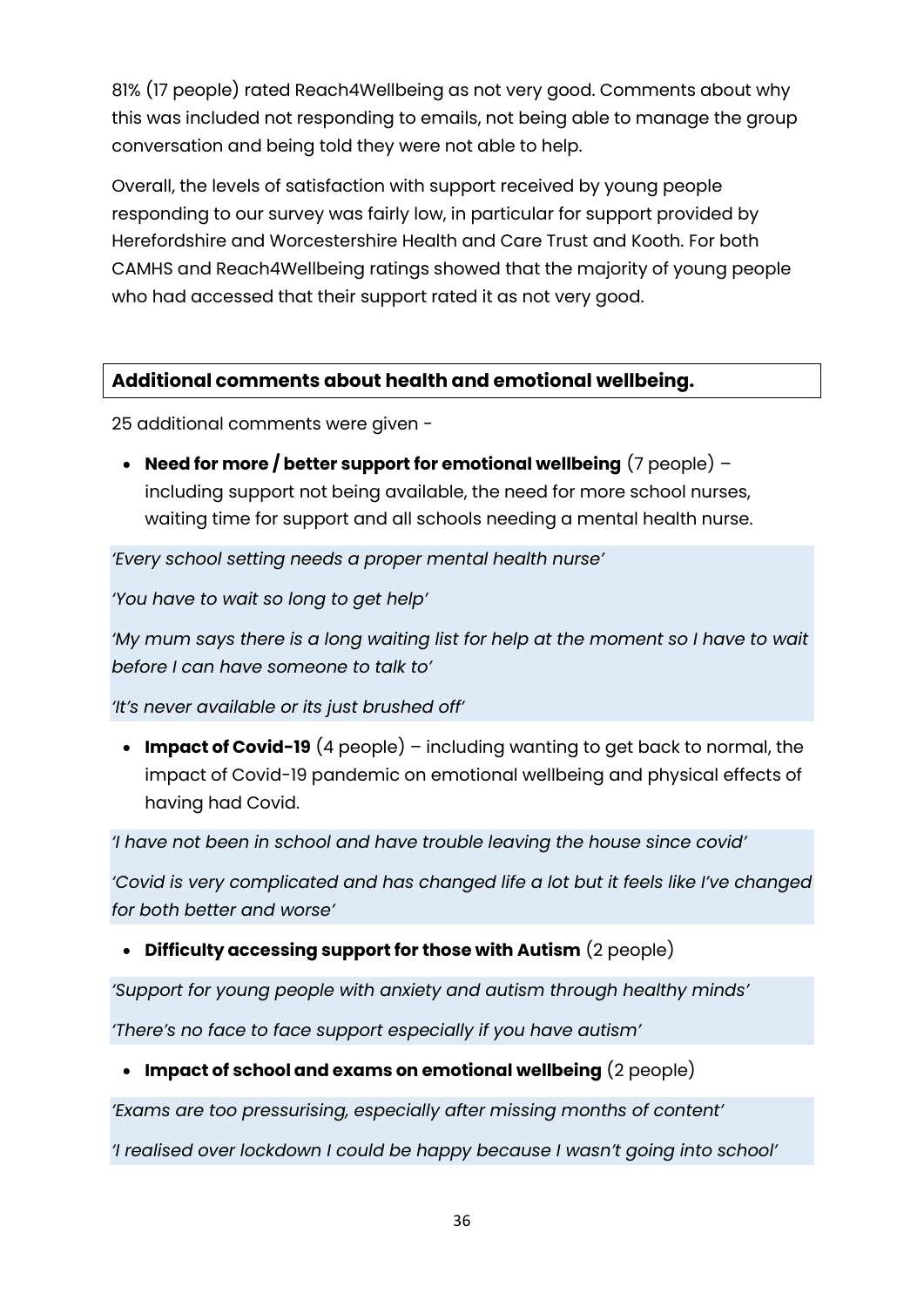- **Impact of family illness and mental health difficulties on own emotional wellbeing** (2 people)
- **Difficulties talking to a Doctor** (2 people)

*'Fear of going to the Doctor because of my anxiety'*

• **Positive feedback about using Papyrus support** (1 person)

*'I found Papyrus very helpful. It's an anonymous website when you message people who work there and they don't know who I am'*

• **Support network for young people who are home schooled** (1 person)

*'A local network (online) for home schooled kids would be great. I feel we're invisible once we are over about 8 years old'*

• **Support for people with disabilities** (1 person)

*'Due to my disabilities I rely on people I trust to help me. I like to have face to face appointments and information in easy read'*

• **Awareness of mental health in schools** (1 person)

*'Should be delivered by CAMHS professionals and be part of the curriculum. Mental health needs normalising especially for boys.'*

- **Positive impact of being able to connect with people online during Covid-19 pandemic** (1 person)
- **Family providing support** (1 person)

## **Summary of Key Findings**

- 75% of respondents have had a Covid-19 vaccination. Parents, television, news, the internet and social media have been the main sources of the information about the vaccination. Although some young people were concerned about feeling unwell afterwards, having a fear of needles or the long-term impact of the vaccination, many did not have any concerns.
- Young people told us that the Covid-19 pandemic has had a negative impact on their learning, emotional wellbeing, socialising, screen time, physical health and family life.
- Young people would like more information about physical health and emotional wellbeing. While web searches and national websites are the most popular sources of information many would look on YouTube and TikTok.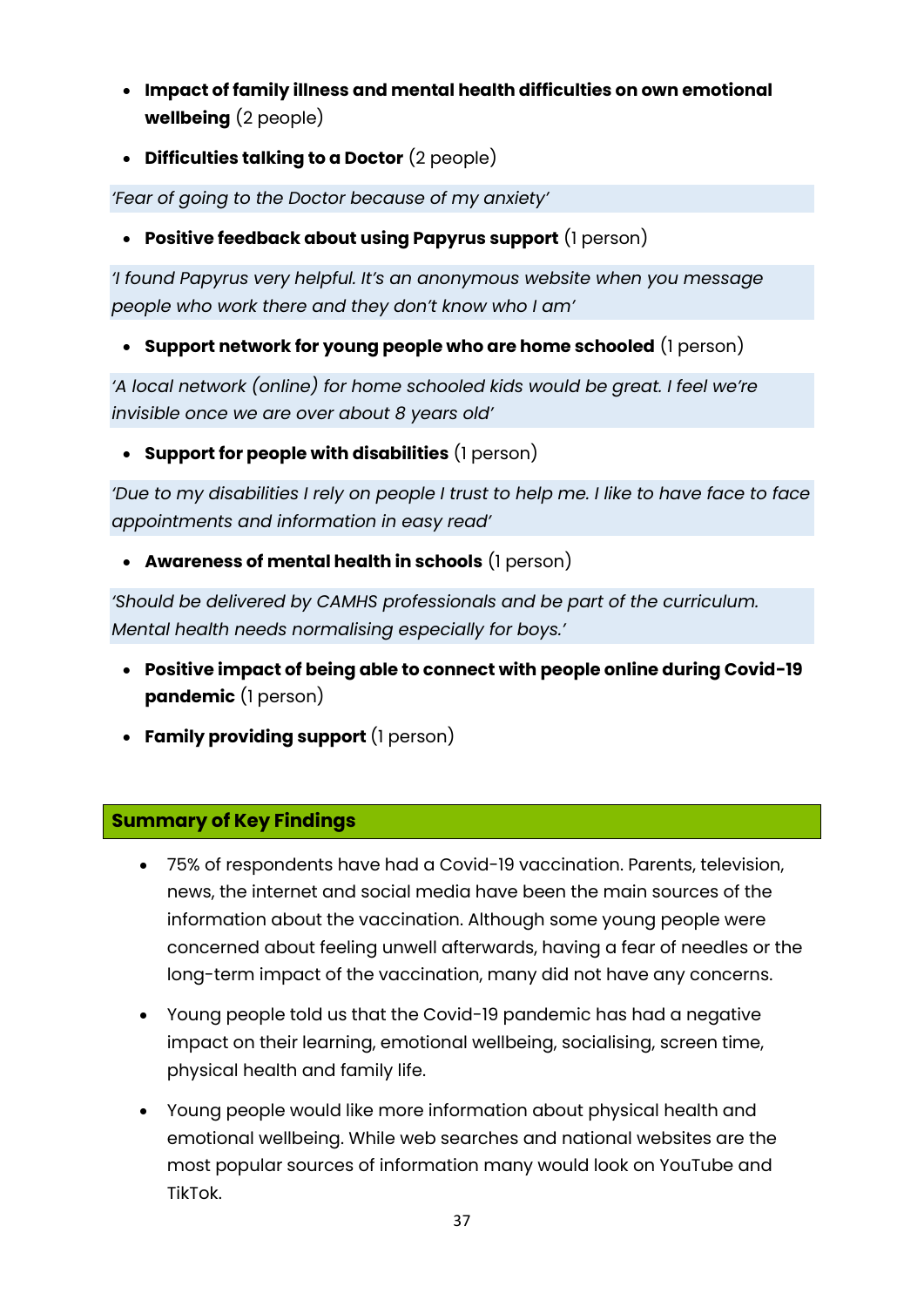- The top three topics young people would like information are managing anxiety, low mood and depression and self-esteem and self-confidence.
- They would also like information about managing school work / studies, sleep problems, body image, diet and healthy eating, fitness and exercise, relationships, eating disorders, sexual health and relationships, bullying, sexuality and gender identity.
- Boys may be more likely to want information about fitness and exercise and diet and healthy eating, while girls may want more information about sleep problems and body image.
- Young people told us that it is important that online information for young people is easy to use, find your way around and easy to find e.g. via a search engine. They would also want language to be clear, aimed at young people but not patronising. Information to contain useful links and telephone numbers for support, give experiences of other young people and be presented with pictures and colour.
- The types of support young people would be most likely to want to access were one-to-one support and support via text message. Group support and support via video call were the types of support they said they would be least likely to use.
- Access to the internet, availability of data, having a private space and difficulties talking about health and emotional wellbeing issues may make it difficult for young people to access support and appointments online or via phone or video call.
- Some young people told us they had needed support for emotional wellbeing but not been able to get it. The main reason for this was not feeling able to ask for it. Concerns about availability, confidentiality, visibility, waiting times and support criteria had also influenced this.
- Face-to-face support at school or from private or voluntary organisations was rated most highly by those who had received support for emotional wellbeing in the last 12 months.
- Those who had received support from Community Eating Disorder Service, Kooth, Chat Health and the School Nurse gave mixed ratings about how good the support had been.
- The majority of those who had used CAMHS (69%) and Reach4Wellbeing (81%) rated them as not very good.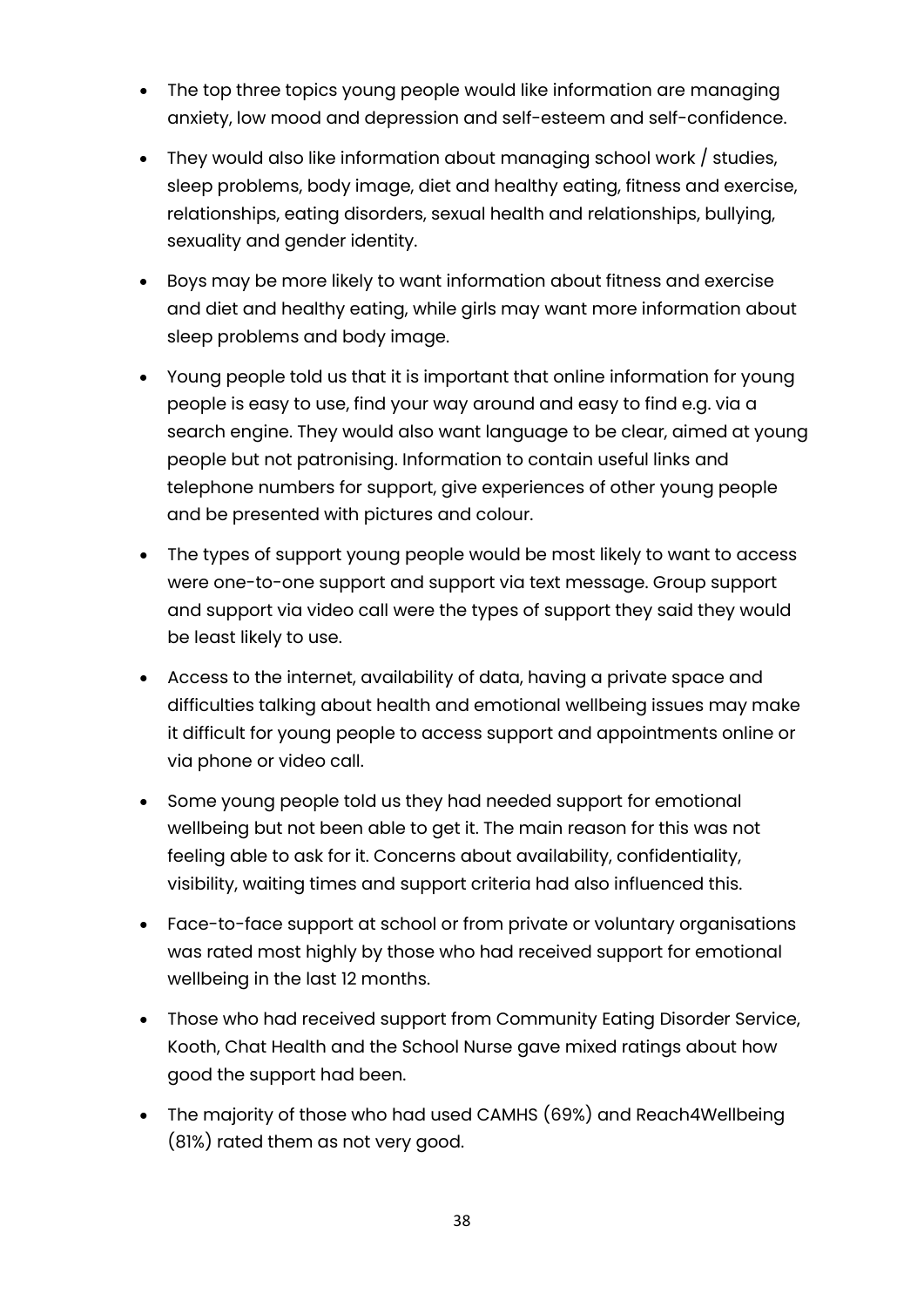## **Section C**

## **Conclusions and Recommendations**

The following conclusions and recommendations have been made based on responses to Healthwatch Worcestershire's Young People's Health and Emotional Wellbeing Survey.

In addition to the specific recommendations made to health and social care services in Worcestershire, the findings and issued raised from this report will be fed into work being carried out as part of the Herefordshire and Worcestershire Children and Young People's Emotional Wellbeing and Mental Health Transformation Plan and the consultation looking at Worcestershire's Health and Wellbeing Strategy 2022 – 2032.

## **1. Covid-19 and vaccination**

At the time of completing the survey 34% of the young people had previously had Covid-19, with a higher number having Covid in this school year. 14% were very worried about catching Covid, while 55% were a bit worried. These are similar to the findings from Healthwatch Worcestershire's Covid-19 Young People's Emotional Wellbeing Report (March 2021) when 14% were very worried and 48% were a bit worried.

75% of respondents told us they have had a Covid-19 vaccination. Although some had concerns about feeling unwell afterwards, having a fear of injections and concerns about the long-term effects of the vaccination, 46% told us they had no concerns about having a vaccination. Many of those who had not had a vaccination also said they did not have any concerns about having one.

Parents were a key source of information about vaccinations, for both those who had been vaccinated and those who had not. As well as hearing about the vaccination on the television and news, many young people had heard information from the internet and social media. Less than half of the young people had heard information about the vaccination at school.

Findings suggest the importance of parent's views about having a vaccination, ensuring that sources of information are reliable and trustworthy and that there may be scope to increase the information provided by schools about vaccination.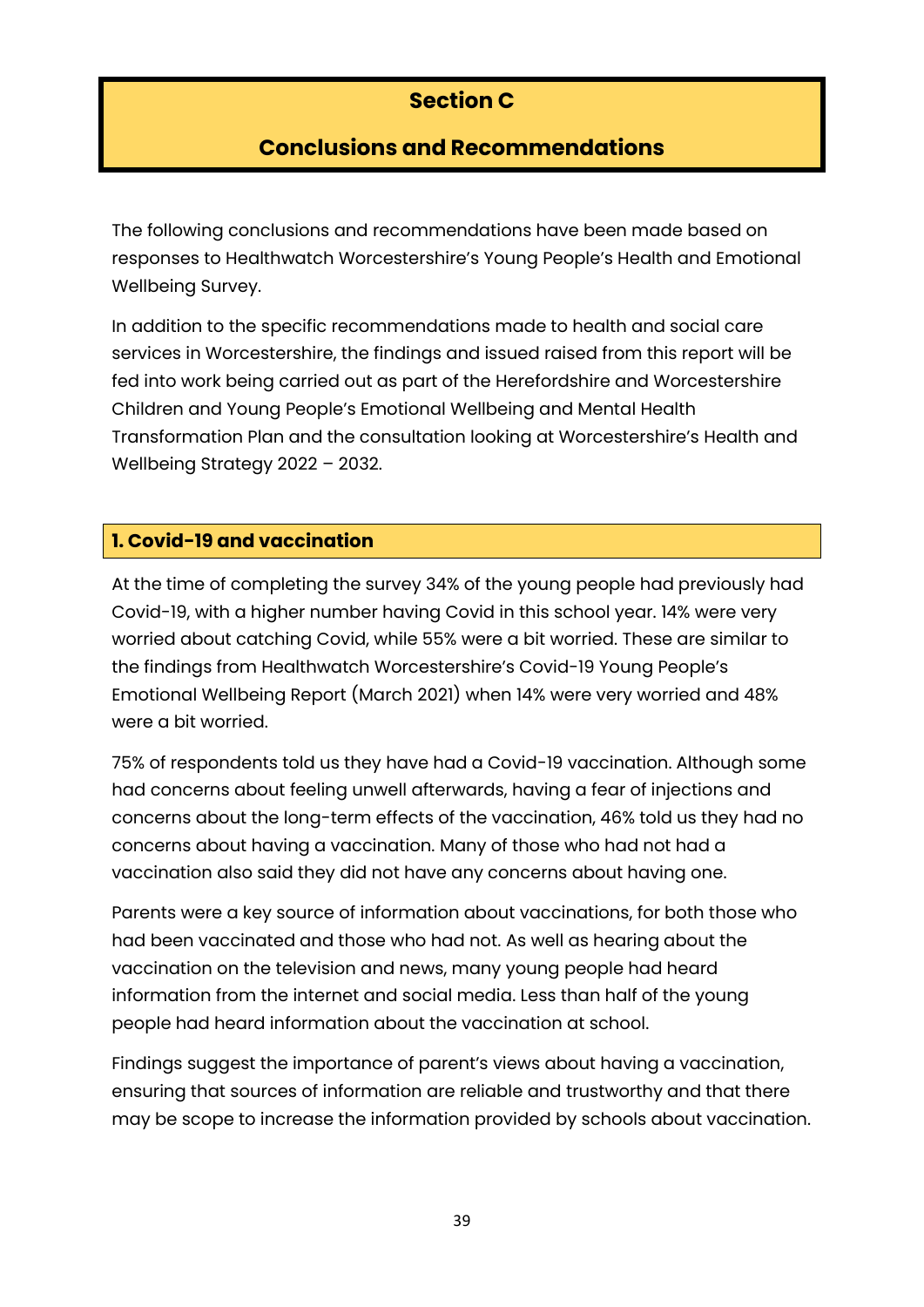#### **Recommendations**

Health Services in Worcestershire should ensure, when planning future publicity for Covid-19 vaccination campaigns for young people -

- 1. Information is available for young people in schools and colleges, in addition to being sent to parents
- 2. Publicity materials provide:
	- a. Reassurance about concerns regarding feeling unwell after vaccination and long term effects of vaccination
	- b. Information about adjustments and support for those who may have a fear of having an injection
	- c. Importance of seeking further information from reliable and trustworthy sources

## **2. Impact of Covid-19 Pandemic**

Findings show the huge impact that young people feel the Covid-19 pandemic has had on their lives. In particular on their learning, emotional wellbeing and socialising. 82% felt that Covid-19 has had a negative impact on their learning, in terms of their school or college work and exam results. 80% felt that there has been a negative impact on their emotional wellbeing. This is an increase from 74% in Healthwatch Worcestershire's Covid-19 Young People's Emotional Wellbeing Report (March 2021) and echoes national findings about the impact of the pandemic on young people's emotional wellbeing.

Many young people also told us that the pandemic has had a negative impact on their screen time, physical health and family lives. The proportion of young people who felt that the pandemic has had a negative impact on their family lives (50%) is worrying. Especially due to the increased amount of time young people have spent at home during the pandemic and the role of parents and carers in supporting young people with their emotional wellbeing. Comments made by some young people also reflected the impact family illness and poor mental health has had on them.

However, family life was the area that the highest number of young people (14%) felt the pandemic has had a positive impact upon. 11% also told us that the pandemic has had a positive impact on their screen time, although this may be because they view increased screen time as positive.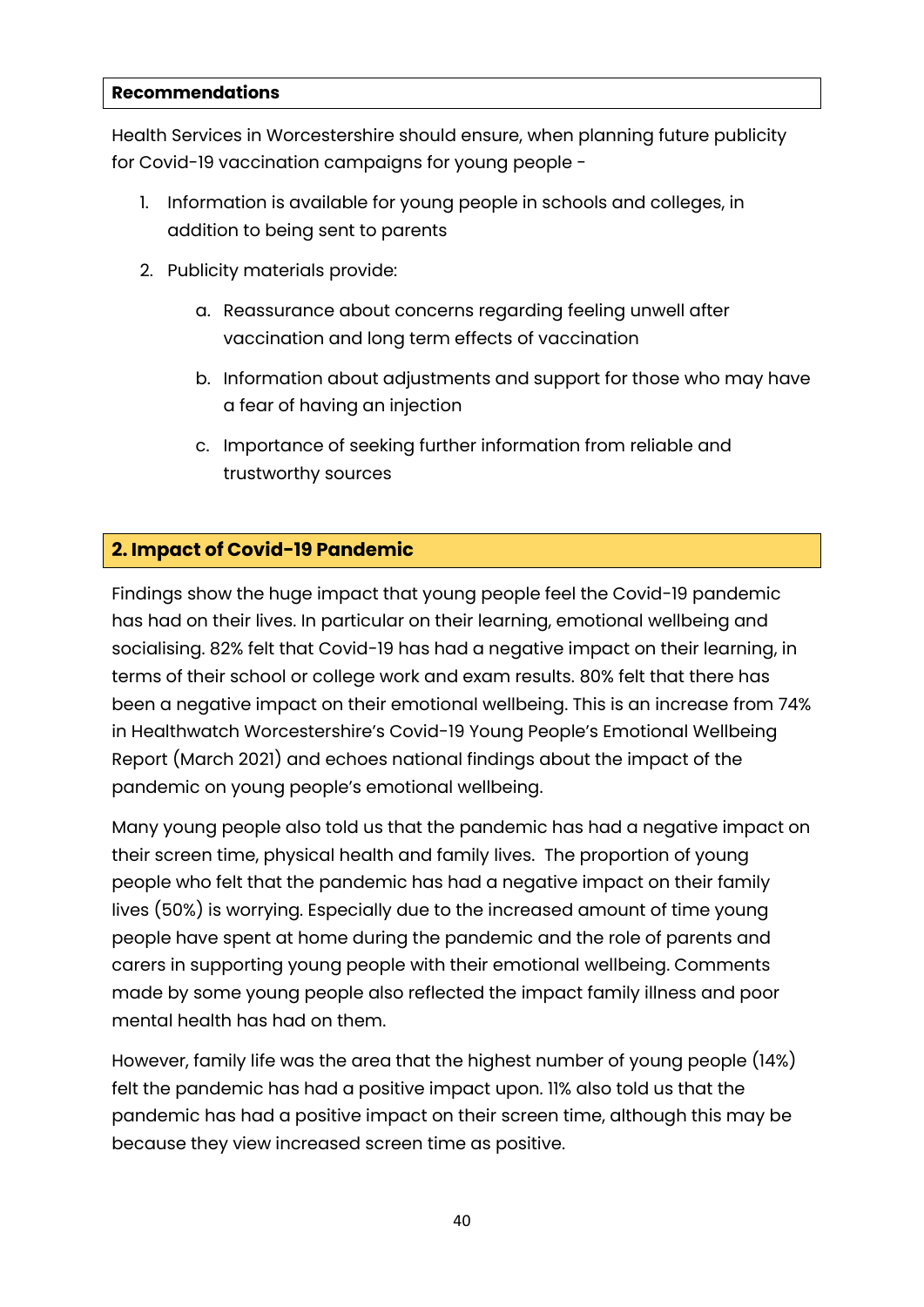Comments made by some of the young people also highlight the impact of pandemic for those with Autism in particular, including increase in anxiety and fear of leaving the house. Several comments also mention the impact for those with eating disorders including relapse and weight loss during the pandemic.

#### **Recommendations**

Health and social care services in Worcestershire should consider -

- 3. How they will ensure that they are able to meet an increase in demand for emotional wellbeing support for young people due to the impact of the Covid-19 pandemic
- 4. What support can be given to young people in school, college and to those who are home schooled to reduce the impact upon their learning and achievement
- 5. Any additional support that may be required for young people with special educational needs and disabilities, in particular this with Autism to engage with learning and overcome anxieties experienced as a result of Covid-19.
- 6. Ways in which young people can be encouraged and supported to build social networks and have opportunities to socialise
- 7. How to identify and support young people who may be having difficulties at home
- 8. What can be done to promote physical health and engaging in activities and sports that may have been stopped or limited during the pandemic.
- 9. How to raise awareness of the impact of screen time on health and emotional wellbeing.

## **3. Information about health and emotional wellbeing**

Responses show that only 14% of the young people feel they definitely have enough information about emotional welling and although more young people felt they definitely had enough information about physical health (24%) the findings suggest that young people would like more information about both emotional wellbeing and physical health. Some told us they feel there should be more information about emotional wellbeing and mental health in schools.

Findings suggest young people are most likely to look for information using a Google or web search, followed by national NHS website and an app. Many said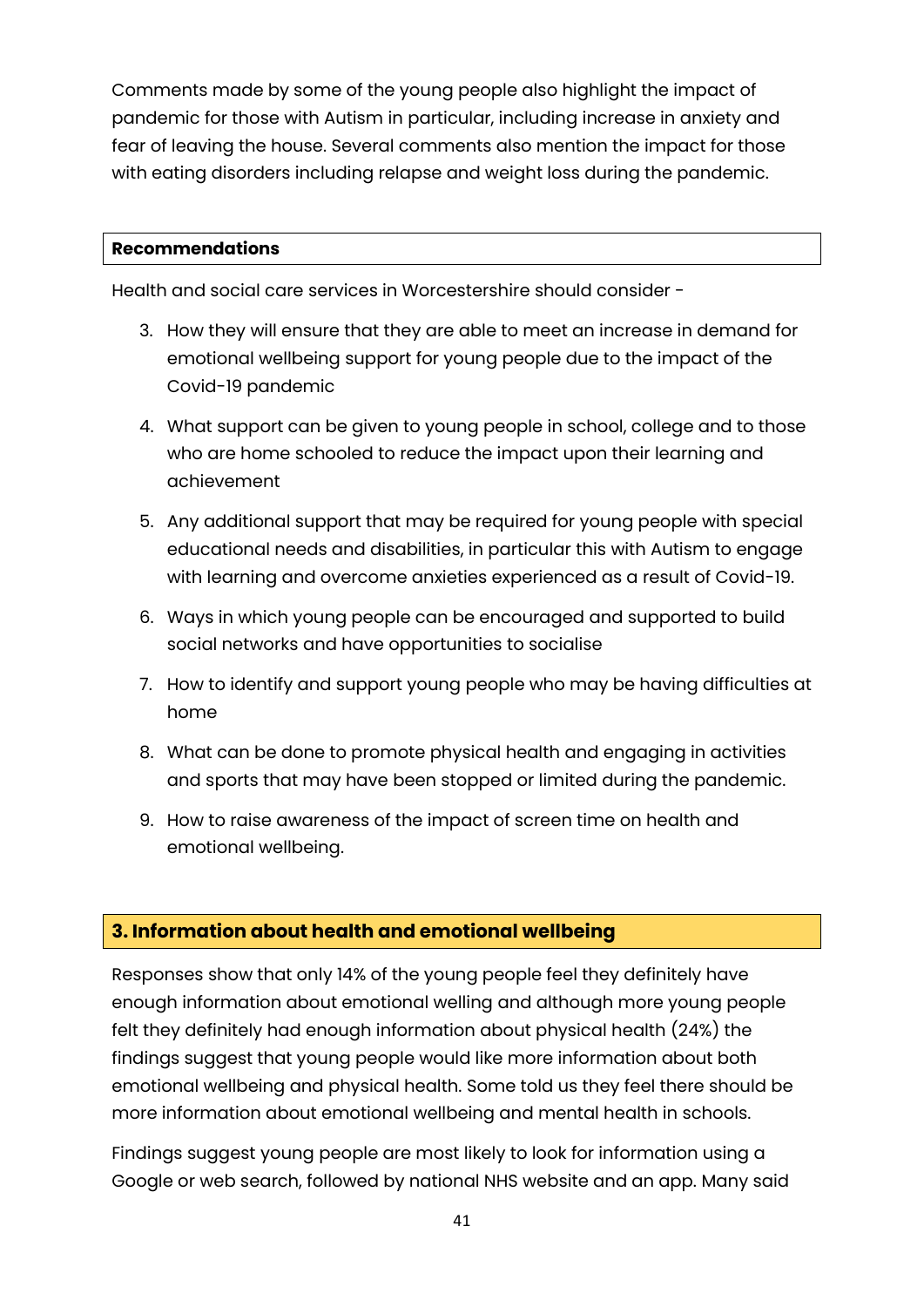they would look for information on YouTube and TikTok and these were more popular than other social media platforms such as Facebook or Twitter. Many of the young people were not aware of Kooth or local NHS and Council websites.

Young people told us they would like information about managing anxiety, low mood and depression, self-esteem and self-confidence, managing school work and studies, sleep problems, body image, diet and healthy eating, fitness and exercise, relationships, eating disorders, sexual health and relationships, bullying, sexuality and gender identity. Looking at the responses by gender identity suggested boys were more likely to want information about fitness, exercise, diet and healthy eating. While girls were more likely to want information about sleep problems and body image.

Information that young people had not been able to find included: support and diagnosis for young people with autism, Information about criteria for diagnosis of mental health conditions, managing self-harm, personal guides on gender transitioning, how to get counselling, motivation, emotions and mental health in general.

16 young people identified as a young carer. Of these 5 had accessed Worcestershire Young Carers and therefore those who had not may find information about this helpful.

Young people told us that it is important than online information for young people is easy to use, find your way around and easy to find e.g. via a search engine. Language needs to be clear, aimed at young people but not patronising and the information should contain useful links and telephone numbers for support and give experiences of other young people. The visual appearance should use pictures and be colourful.

Following the recommendations in Healthwatch Worcestershire's Covid-19 Emotional Wellbeing Report 2021 a new website was launched for CAMHS in November 2021, which has been designed in co-production with young people. As responses to our survey suggests not all young people are aware of this or would look there for information, continued promotion of this site will be needed. It will also be useful to continue to gather feedback from young people about the new website to see if they think it delivers the things they have told us are important for online information.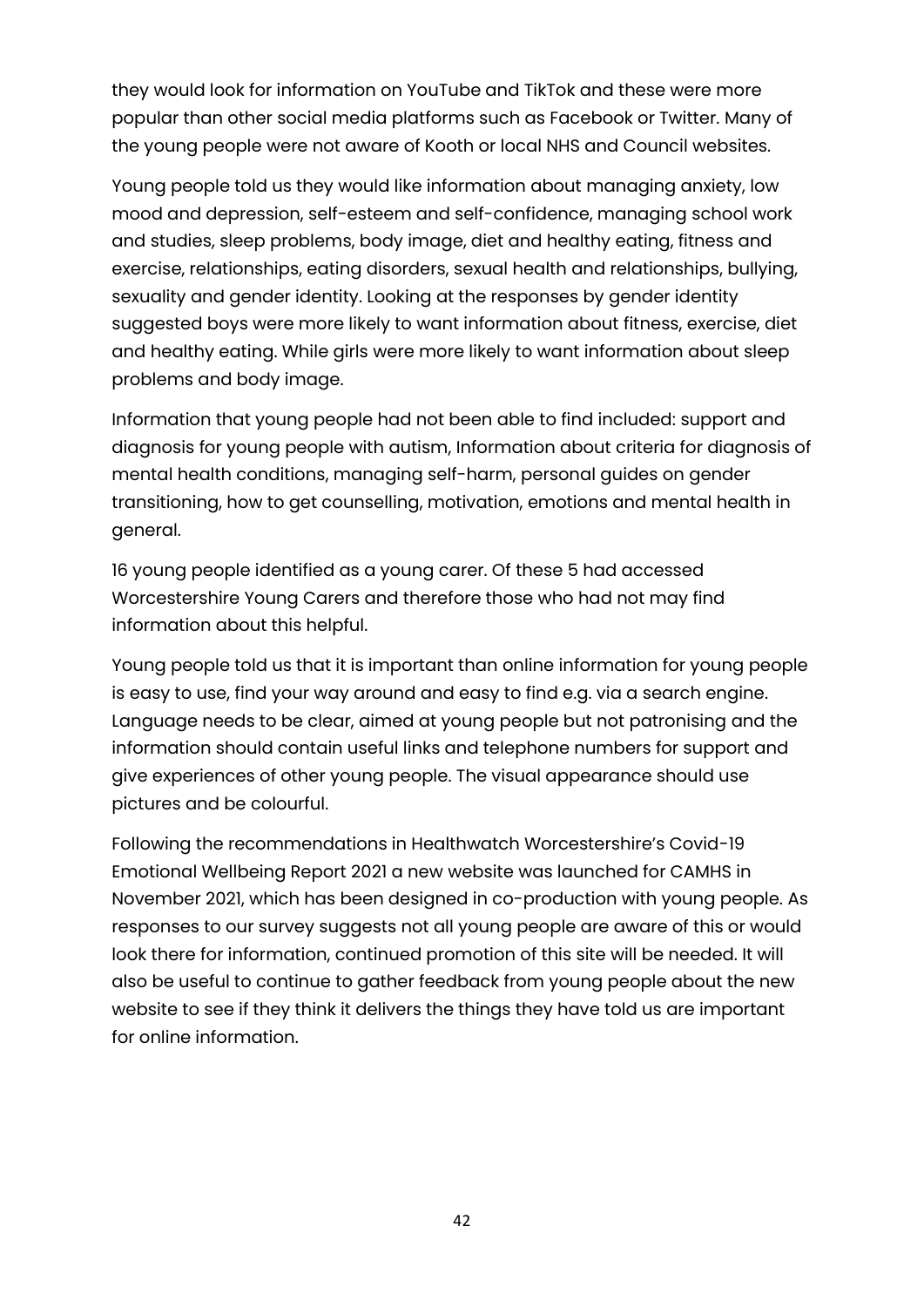#### **Recommendations**

Health and social care services in Worcestershire should consider –

- 10. How to make online information available and easily accessible to young people about:
	- a. Emotional wellbeing, including managing anxiety, low mood and depression, self-esteem and self-confidence, sleep problems, body image and eating disorders
	- b. Managing school work and studies
	- c. Physical health, including diet and healthy eating, fitness and exercise
	- d. Relationships, including sexual health and bullying
	- e. Sexuality and gender identity
	- f. Support and diagnosis for Autism
	- g. Support for Young Carers
- 11. How to ensure that websites and online information are designed in a way that incorporates the factors young people feel are important. Including
	- a) Easy to use / find your way around
	- b) Easy to find e.g. via a search engine
	- c) Language is clear, aimed at young people but not patronising
	- d) Contains useful links and telephone numbers for support
	- e) Gives experiences of other young people
	- f) Visual appearance uses pictures and is colourful
- 12. When creating, making available and promoting information that there may be differences in the information young people would like based on gender.
- 13. How to further promote and raise awareness of Kooth, Now We're Talking and CAMHS websites
- 14. Continue to gather and incorporate feedback from young people about the new CAMHS website via link at the top of the site and ongoing engagement with young people.
- 15. How to ensure that information is also available in a non-digital and accessible formats if young people need or prefer this.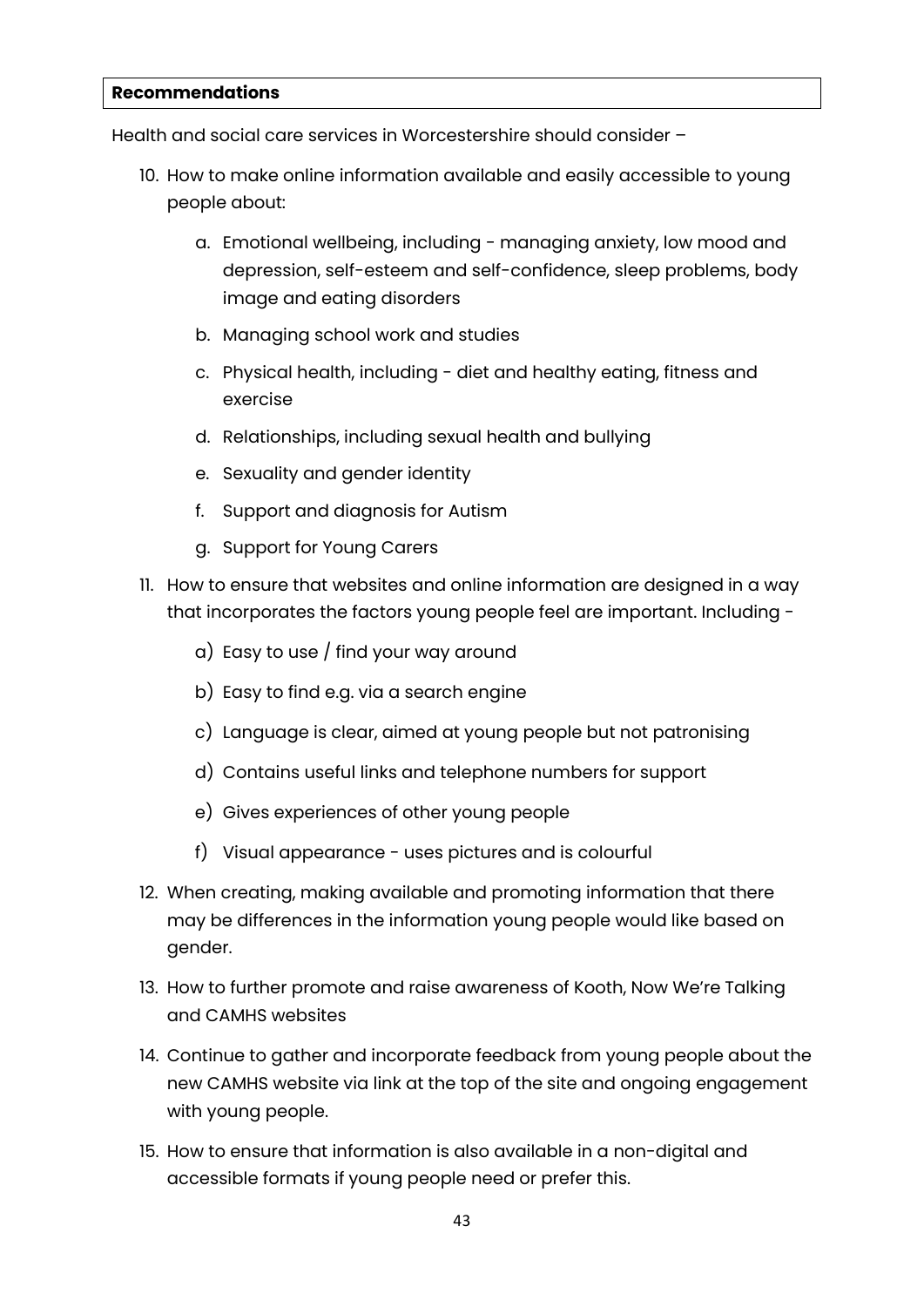## **4. Talking about health and emotional wellbeing and accessing support**

75% of the young people felt they had someone they could talk to if they were worried or unhappy, while 25% did not or were not sure.

64 of the young people told us they had accessed support for emotional wellbeing in the last 12 months. 37 told us that they had needed support but not been able to get it. The reasons given for not being able to get support included not feeling able to ask for support, having asked but not received it, not thinking anything is available, not wanting to be seen accessing support, concerns about confidentiality, waiting times, not knowing how to access support, not meeting the criteria for support and not being able to access support due to being Autistic.

Findings show that the highest number of respondents would want to use one to one support out of school (58%), followed by one-to one support in school (54%) and then support via text message (50%). Currently text message support is available in Worcestershire via Chat Health, run by the School Nurse service. However, this is only available during the day on weekdays. Given the concerns young people may have about accessing support, in terms of confidentiality and visibility and also the restricted ability to use mobile phones during the school / college day, it may be useful to increase and / or increase promotion of anonymous text message support available in evenings and at weekends.

The least popular types of support were support via video call and group sessions. The numbers who did not feel they would use each of the different types of support and some of the additional feedback young people have given, such as concerns about confidentiality and being seen accessing support at school, suggests the importance of there being a variety of types of support available.

Analysing the responses by gender identity shows differences in the types of support young people said they would be happier to use. Those who identify as trans, non-binary or in another way were much less likely to want to access support in school or college, but more likely to want to attend a group session, than male respondents. This was also the case with female respondents.

Feedback suggests that some respondents with Autism have experienced difficulty accessing support for emotional wellbeing and that they felt this was due to different types of support, e.g. CAMHS and Healthy Minds not being available to support anxiety and emotional wellbeing in relation to Autism.

Our findings show some of the issues young people may experience when accessing health and emotional wellbeing support and appointments online or by telephone or video call. Not all young people have access to the internet via a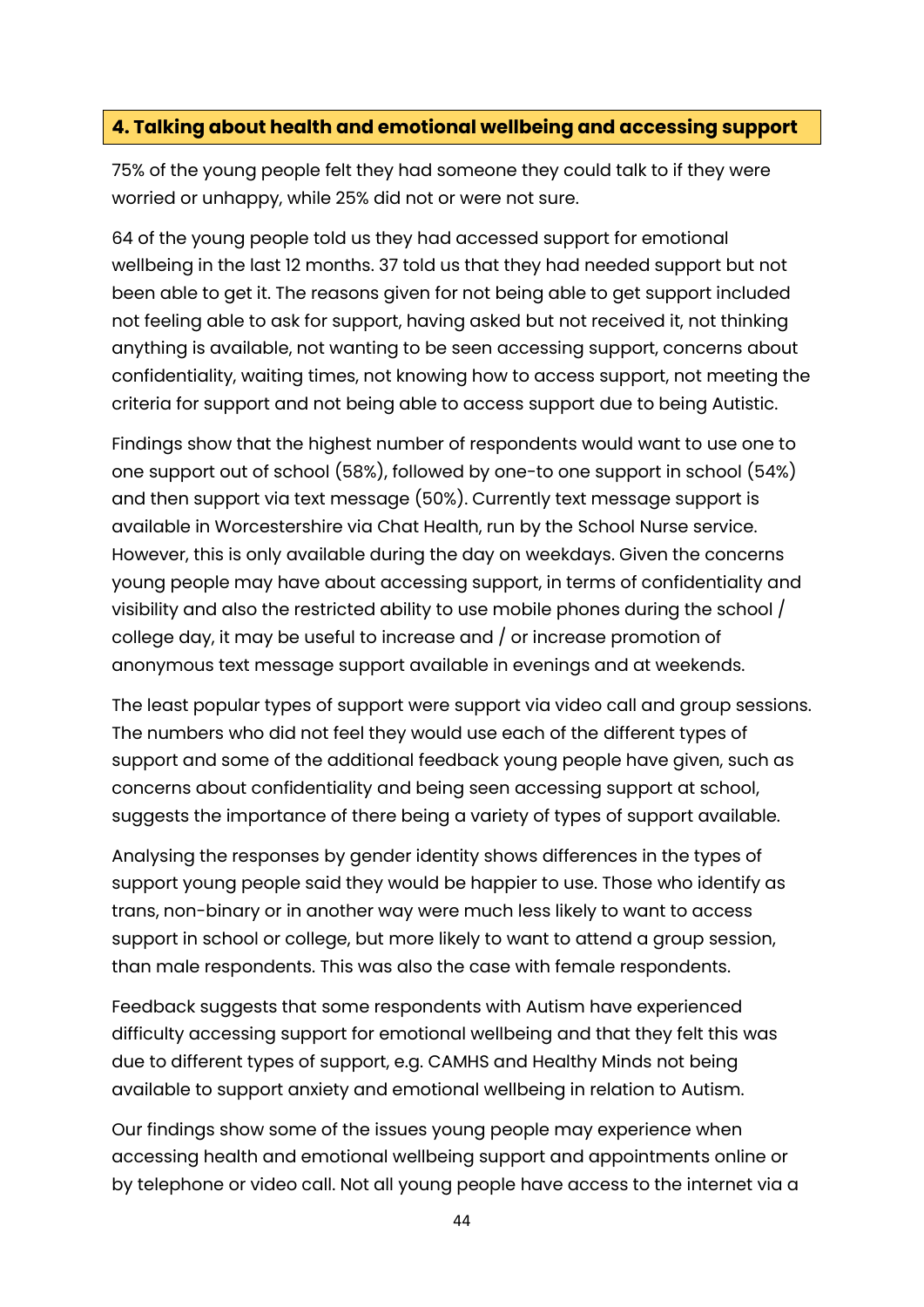network connection and some told us they wouldn't have enough data or credit to use the internet, for example to download and use apps.

61% of the young people told us they would find it difficult or would not be able to speak to someone about health or emotional wellbeing issues by telephone or video call. Many told us they do not like using the phone at all or would find it awkward or embarrassing. Some would find it particularly difficult due to communication difficulties, such as Autism, learning disability, ADHD or speech and language difficulties. For some finding a private place to be able to speak by phone or video call would be difficult.

The feedback young people gave about the support they had received for emotional wellbeing in the last year shows that overall face-to-face support in school or college and support received either privately or via local voluntary organisations was rated the highest. Support from Kooth, Chat Health, School Nurse and the Community Eating Disorder Service received mixed ratings and feedback, while the majority of young people who had used CAMHS and Reach4Wellbeing rated the support as not very good.

Findings show that the most poplar ways to relax are listening to or playing music, watching TV or Netflix, chatting to friends online, going on social media, meeting up with friends and spend time with family. Responses also suggest that the numbers of young people who take part in sport in order to relax is relatively low (42%) and that there are also quite a few young people who would not go for a walk, exercise, read or take part in a creative activity in order to relax. Also that boys were more likely to take part in online gaming, sport or exercise to relax than girls and girls were more likely to cook or bake, read or do something artistic such as drawing or painting than boys.

#### **Recommendations**

Health and social care services in Worcestershire should consider -

16. Ensuring a variety of types of support are available to young people across Worcestershire both in and out of school setting, to meet their differing needs, concerns and preferences for engaging in different types of support. Including face-to-face one-to-one support, support via text message, online support e.g. Kooth, support via app e.g. BESTIE and the use of telephone and video call support or group sessions when and if appropriate.